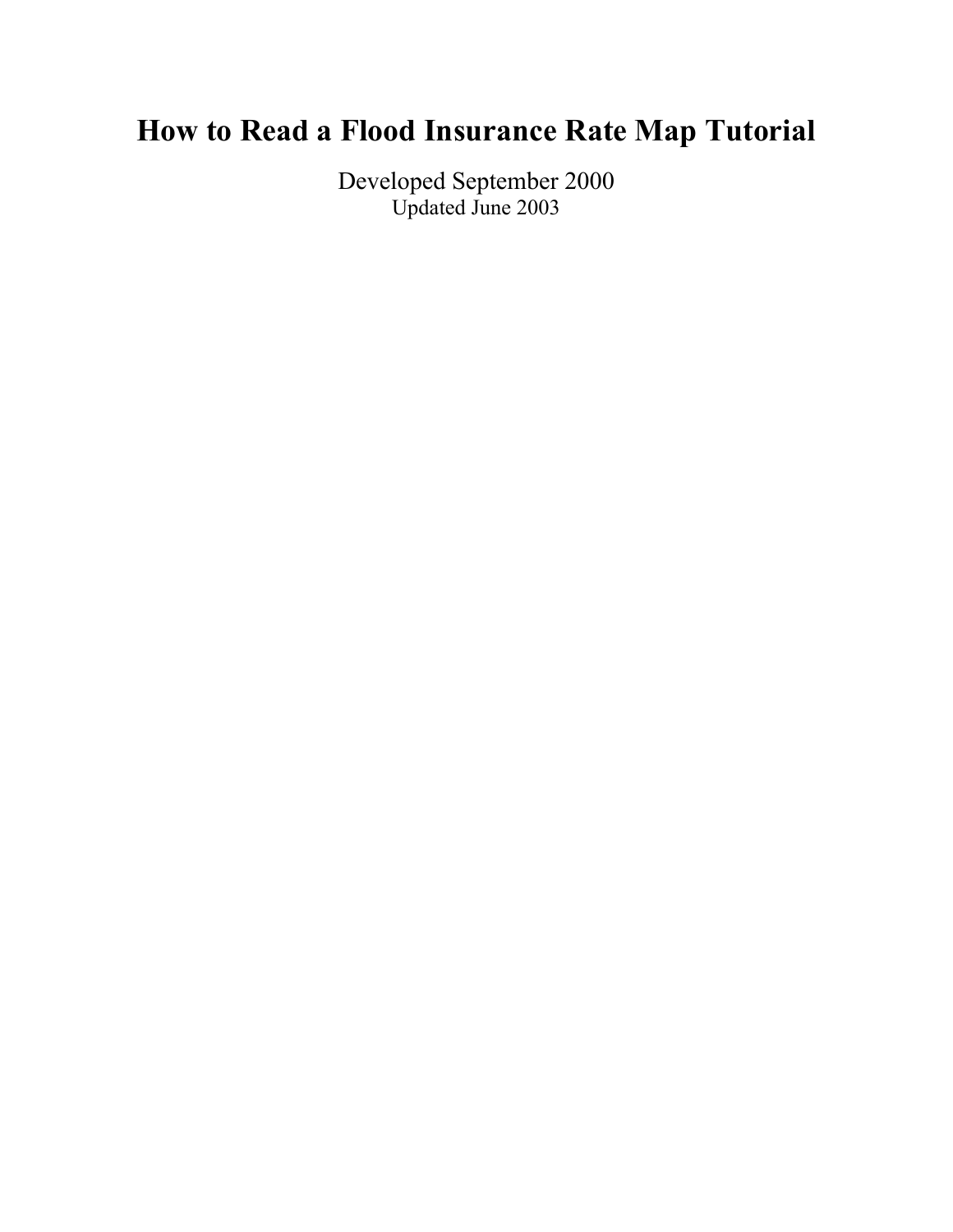# **Learning Objectives:**

The Objectives of the tutorial are:

- 1. To show the various types of flood maps,
- 2. To describe the elements and symbology on the Flood Insurance Rate Map FIRM, and
- 3. To explain how to read and use the FIRM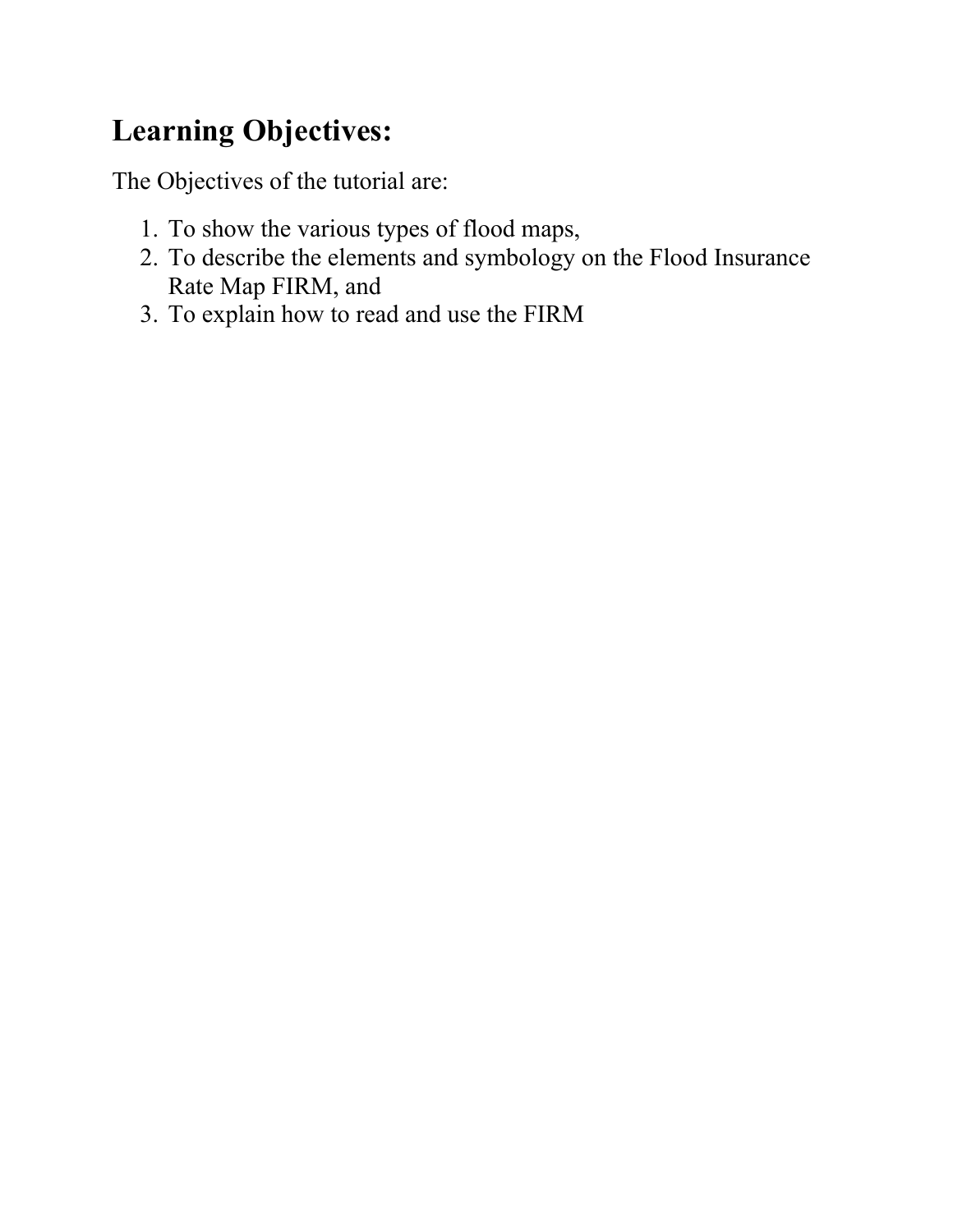## **Welcome**

Since the 1970s, the Federal Emergency Management Agency (FEMA) has been creating, storing, and updating flood hazard maps for National Flood Insurance Program (NFIP) communities across the United States. Flood Insurance Rate Maps, known as FIRMs, are the primary tool for state and local governments to mitigate the effects of flooding in their communities.

We are pleased to present this guide to Flood Insurance Rate Maps. Throughout this tutorial the common term Flood Map is used to refer to these documents.

Using this tutorial in conjunction with the Flood Maps themselves can assist you in deciding whether the potential flood risk for a specific property should be insured against flood loss.

The glossary terms used in this tutorial will be listed at the end.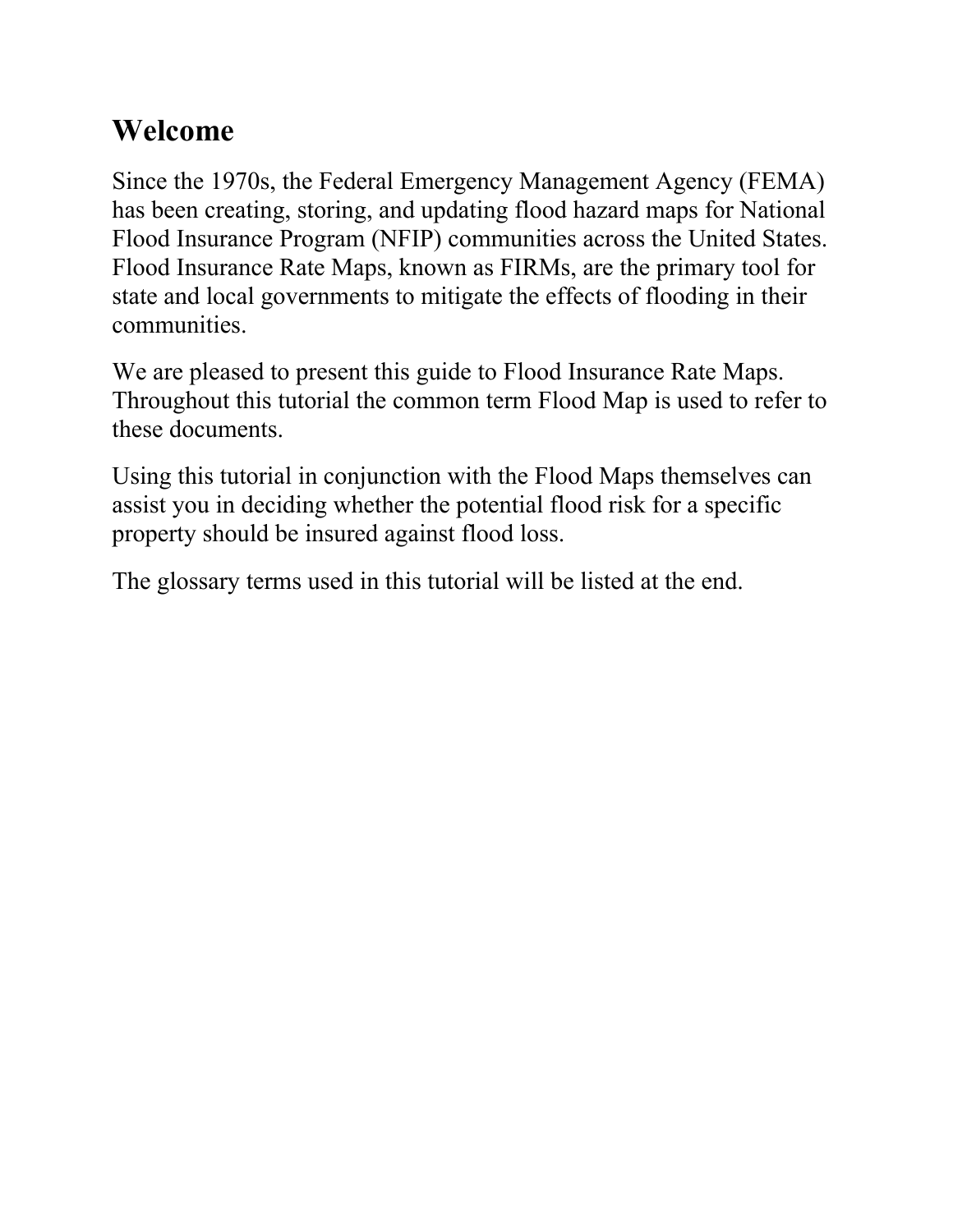# **FEMA and Flood Insurance**

In 1968, the US Congress created the National Flood Insurance Program (NFIP). Their intent was to reduce future damage and to provide protection for property owners from potential loses through an insurance mechanism that allows a premium to be paid by those most in need of the protection. FEMA produces Flood Insurance Rate Maps that show areas subject to flooding. The flood risk information presented on the Flood Insurance Rate Map is based on historic, meteorological, hydrologic, and hydraulic data, as well as open-space conditions, floodcontrol works, and development.

A variety of information can be found on a Flood Map, including:

- Common physical features, such as major highways, secondary roads, lakes, railroads, streams, and other waterways.
- Special Flood Hazard Areas (SFHA)
- Base flood elevation (BFE) or depths
- Flood insurance risk zones
- Areas subject to inundation by the 500-year flood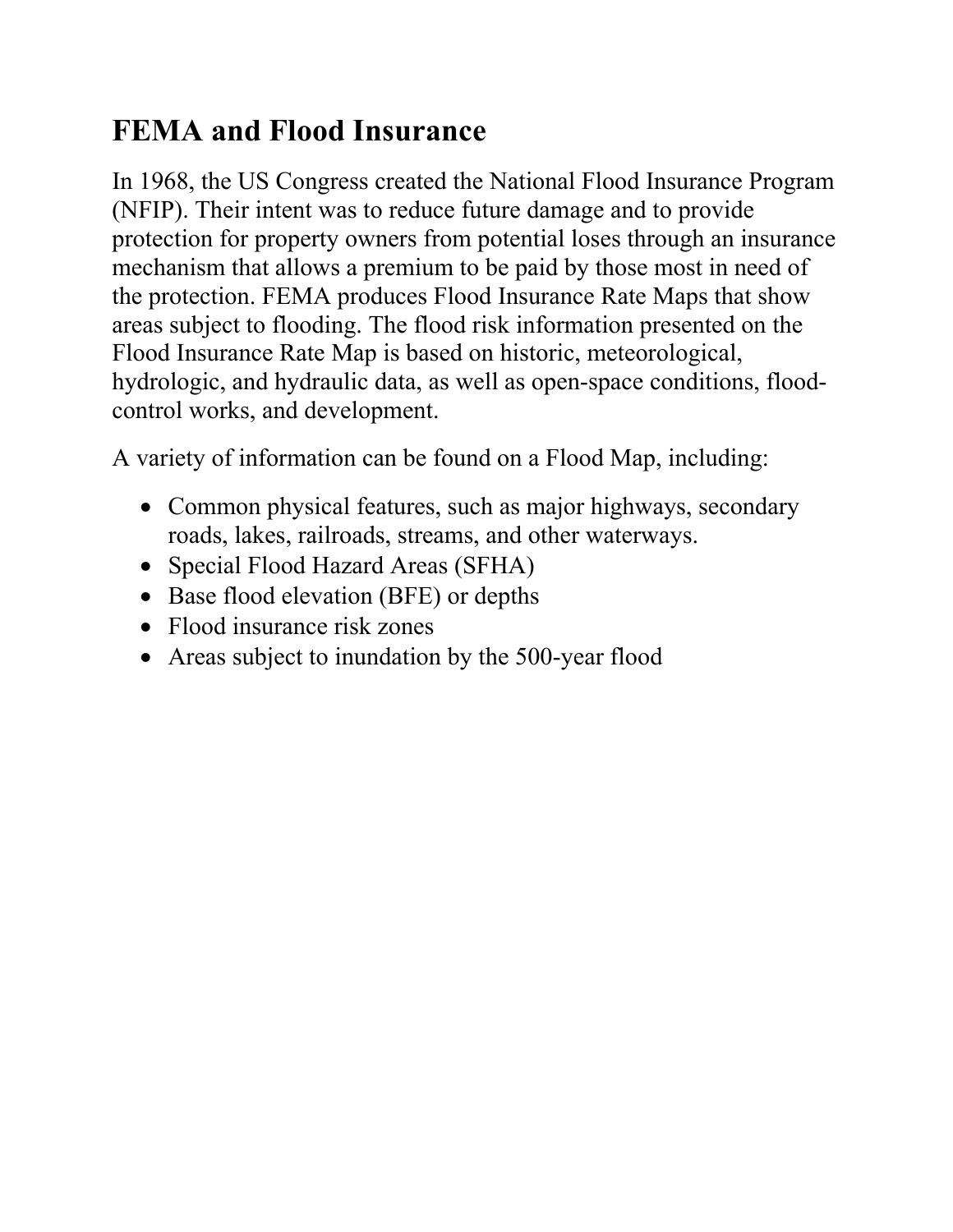# **What Flood Maps Can Help You Do?**

The Flood Map provides information that allows you:

- To identify Special Flood Hazard Areas. (SFHA)
- To identify the location of a specific property in relation to the Special Flood Hazard Areas.
- To identify the base (100-year) flood elevation at a specific site.
- To identify the magnitude of flood hazard in a specific area.
- To locate regulatory floodways.
- To identify undeveloped coastal barriers, where flood insurance in not available.

# **Who Uses Flood Maps?**

FEMA distributes Flood Maps to a wide range of users. Private citizens, insurance agents, real estate brokers, community officials, lending institutions, and Federal agencies all use the Flood Maps to assist them in understanding flood hazards. Private citizens, insurance agents, and real estate brokers use the Flood Maps to locate properties, buildings and corresponding flood insurance risk zones. Community officials use the Flood Maps to administer floodplain management regulations and mitigate flood damage. Lending institutions and Federal agencies use the Flood Maps to locate properties, buildings and determine whether flood insurance is required when making loans or providing grants for the purpose or construction of buildings.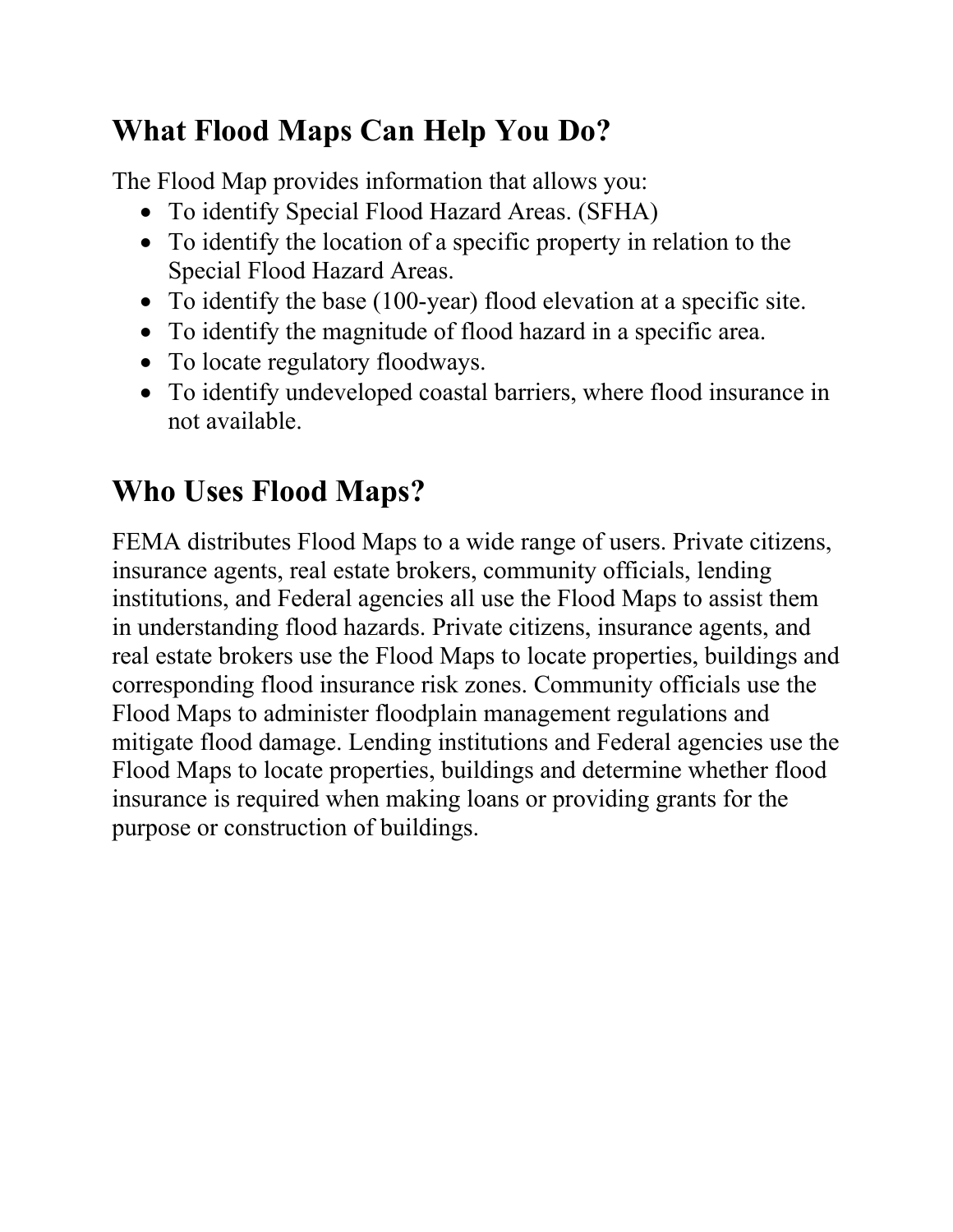# **What Are Flood Maps?**

To prepare the Flood Maps that illustrate the extent of flood hazard in a flood prone community, FEMA generally conducts engineering studies referred to as Flood Insurance Studies (FISs). Using the information gathered in these studies, FEMA engineers and cartographers delineate Special Flood Hazard Areas (SFHAs) on Flood Maps. Special Flood Hazard Areas are subject to inundation by a flood that has a 1-percent or greater chance of being equaled or exceeded during any given year. This type of flood commonly is referred to as the 100-year flood or base flood.

A 100-year flood is not a flood that occurs every 100 years!

In fact, the 100-year flood has a 26 percent chance of occurring during a 30-year period, the length of many mortgages. The 100-year flood is a regulatory standard used by Federal agencies and most states, to administer floodplain management programs. The 100-year flood is used by the National Flood Insurance Program (NFIP) as the basis for insurance requirements nationwide.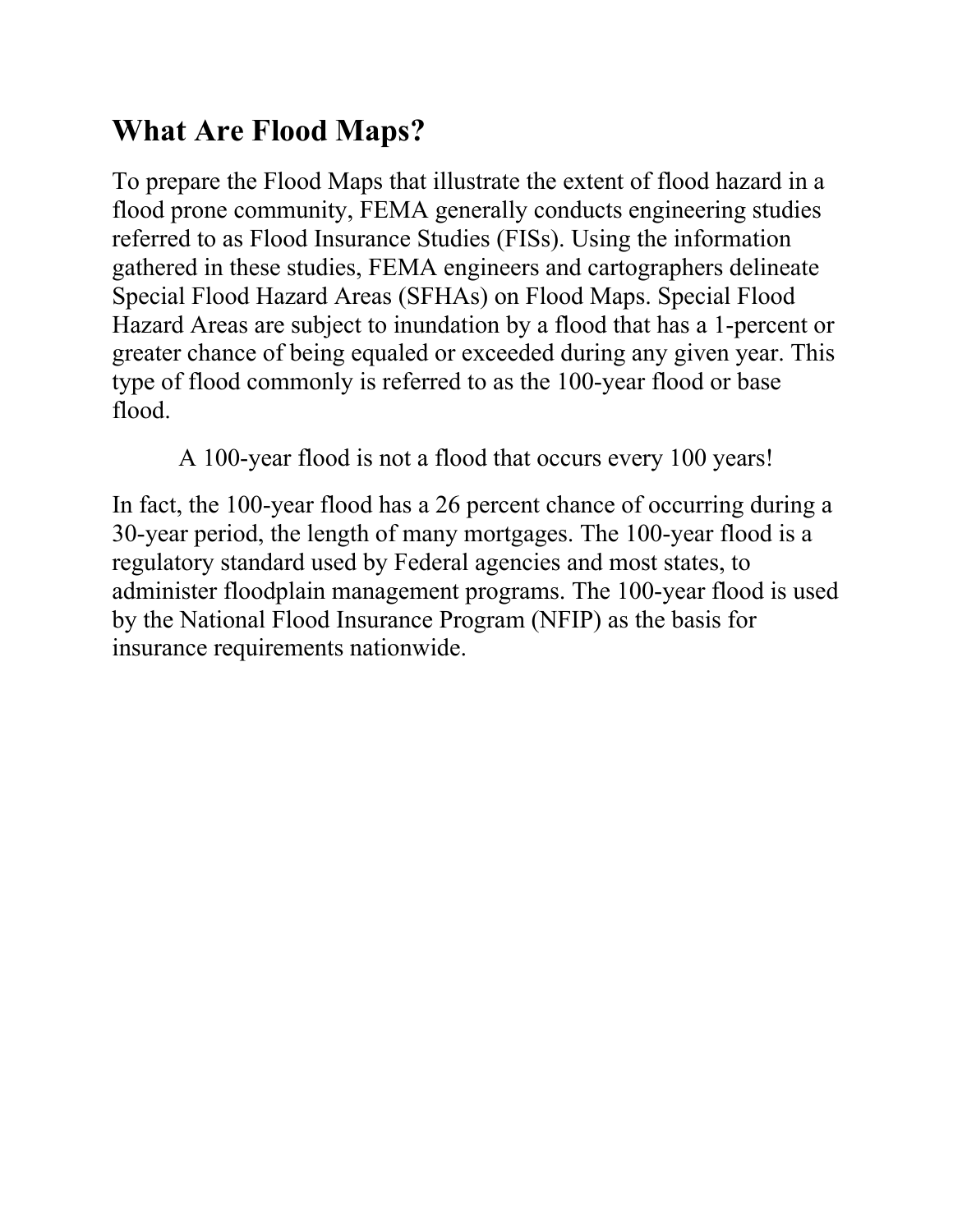# **Documents Related to Flood Maps are Available**

The results of the Flood Insurance Study are also available in a technical document that provides information used for floodplain management. This is known as the Flood Insurance Study Report (FIS).

Regulatory floodways and other floodplain management information may be shown on a separate Flood Map. This is known as a Flood Boundary and Floodway Map (FBFM). It is typically distributed with the Flood Insurance Study report, but is not distributed as a part of a standard map request. On many newer Flood Insurance Studies, floodways are included on the FIRM so FBFMs are not included. The Flood Insurance Study report and maps can be reviewed at the community office for floodplain management activities in your community.

Copies of the report and Flood Maps may also be obtained from FEMA's Map Service Center. <http://www.msc.fema.gov/>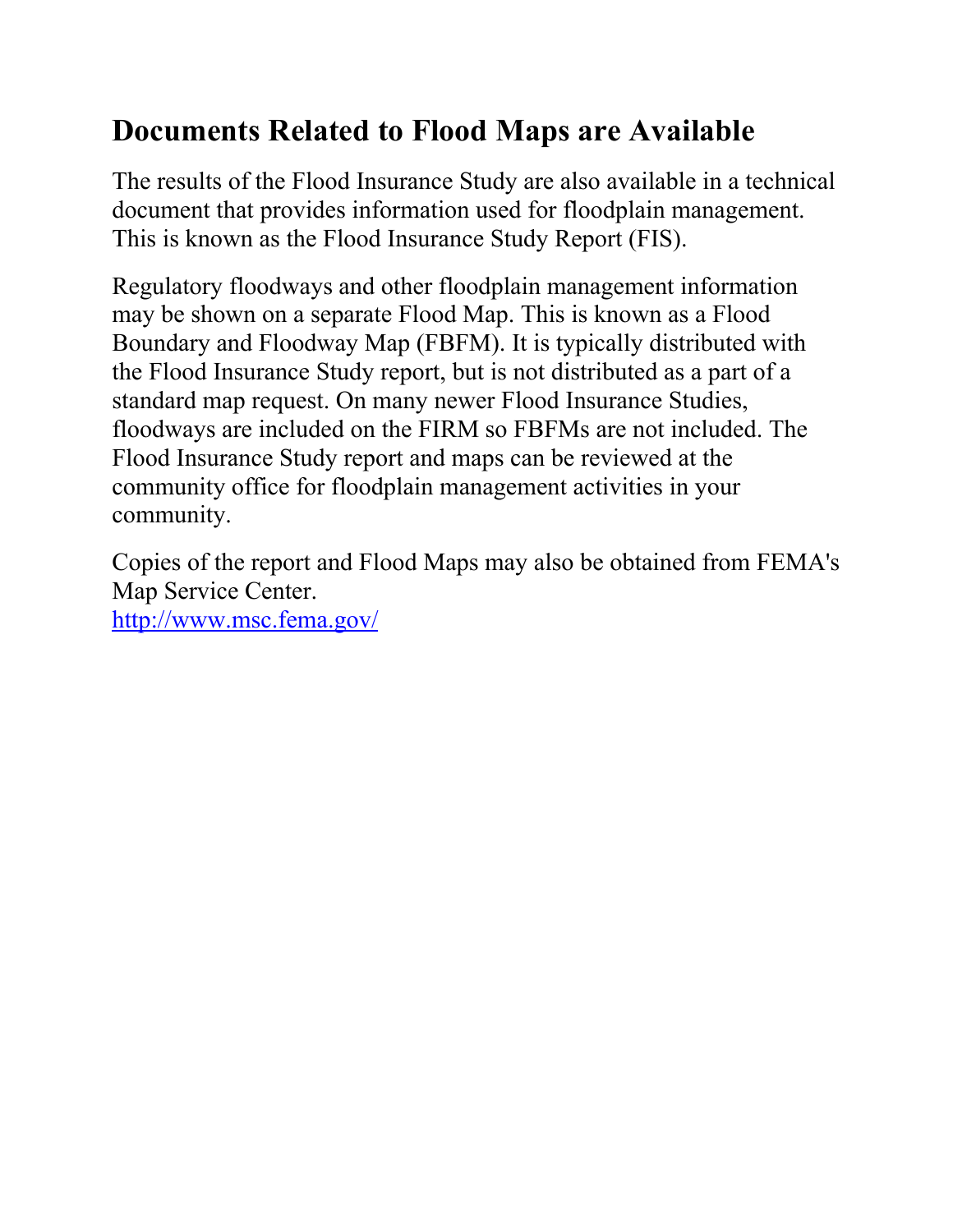# **How to Obtain Flood Maps**

The Flood Maps for your community should be available for review at your local Community Map Repository site. Typically, this is your local planning, zoning, or engineering office.

If you would like copies of Flood Maps, they may be obtained from FEMA's Map Service Center (<http://www.msc.fema.gov/>). Because the Map Service Center maintains thousands of Flood Maps, you will need to provide specific information about the map(s) you want to order, such as the name of the community and the county it lies in, or the six-digit community number.

Federal Emergency Management Agency Map Service Center P.O. Box 1038 Jessup, Maryland 20794-1038 Telephone: (800) 358-9616 Fax: (800) 358-9620 <http://www.msc.fema.gov/>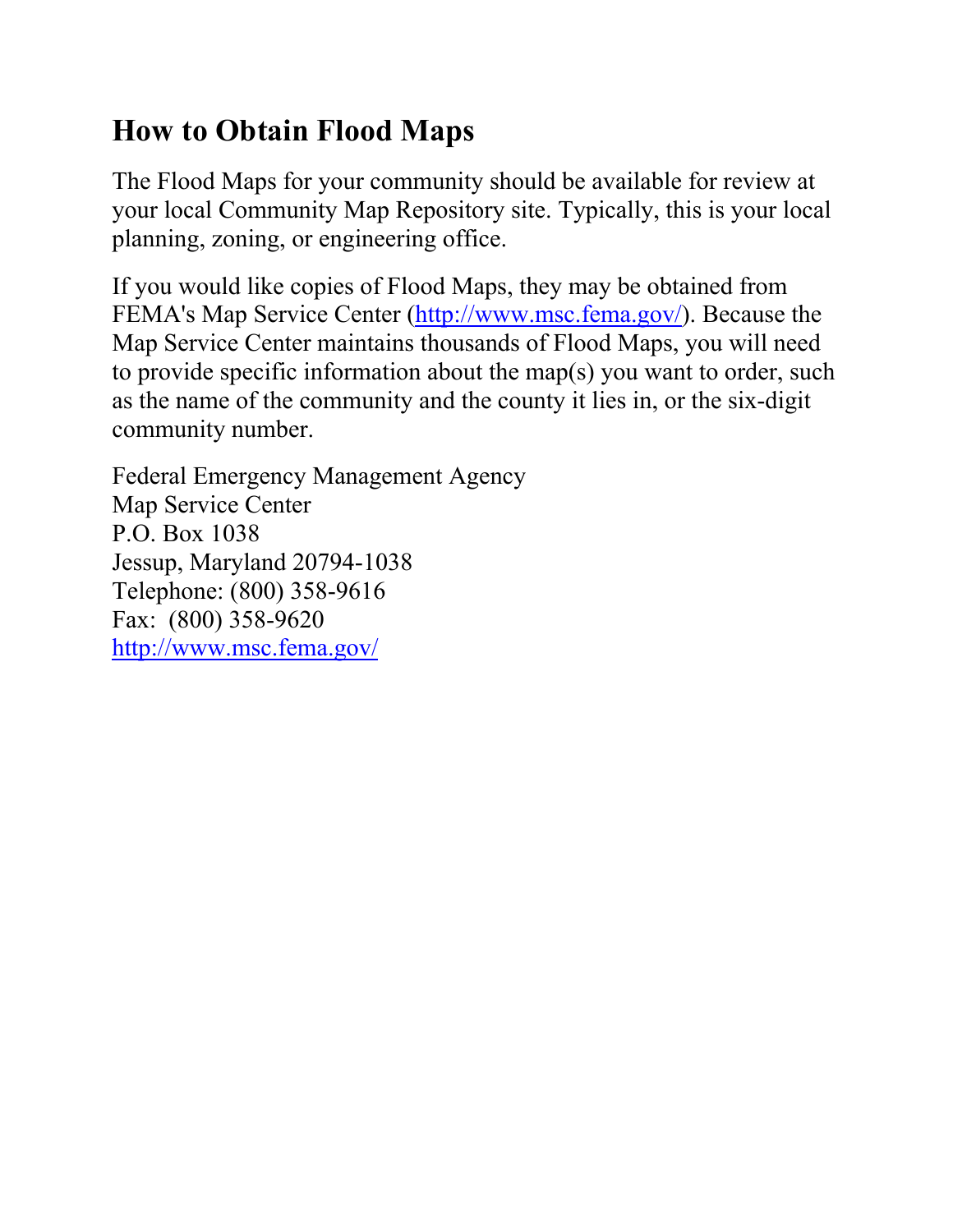# **Flood Map Overview**

Since the National Flood Insurance Program began over 25 years ago, many improvements have been made to the design of Flood Maps, so that they are easier to use and better meet users' needs. To control costs, FEMA includes design improvements in Flood Maps as new maps are produced. These improvements occur on a community-by-community basis. As a result, all Flood Maps are not exactly the same. They may differ in format and content. The two basic formats used for Flood Maps are a "Flat Flood Map" and a "Z-Fold Flood Map." In addition, every flood map has several basic elements, such as an associated index map, panel, title box, legend, and standard symbols.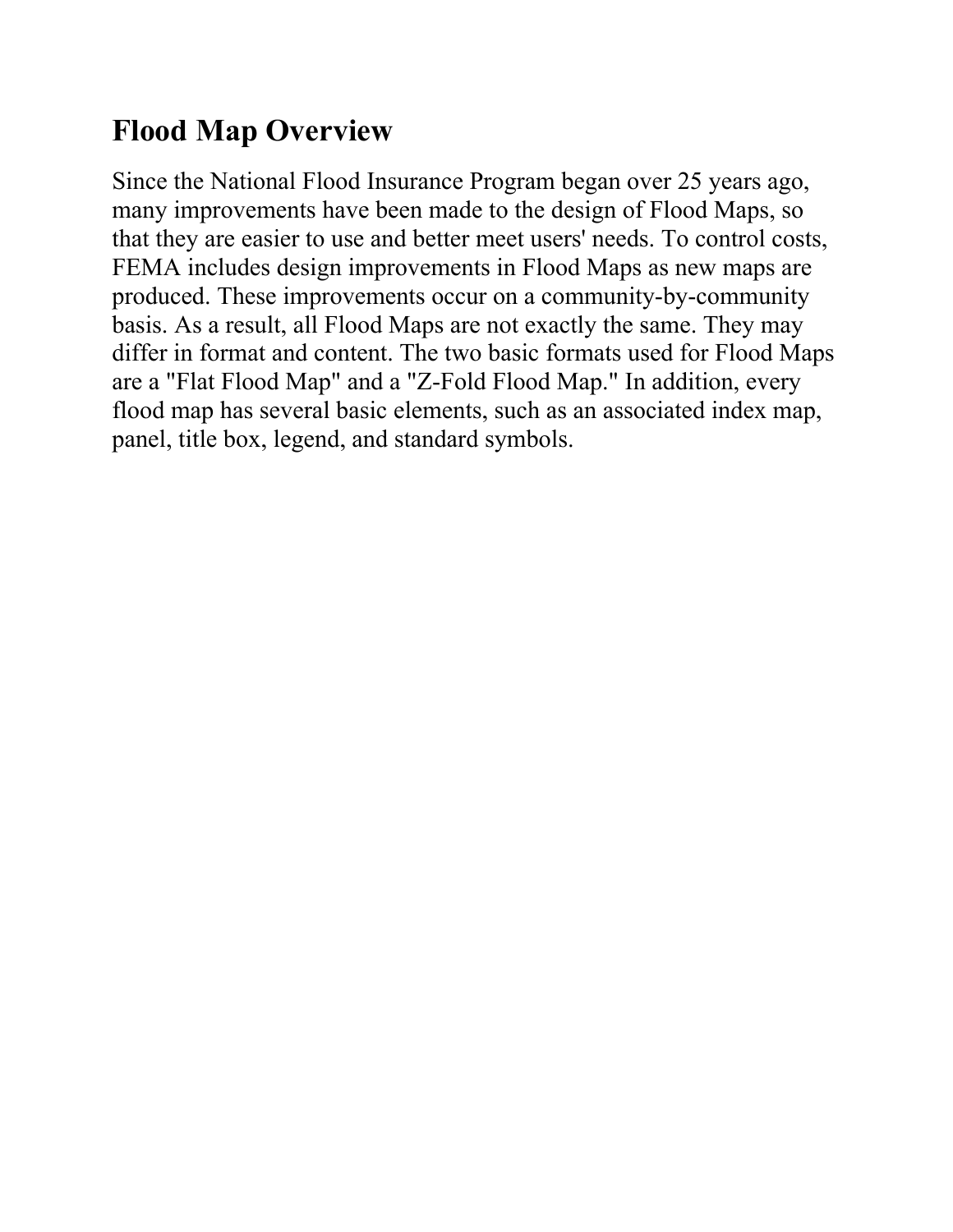# **Flood Map Formats**

A Flat Flood Map consists of one or more 11"x17" pages and a cover sheet that includes an index and a legend.

A Z-Fold Flood Map is a larger map that is folded like a highway map. Z-Folds consist of one or more panels, which have a legend printed on it. Z-fold Flood Maps involving more than on panel also have an index.

When discussing Flood Maps, it is common to refer to the set of panels that make up a geographic area as one Flood Map.

In order to determine your community's flood map format or geographic coverage, you can contact FEMA's Map Service Center, to consult a Flood Map Specialist.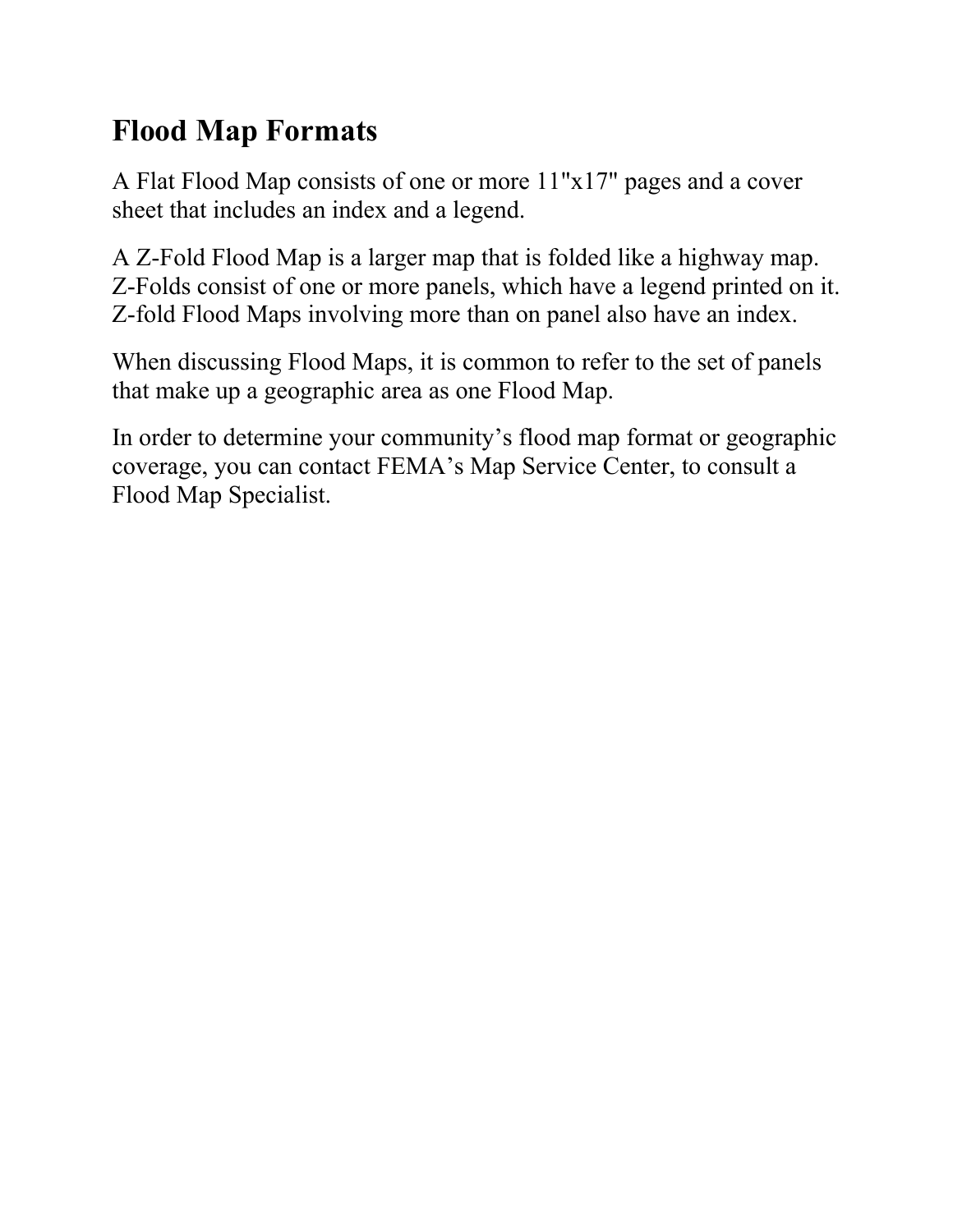# **Flood Map Coverage**

The coverage of Flood Maps can include all of these jurisdictions: Counties/Parishes, Towns, Townships, Cities. For standard identification purposes, FEMA assigns a six-digit Community Identifier (CID) to all active participants in the NFIP. Flood Maps contain flood hazard information on one or multiple communities, identified by CID on the map panels. When a Flood Map includes multiple communities, a list of the affected communities, by name and CID, is listed on the title block of each panel. To determine the geographic coverage of your community's Flood Map, contact the Map Service Center.

Most Flood Maps cover only one jurisdiction. If that jurisdiction is the unincorporated part of a county, flooding information is shown only for the areas under the jurisdiction of the county government. This means you will not find flooding information for incorporated areas (e.g. town and cities) on the Flood Maps produced for the unincorporated areas of a county.

Separate Flood Maps are prepared for incorporated areas. More recently, however FEMA has produced countywide Flood Maps. These Flood Maps usually show flooding information for all of the geographic areas of a county, including towns and cities. To determine the geographic coverage of your community's Flood Map, contact the Map Service Center.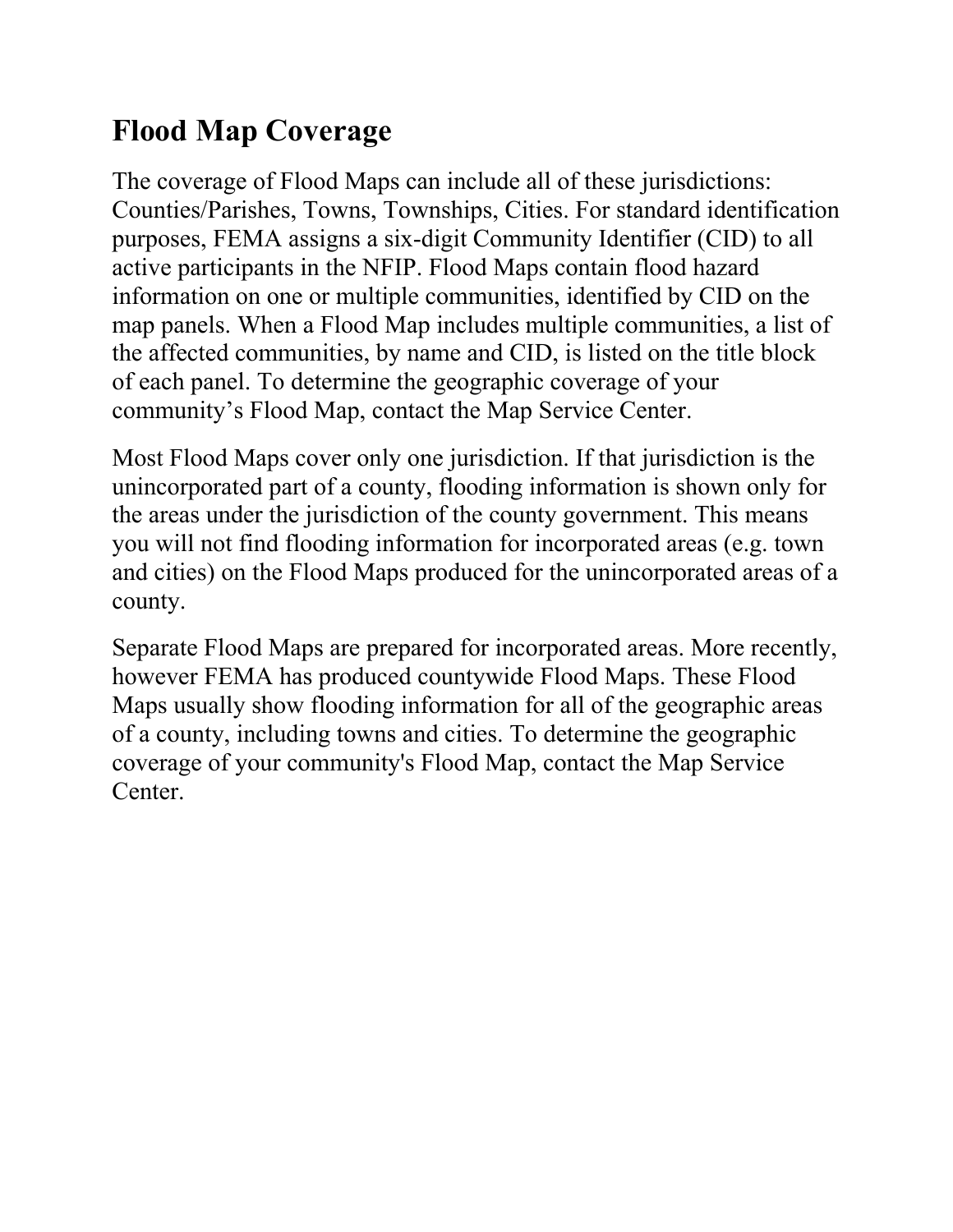# **The Index**

The index serves as a guide to map sheets found on a Flood Map. Since the geographic coverage of a Flood Map may be quite large, FEMA divides the area into sections called panels. The index is provided to indicate what areas are shown on each map.

Due to variations in content found on Flood Maps, separate formats exist for both Flat Flood and Z-Fold Maps.

See the section on How to Read a Flood Map Index for further information on the variations of these maps. When determining flood hazard potential for an area, you should first consult the index to determine which flood map panel illustrates your community.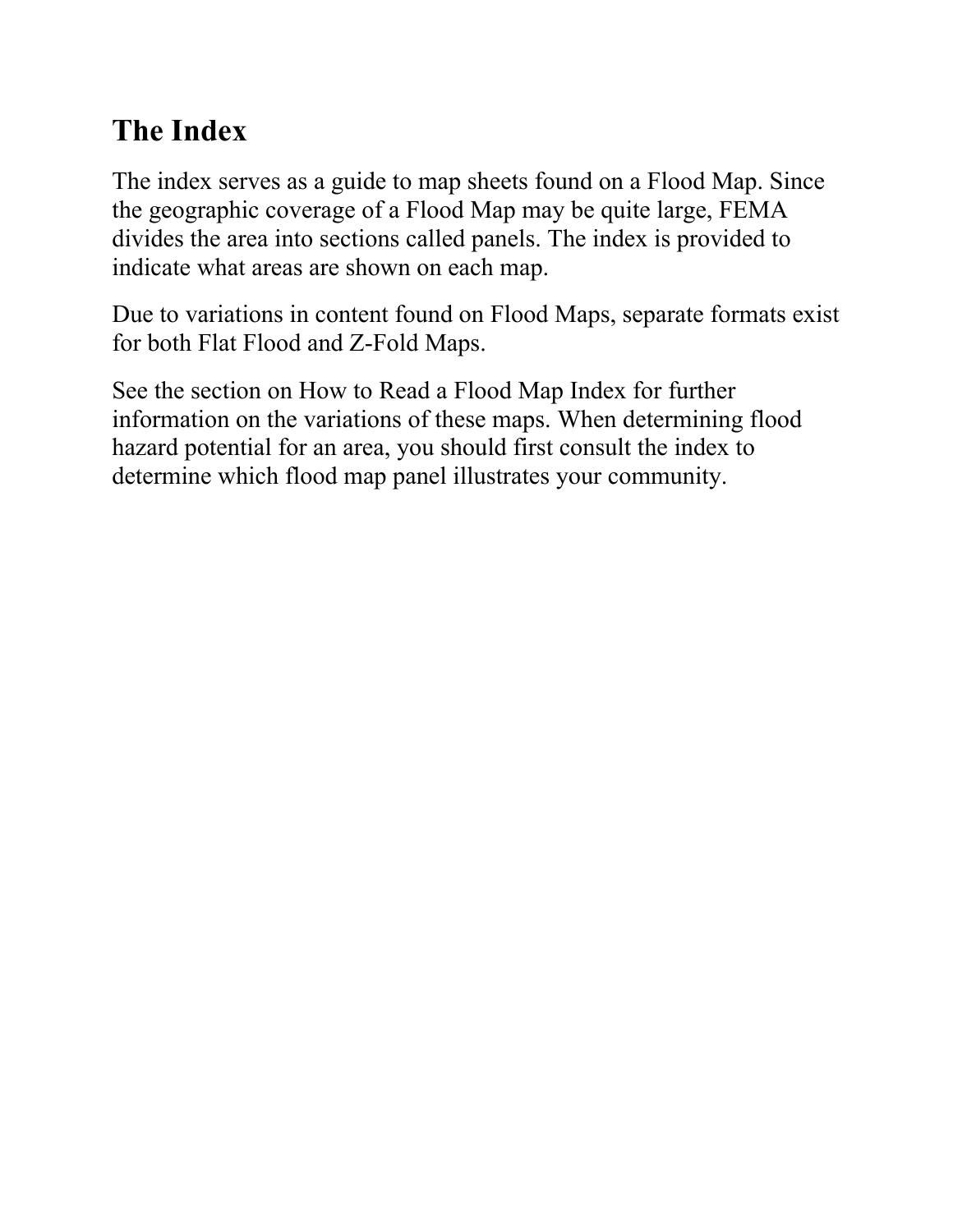# **The Panel**

The Flood Map for your Community may include one or more individual maps. Each map is called a panel. When a Flood Map contains multiple panels, that simply means that the Flood Map for your community will not fit on one page. The number of panels depends on the community size and the scale(s) of the Panels. The Index is used to determine which panel should be utilized to obtain flood hazard information for a specific location.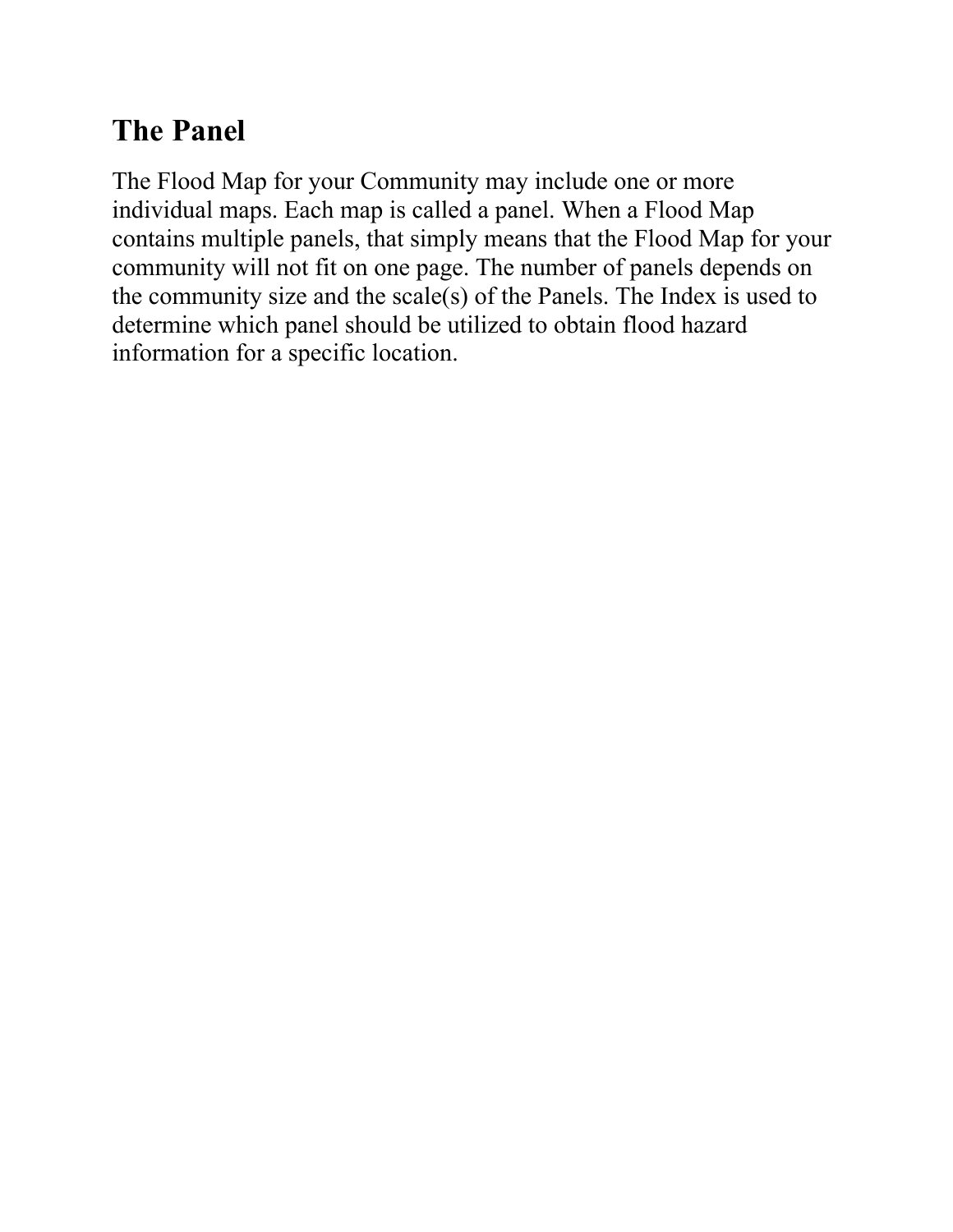# **Flood Map Basics**

In addition to the two basic formats, Flood Maps also have several basic elements. Every flood map will include a title box, legend, body, and basic symbols.

Due to variations in format and content, not all elements appear on every flood map.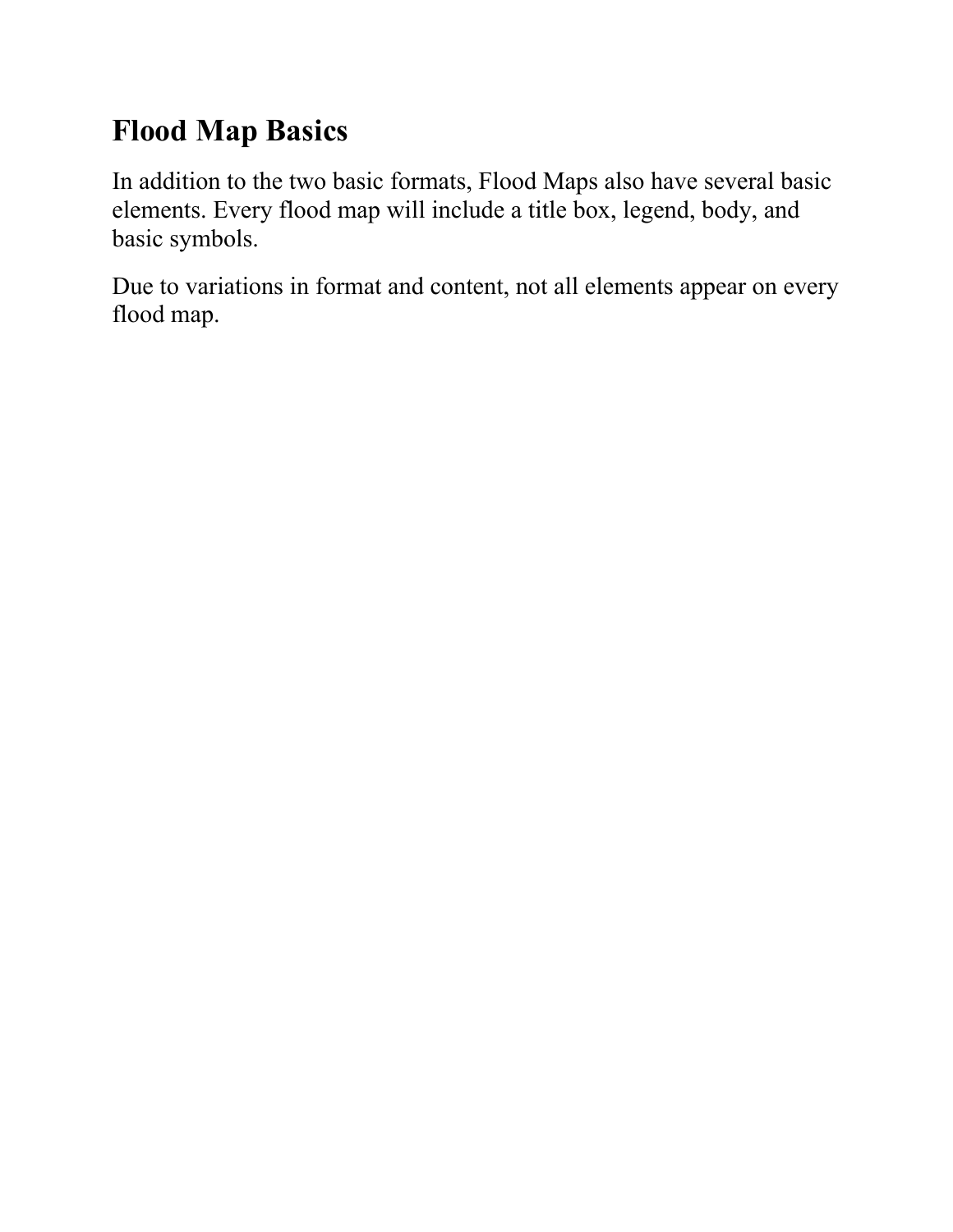### The Title Block:

Found on each Panel (or page), the title box contains the community name, the panel number (page number), date, and other information necessary to identify the Flood Map panel.

## The Legend:

Found on Z-fold Flood Maps, the Legend provides information for identifying the risk zones and/or floodway on the Flood Map.

## The Body:

The body of a flood map displays the map contents. On an index, the body will usually only display primary features like major roads, corporate limits and other general landmarks that help to identify location. On a panel, the body will show more detail than what is shown on the index, including secondary roads, bridges, and flood hazard information.

In addition, every map regardless of format will contain a typical set of symbology as noted on the next page.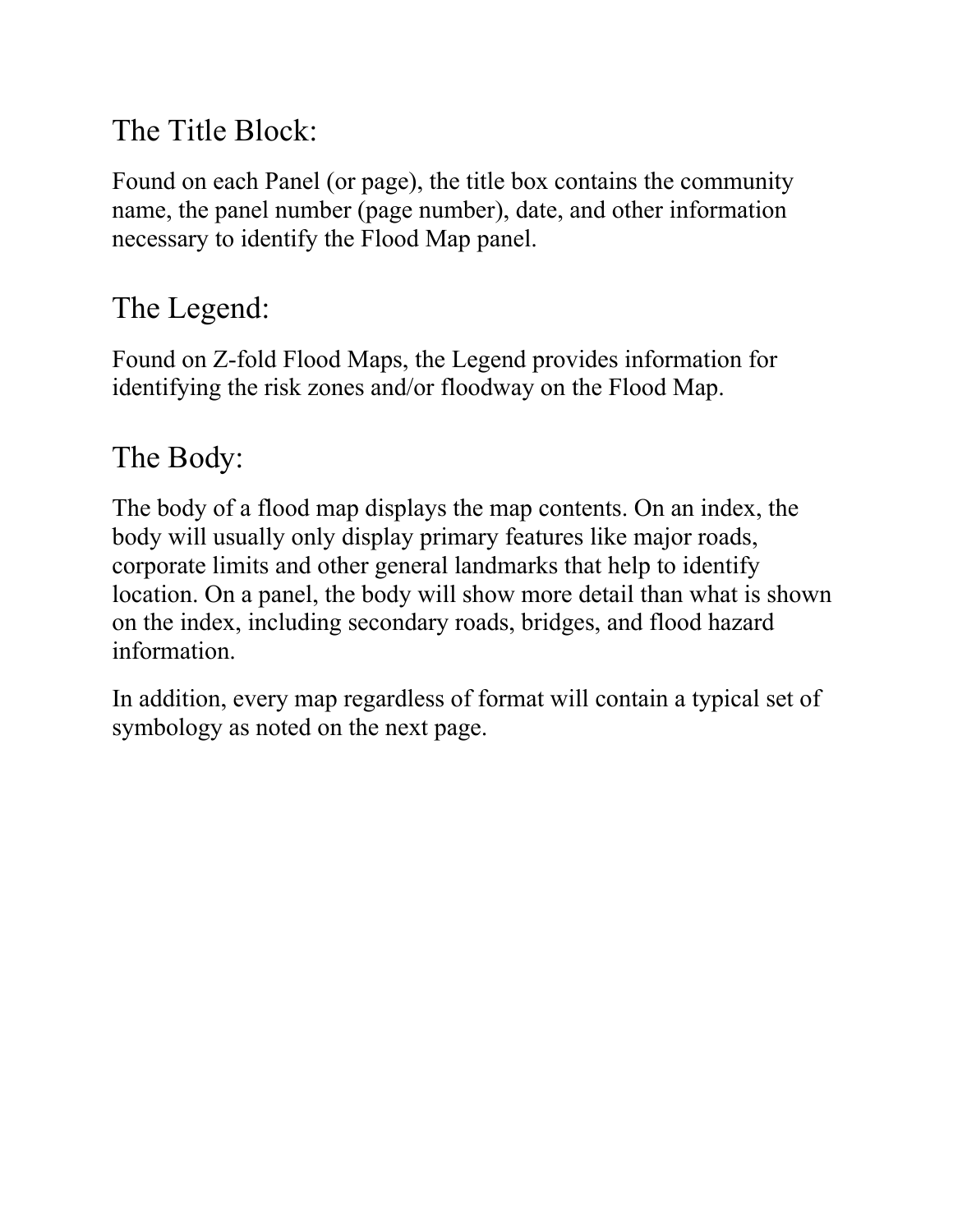# **Typical Flood Map Elements**

These seven items are typically found on all FEMA Flood Maps regardless of the format or the area covered by the Flood Map. Other items may be found on specific Flood Maps depending upon the formats and geographic area. These will be discussed later in this tutorial.

# Community Name:

The title block displays name of the mapped community, the community type (e.g. town, city, county), the county, and the state. When the mapped community is a county, the words "Unincorporated Areas" often appear below the county name. This indicates that the incorporated areas in the county area not covered by the Flood Map. When the Flood Map covers the entire geographic area of the county, the words "and Incorporated Areas" appear after the county name.

# Community Number:

The Community Number is a six-digit identification number assigned to the mapped community. This number is also referred to as the community identification number (CID). You need to use the community identification number when you ask FEMA staff questions about a Flat Flood Map or a Z-fold Flood Map for an individual community and when your order a Flood Map from the Map Service Center.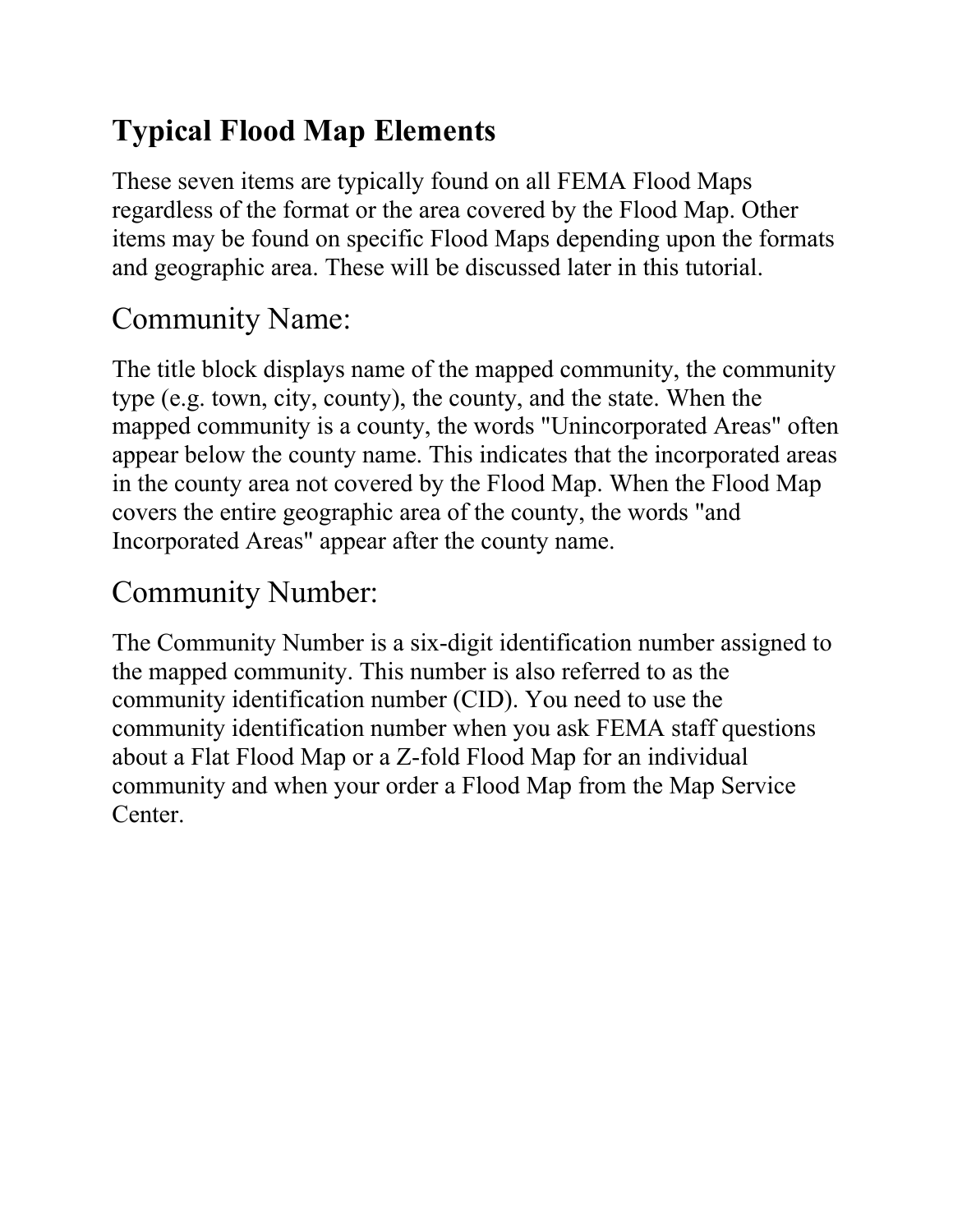# **Typical Flood Map Elements** (continued)

# Corporate Limit or County Line:

The Corporate Limit or County Line identifies the jurisdictional limits of the community's regulatory authority over land development and building construction. In some states, an incorporated community may exercise extraterritorial jurisdiction over land development and building construction in areas beyond its corporate limits. Where appropriate, these limits are shown and labeled on the index.

### Inset Note:

Inset Notes identify what panel includes special areas on the map.

## North Arrow:

This arrow orients the Flood Map.

# Panel Limit Line:

This line reveals the extent of the area covered by each panel shown on the index.

# Panel-not-Printed Notes:

These notes identify the panels included in the Flood Map layout that are not printed and explain why they are not printed. For instance, when a panel covers an area of the community that falls entirely in one flood insurance risk zone, that panel may not be printed, and an explanatory note is added to the index. If all panels are printed this annotation is omitted.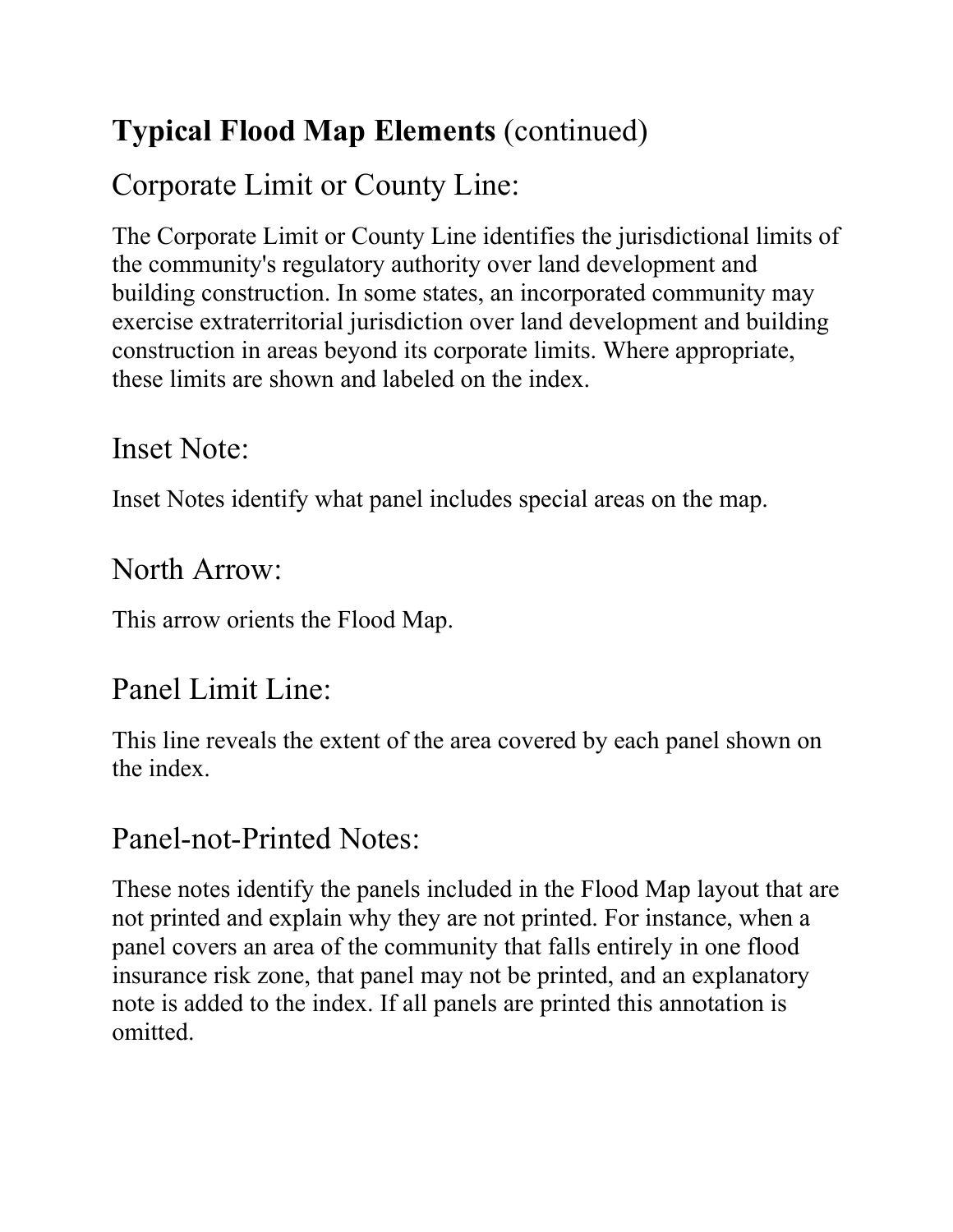# **How to Read a Flood Map Index**

# Flood Map Indexes

If a Flood Map is composed of more than one panel, an index is usually provided that serves as a guide to the information found on each map. FEMA produces indexes for both Flat Flood and Z-Fold Flood Maps. Regardless of the format, each index is divided into sections that correspond to individual flood map panels.

When determining flood hazard potential for an area, you should first consult the index to determine which flood map panel illustrates the area.

In order to determine your community's flood map format or geographic coverage, you can contact FEMA's Map Service Center to consult a Flood Map Specialist.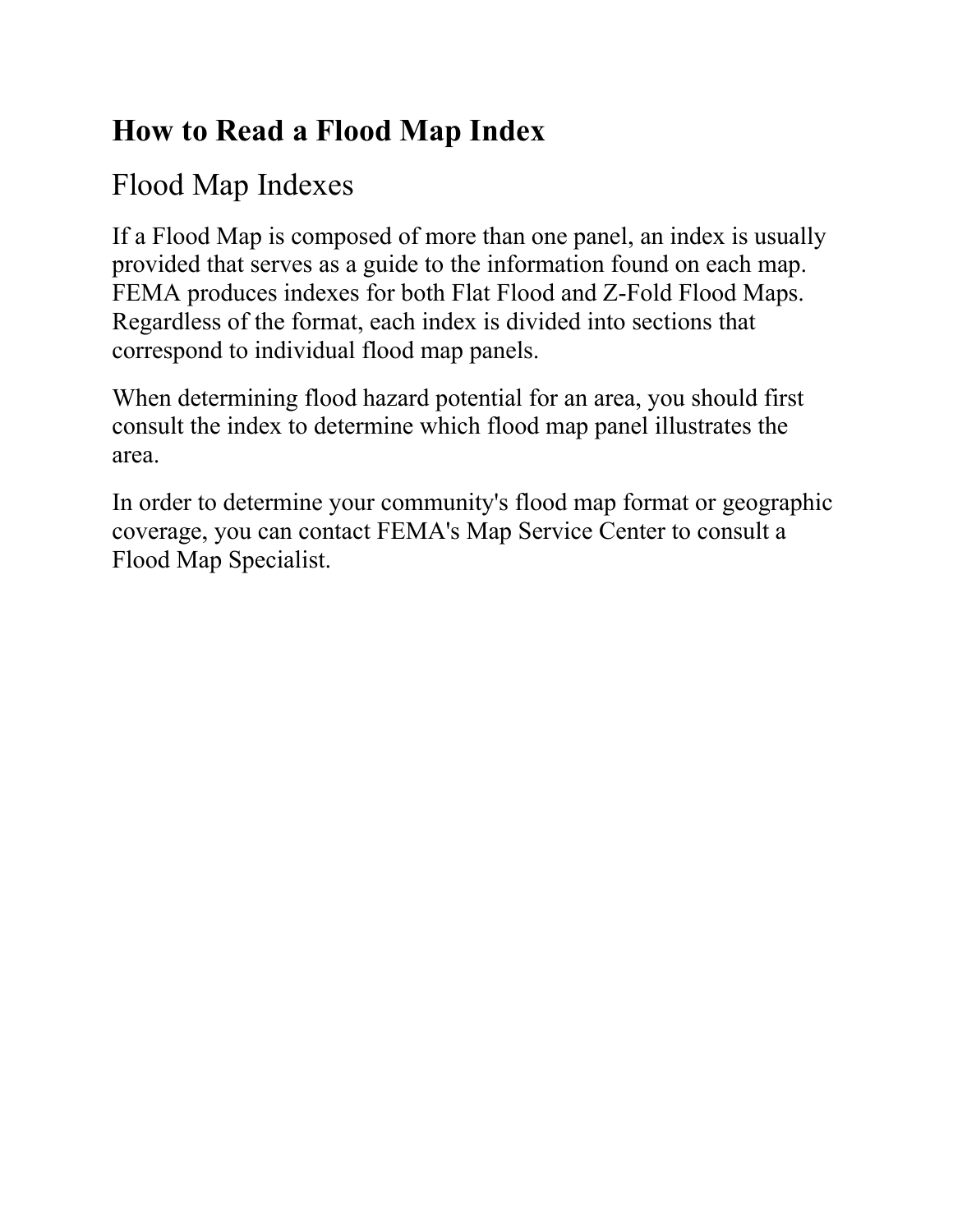# **Types of Flood Map Indexes**

The index shows the outline of the mapped community and the numbers and positions of the individual panels. There are three different types of indexes depending upon the community you are interested in, Flat Flood Maps, Community Flood Maps, and Countywide Flood Maps.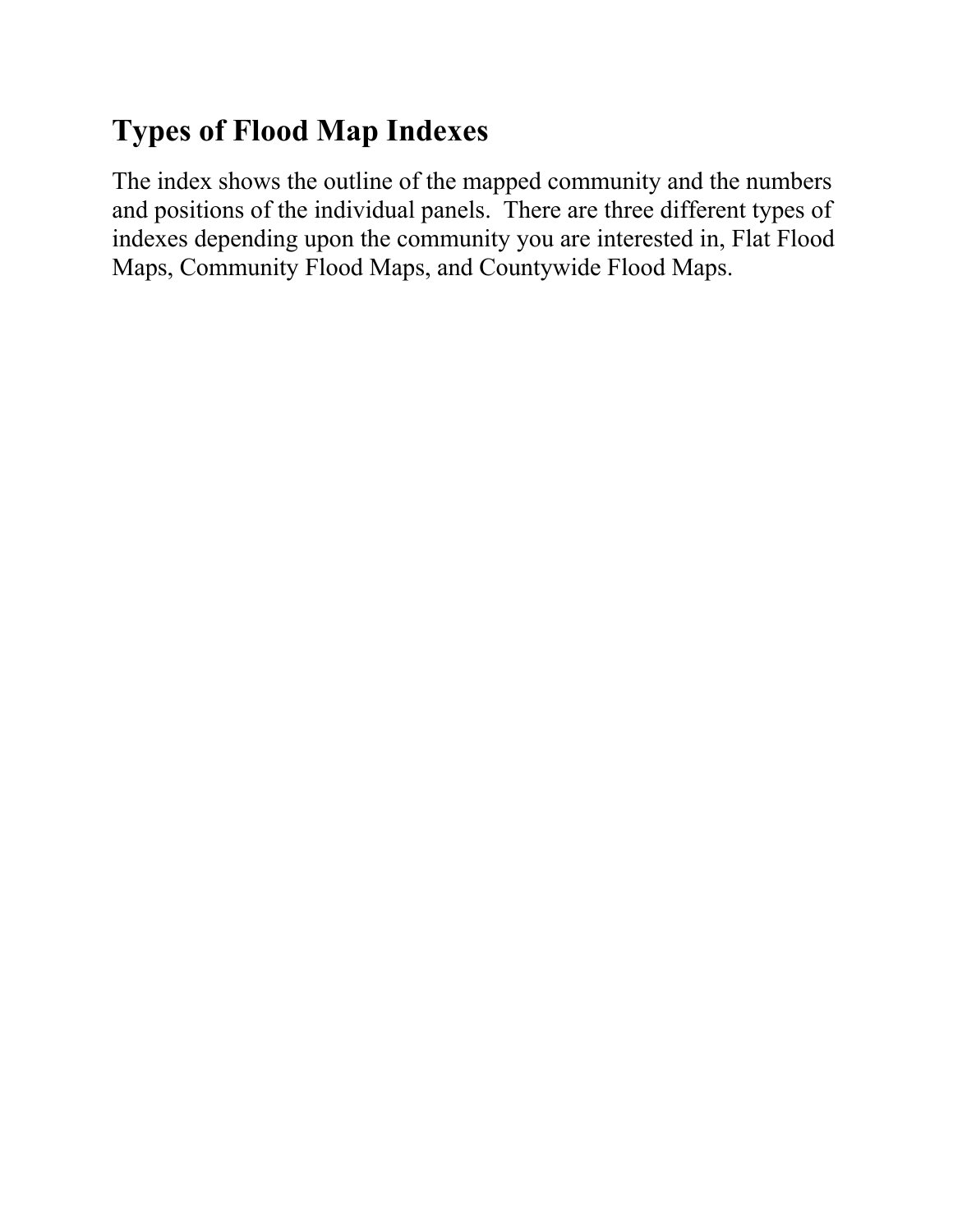# **Types of Flood Map Indexes**

# Flat Flood Map Index:

Flat Flood Map indexes cover communities that are mapped on 11" x 17" sheets. This index shows the outline of the community and the numbers and positions of the individual panels (sheets). The flat map index contains a key to the various flood insurance risk zone designations and important notes to the user. Several important dates are also shown on the index. These dates include the flood insurance rate map effective dates, and dates of revision to the Flood Map. The community name and number will be shown in the title block.

# Individual Community Flood Map Index:

Individual Community indexes range in size. The smallest being 8½" x 11" to the largest  $37\frac{1}{2}$ "x 25  $\frac{1}{2}$ ". These index maps show the community boundary and the number and position of the individual panels. Individual Community Index Maps do not have a legend and general panel notes to the user.

The title block contains the community name, community number and the lowest and highest panels included in the layout of the Flood Map.

The community number and panel number are combined into a 10-digit number for each panel. A map repository listing is contained on the index.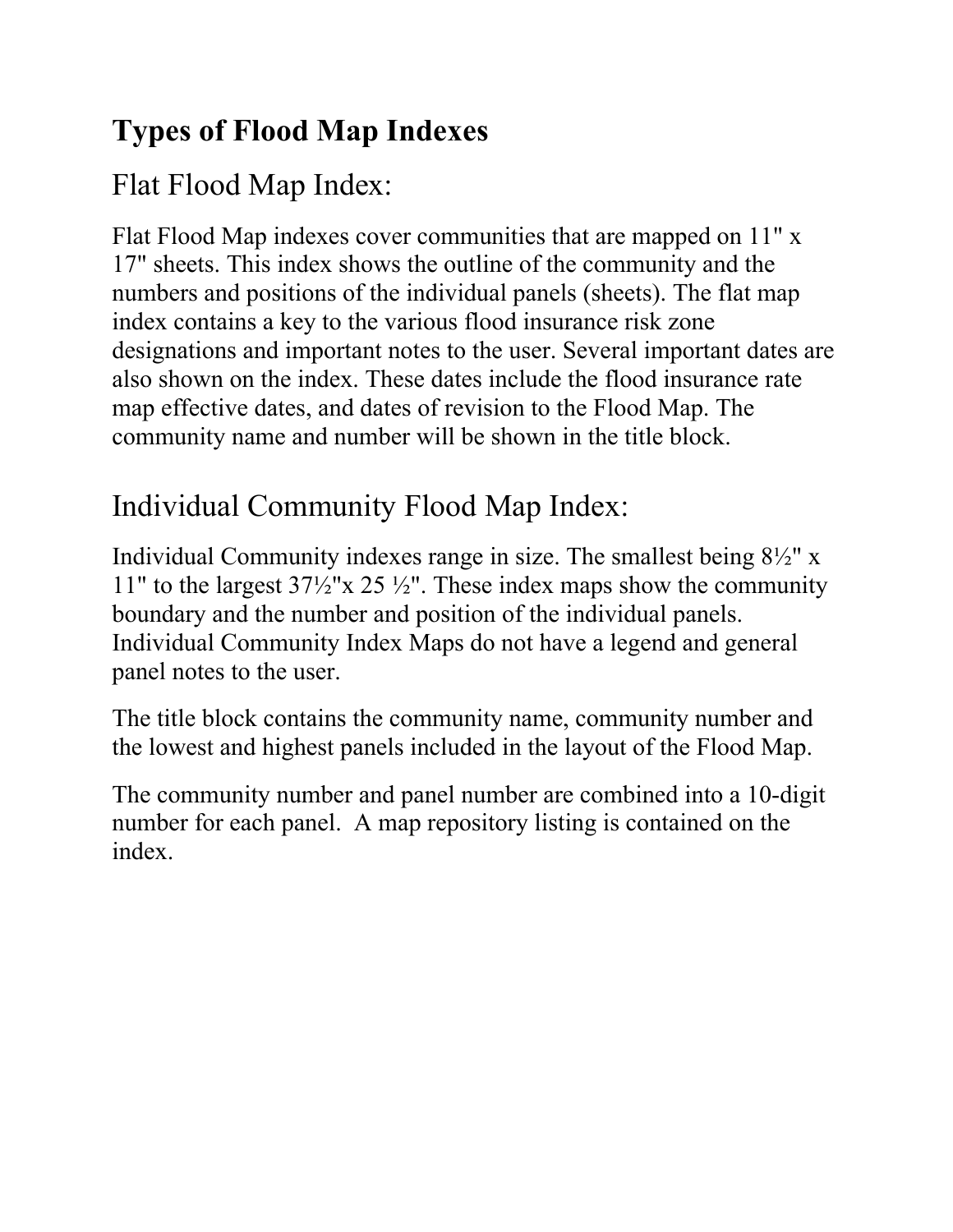# **Types of Flood Map Indexes (continued)**

Countywide Flood Map Index:

A Countywide Flood Map displays an entire county and any incorporated areas. Countywide Flood Maps may include more than one community. As with all indexes the community boundaries are shown along with the numbers and position of the individual panels. All panels may not be printed so "Panels Printed" are listed in the title block.

Some indexes may contain a generalized depiction of SFHA shown on each panel, this is for reference purposes only. On selected index maps, a flood-prone streets index may be included that lists flood-prone streets on the Flood Map. Occasionally, there are exceptions where a community that falls within the area of a countywide Flood Map may continue to be shown on a separate Flood map.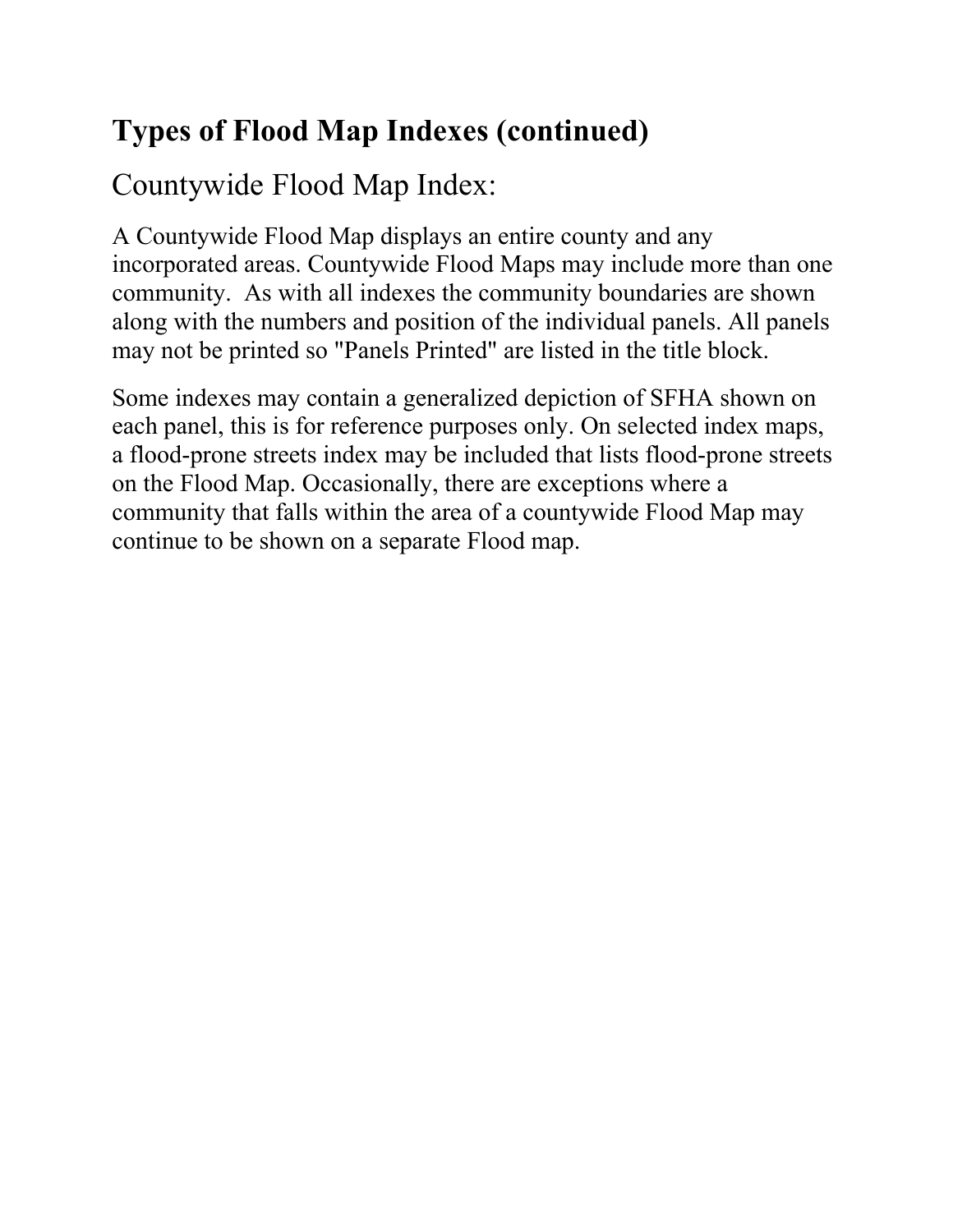# **Elements Found Only on a Flat Flood Map Index**

# Legend:

This is the Flood Map Legend that identifies the symbols on the Flood Map and provides information to assist users of the Flood Map, including explanations of the various flood insurance risk zone designations.

Notes to User:

These notes provide important additional information about the flood map.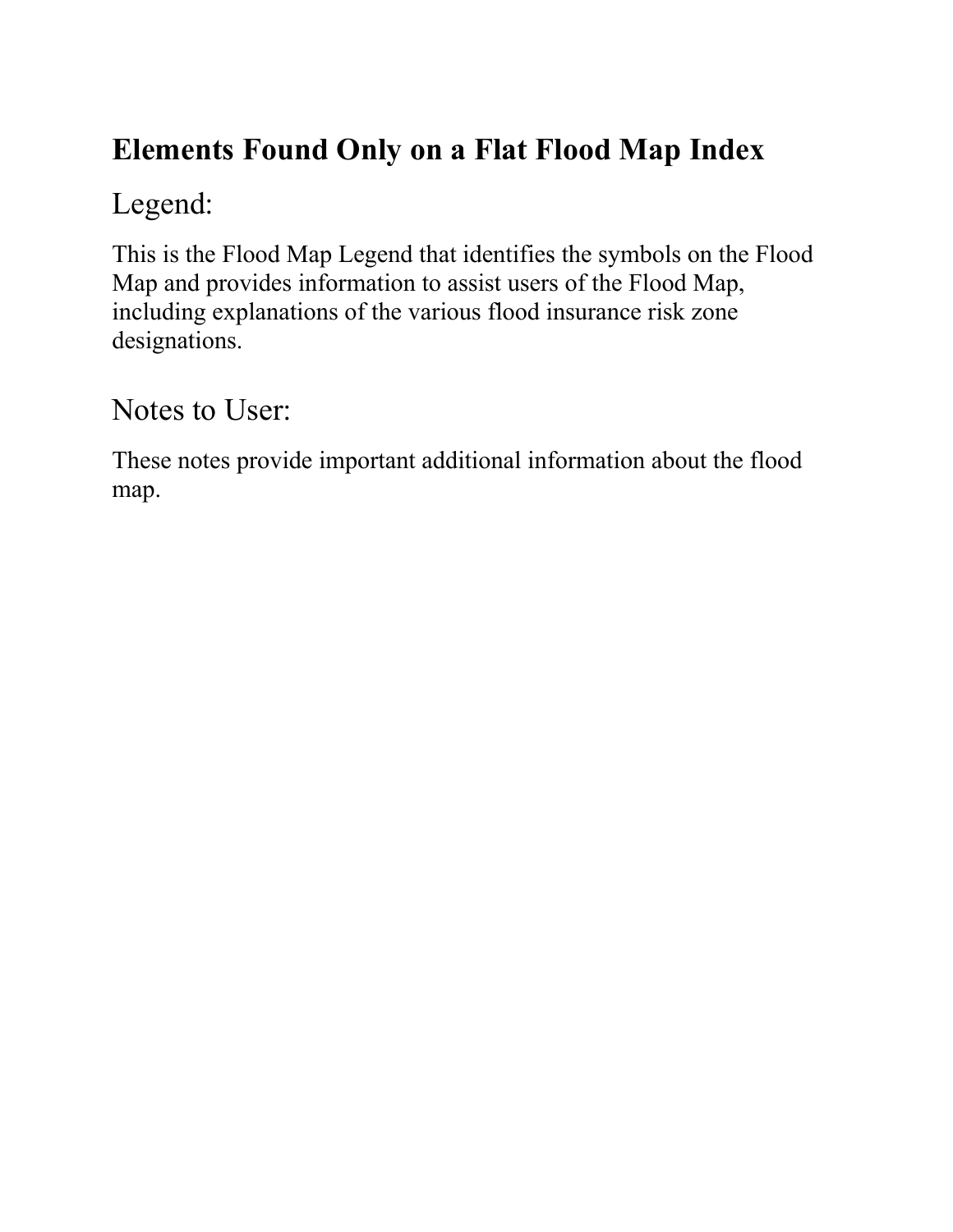# **Elements Found Only on a Z-Fold Flood Map Index**

# Effective or Revised Date:

This is the date the new or revised Flood Map becomes effective for flood insurance and floodplain management purposes. Partial revisions are common and the inside of the index will show the suffix of each panel to determine what has been revised. New countywide indexes will have effective dates printed on each panel.

# List of Printed Panels:

This list identifies those panels that are printed, but not necessarily revised. Partial revisions are common and the inside of the index will show the suffix of each panel to determine what has been revised. New countywide indexes will have effective dates printed on each panel.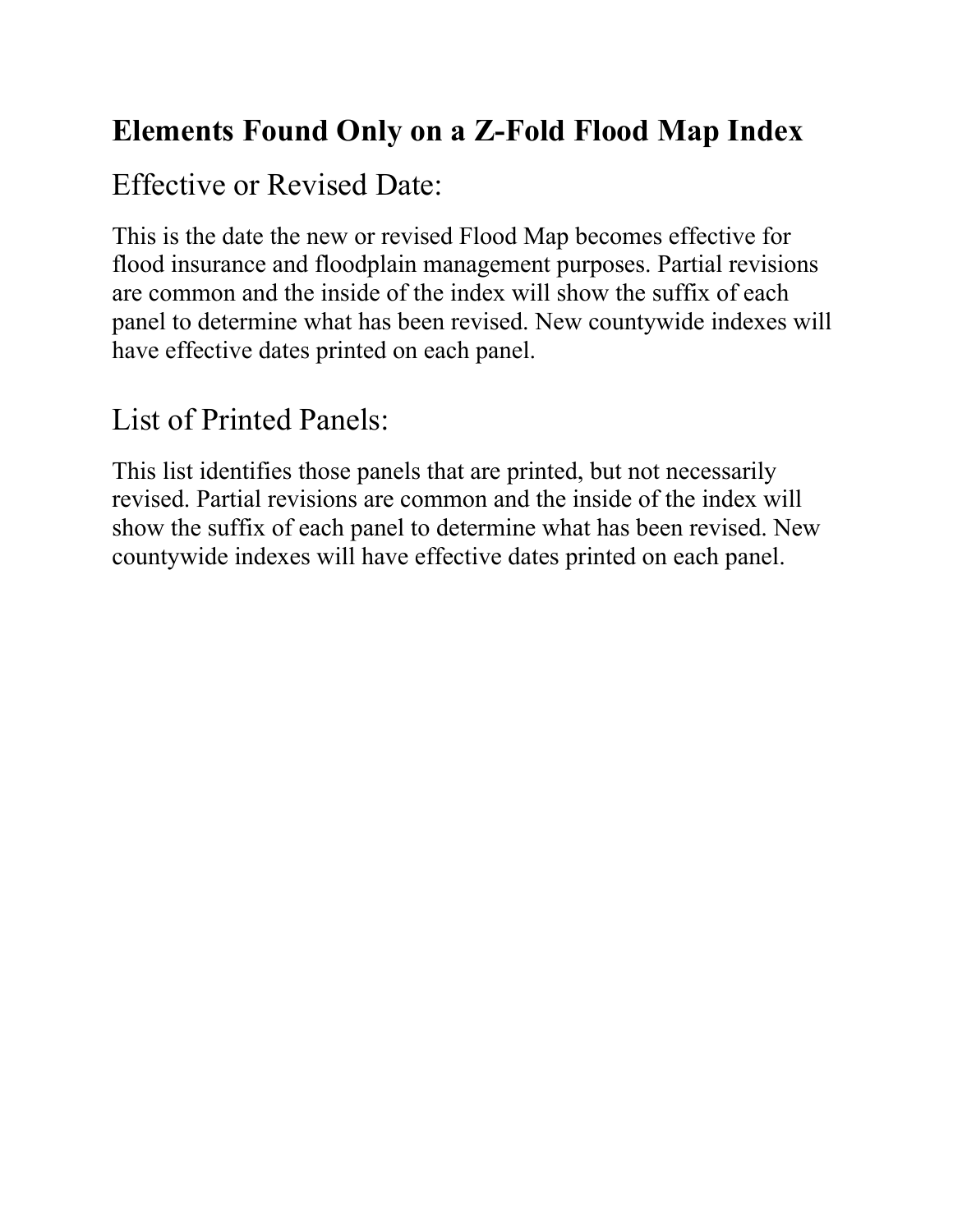# **Elements Found Only on a Countywide Flood Map Index**

List of Floodprone Communities:

- Floodprone communities covered by the Flood Map. (Note: All communities are listed; the non-floodprone communities are footnoted to indicate they are non-floodprone.)
- The community identification number for each community
- The panel on which each community is shown
- The initial flood identification date (the date that flood hazards were first identified)
- Post FIRM date for each community (the date of the first FEMA Flood Map for the community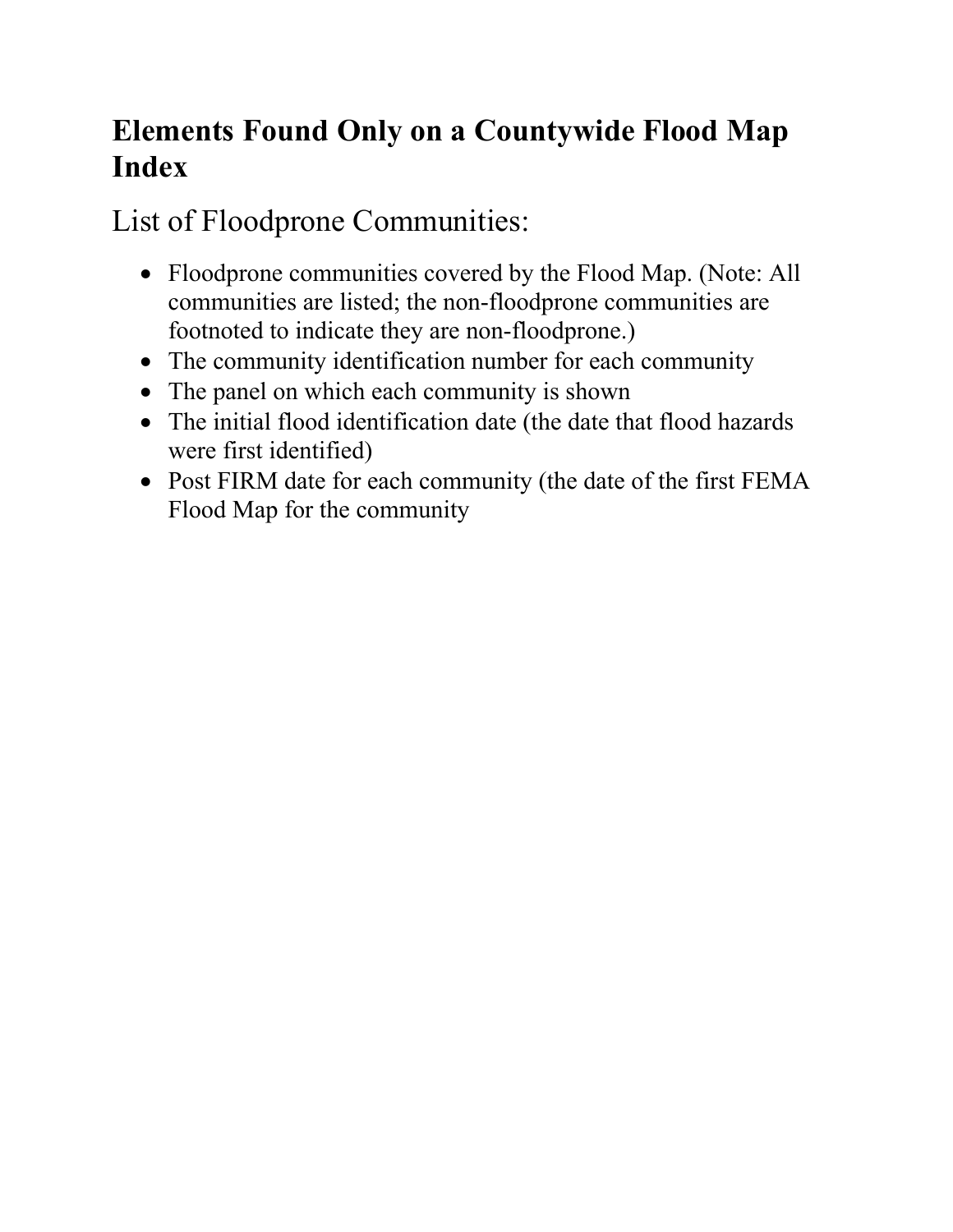## **Elements Found Only on a Z-Fold Flood Map Index for Individual Communities**

Community Panel Number Range:

This range, presented in the title box of the index, gives the lowest and highest panels in the layout of the Flood Map. The Panels are identified by 10-digit community-panel numbers.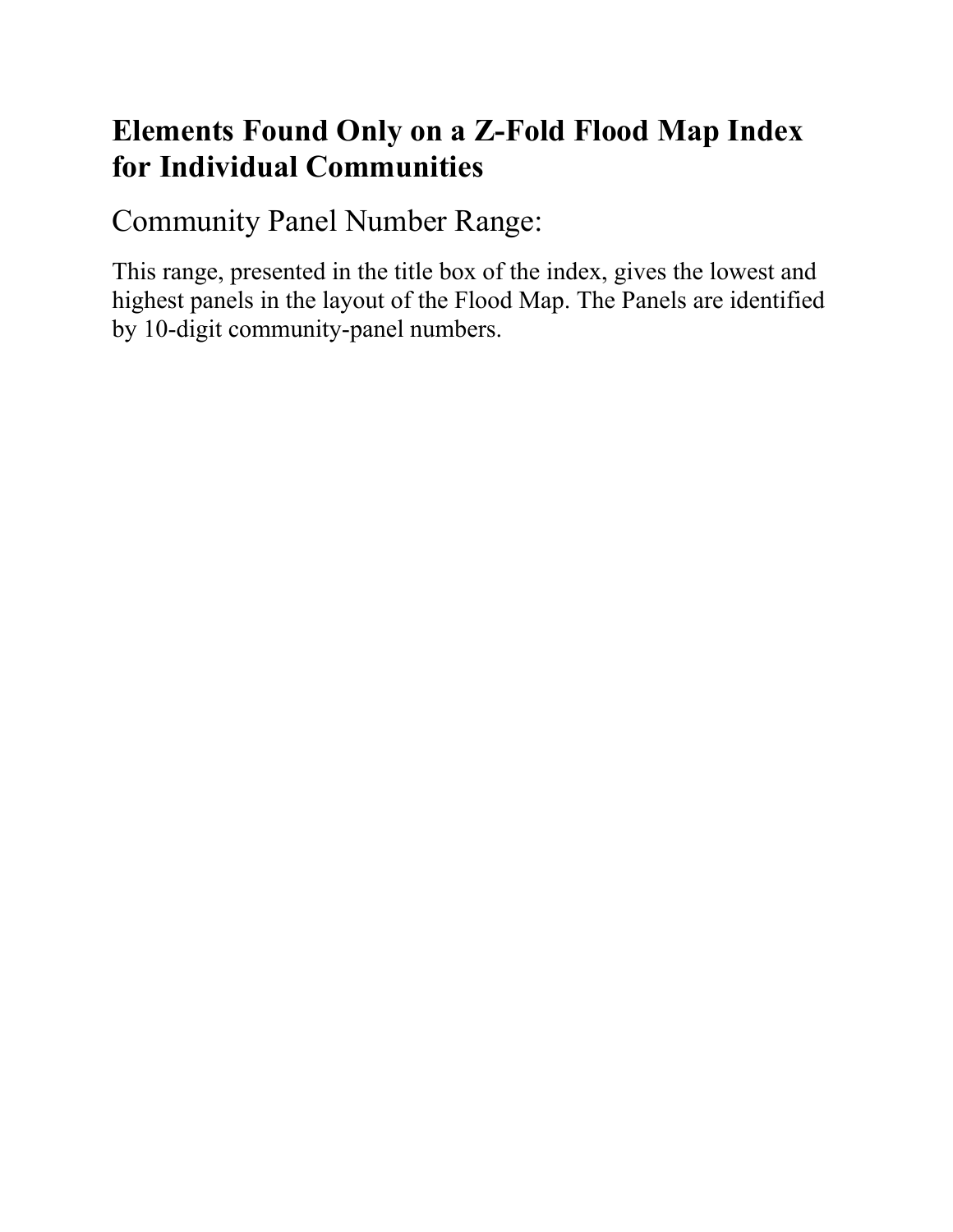# **Elements Found on Some Z-Fold Flood Map Indexes**

Due to the dynamic nature of flood hazard mapping these elements are included on some versions of Z-Fold Flood Maps.

## Floodprone Area Overview:

Floodprone Area Overviews are shown on some Flood Maps. These areas on the map provide a generalized depiction of the Special Flood Hazard Areas shown on each panel. It helps you find the appropriate panel and orients you to the Flood Map. It should not be used in place of the more detailed delineations on the panels.

# Floodprone Street Index:

Shown on selected Flood Maps, this index lists the streets in the mapped community that are partially or completely in the special Flood Hazard Area. It also indicates the panel(s) on which each street is shown. Grid coordinates that allow you to locate the street on the panel are listed for each street. The Floodprone Street Index may be shown either on the index or on a separate panel.

# Map Repository Address:

This is the address of the official community office where reference copies of the Flood Map and Flood Insurance Study report are stored and made available.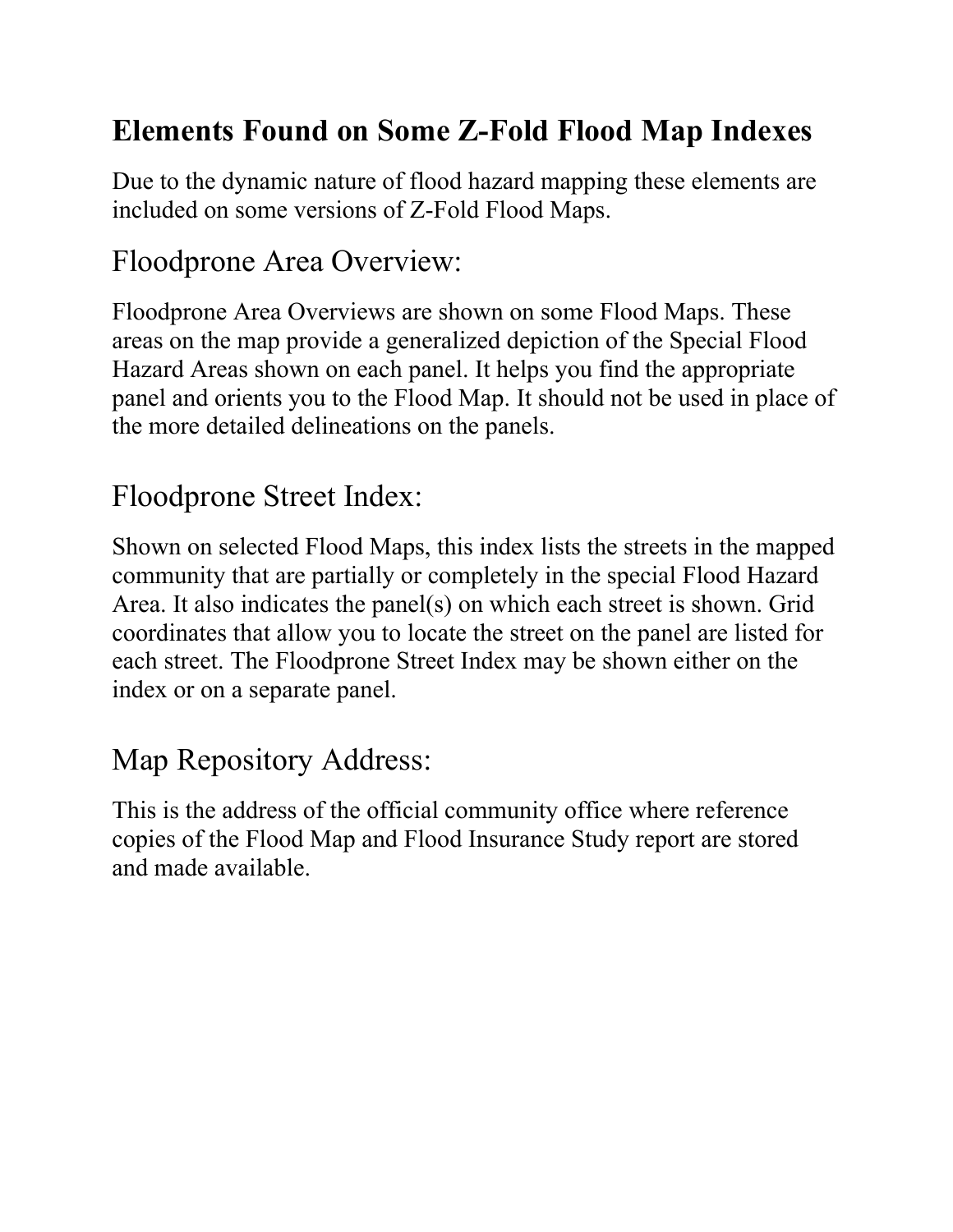# **How to Read a Flood Map Panel**

When a Flood Map cannot be presented on one page, it is produced on several pages known as panels. Flood Map Panels depict the flood hazards in different parts of a community.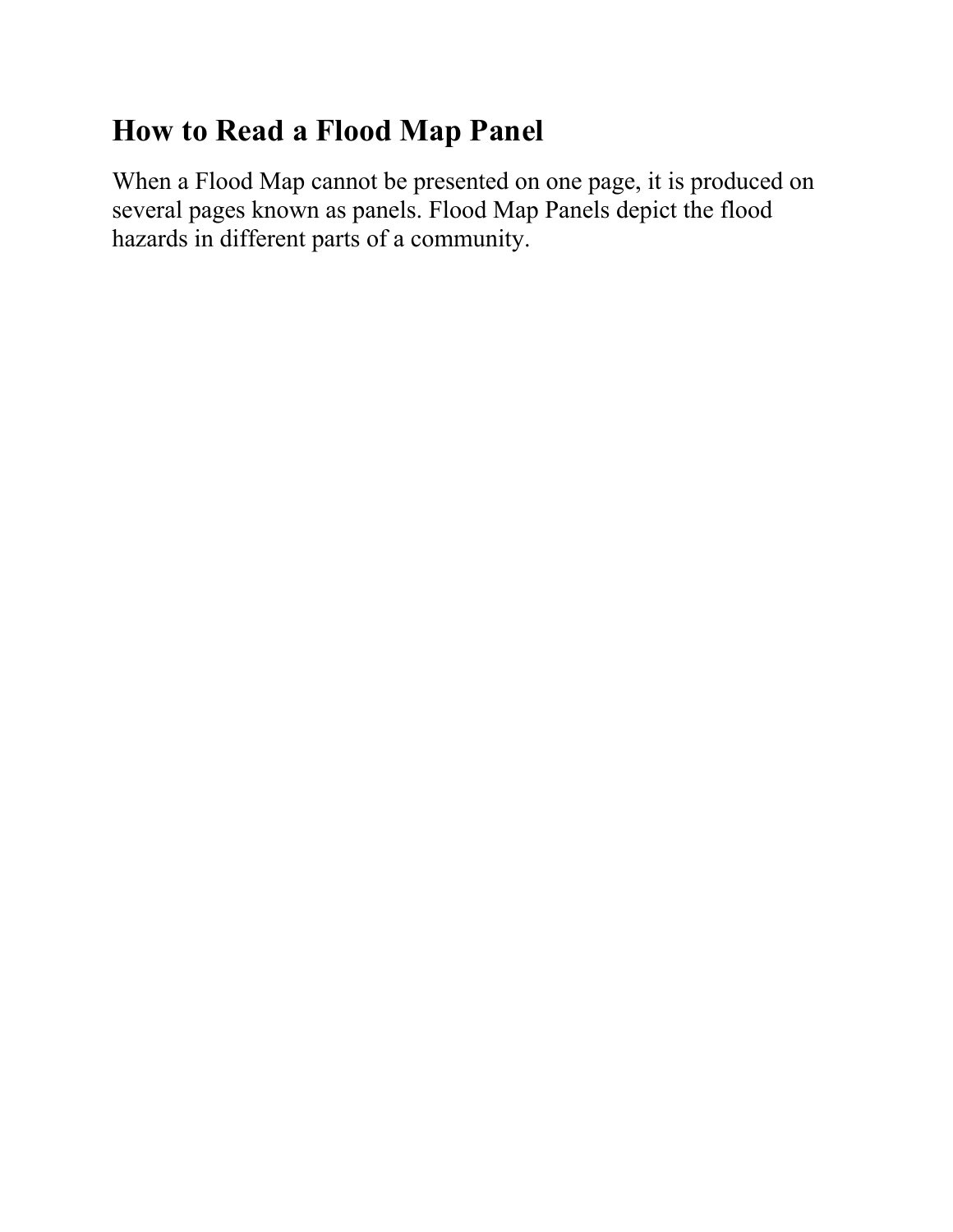# **Elements Found on all Panels**

As noted in the Map Overview Section, there are seven basic elements common to all indexes and panels. In addition to these items, there are 14 more Elements that may be found on Flood Map panels.

- Area Not Included Label
- Base Flood Elevation
- Coastal Barrier Area
- Elevation Reference Marks
- Floodplain Boundary
- Hazard Area Designation
- Map Scale
- Panel Number
- Notes to User
- River Mile Marker
- Stream Line
- Zone Designation
- Zone Division Line
- Flood Insurance Risk Zone Label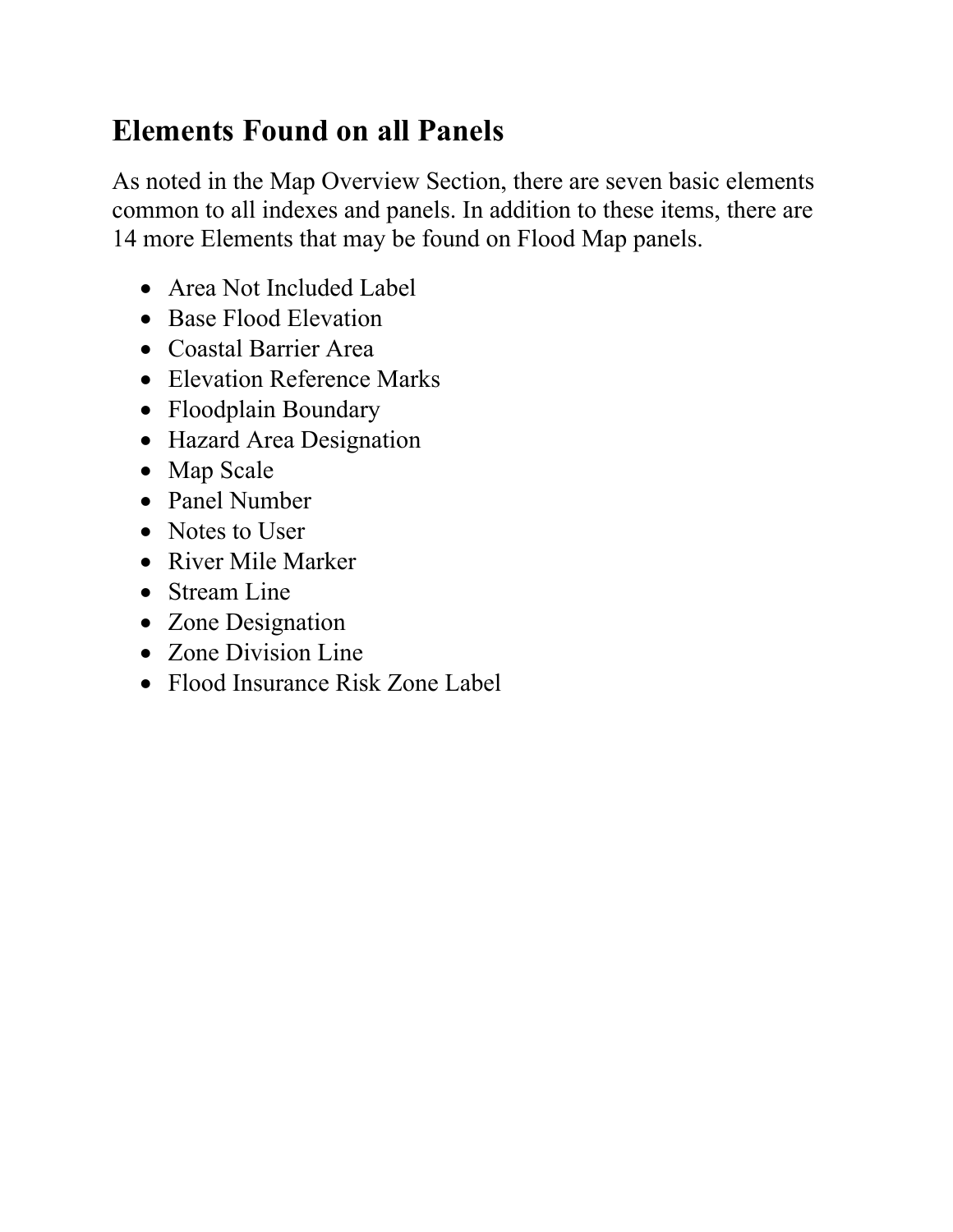# **Elements Found on all Panels**

# Floodplain Boundary:

These boundaries show the 100-year and 500-year floodplains.

# Hazard Area Designation:

These areas appear as dark and light tints. Dark tints indicate areas of greater flood hazard; light indicates areas of lesser flood hazard.

# Base Flood Elevation (BFE)

For detailed study areas this line and label indicates the water surface elevation of the base flood in relation to a standard set of geographic data in Special Flood Hazard Areas. A wavy line is used to indicate when the base flood elevation varies along a watercourse. When the base flood elevation is uniform across a large area, a label is used.

## Zone Division Line

This line separates Special Flood Hazard Areas with different zone designations and separates Special Flood Hazard Areas with differing Base Flood Elevation in coastal hazard areas.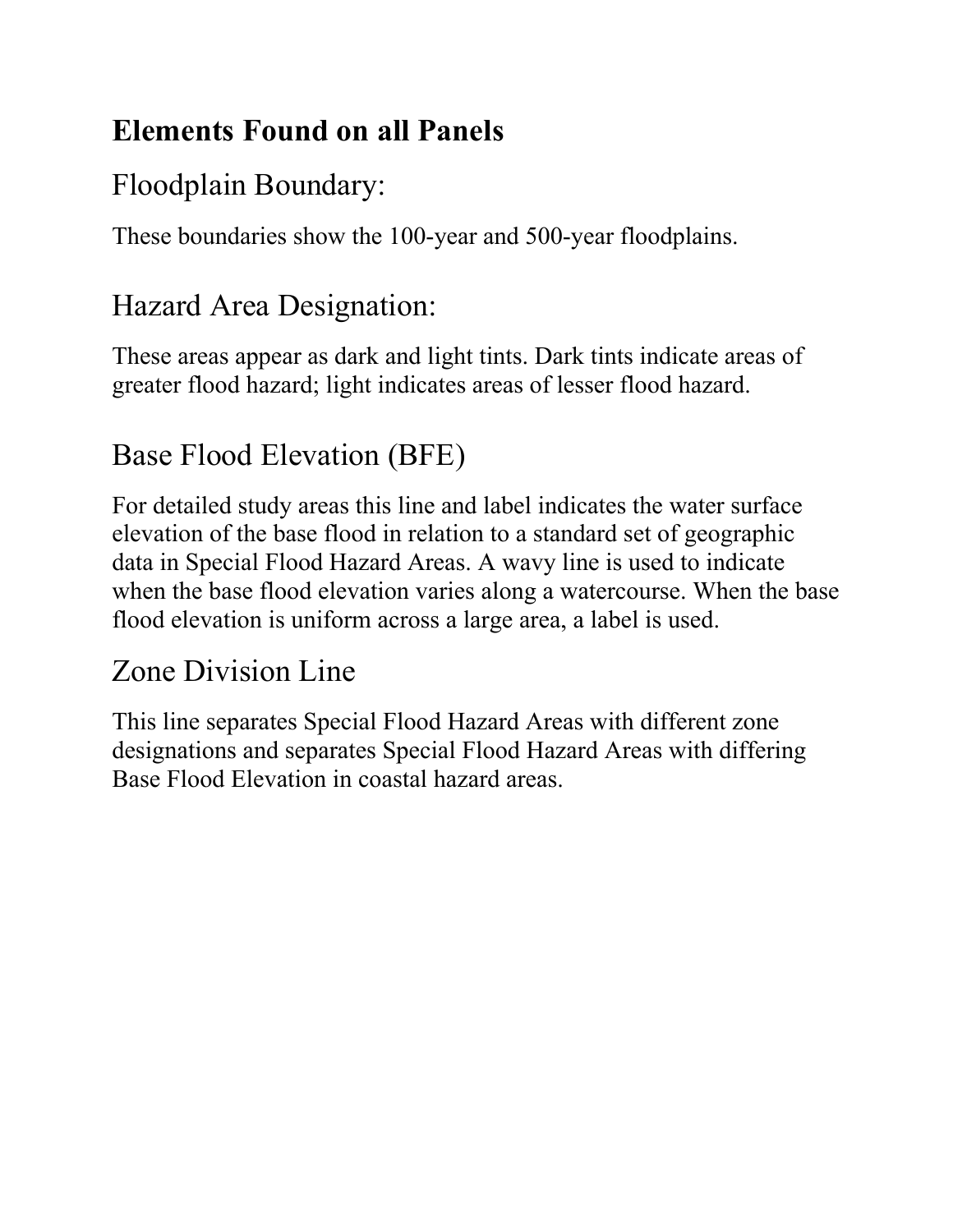# **Elements Found on all Panels** (continued)

# Flood Insurance Risk Zone Designations:

The zone designations indicate the magnitude of the flood hazard in specific areas of a community.

# River Mile Marker:

This marker identifies the distance in miles from a reference point on a river or other major watercourse.

## Stream Line:

This line identifies the location of a watercourse. Narrower streams are usually shown by a single line, representing the approximate location of the stream centerline. Wider streams are often shown by double lines, representing stream bank locations.

# Coastal Barrier Symbol:

Coastal barrier symbols appear only on Flood Maps that contain coastal communities. These symbols identify undeveloped coastal barriers in the Coastal Barrier Resources System. No new flood insurance coverage may be provided after specified dates for new or substantially improved structures on any Coastal Flood Hazard Area in the System.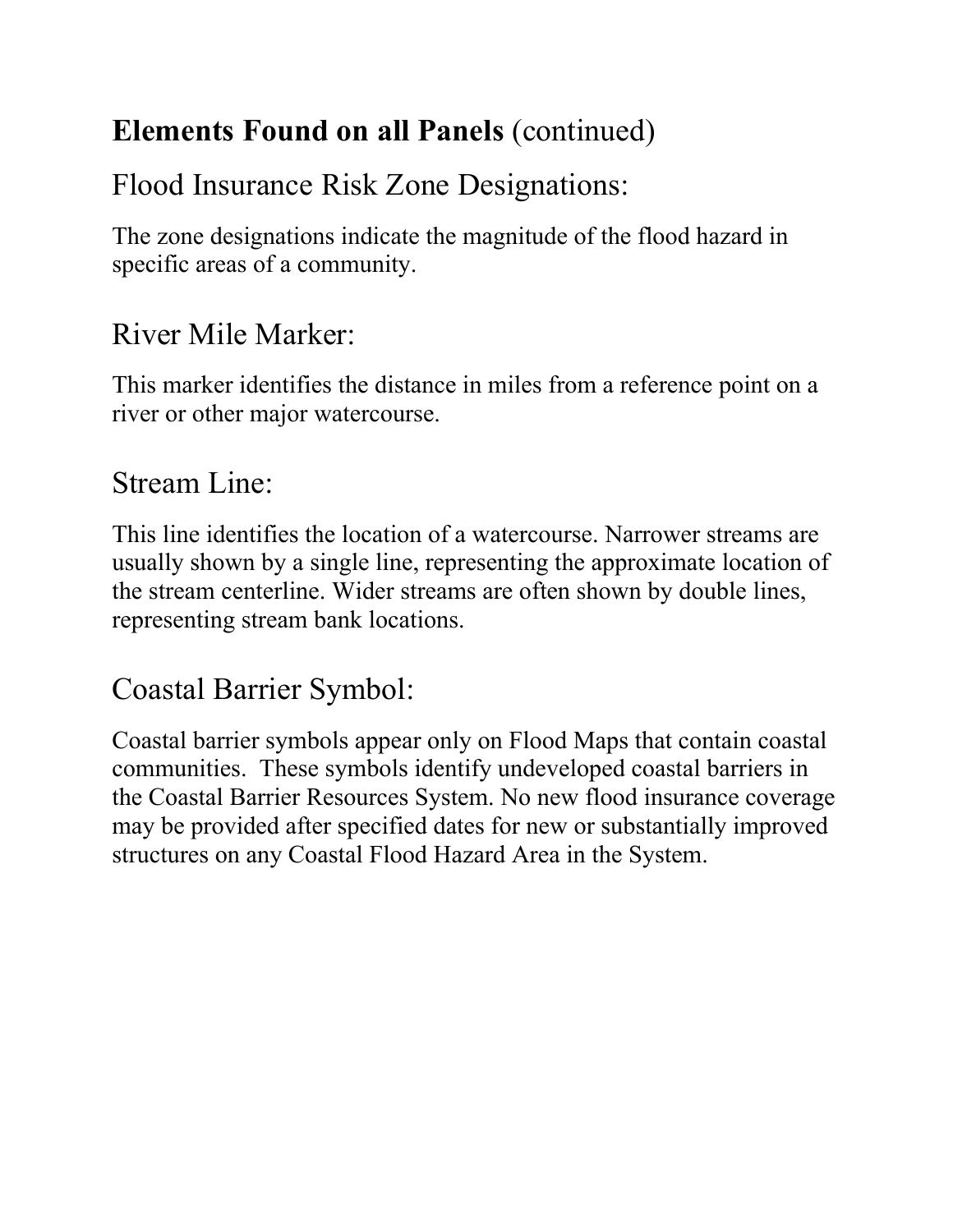# **Elements Found on all Panels** (continued)

## Area Not Included Label:

This label identifies areas that are in the panel area, but are not in the jurisdiction of that community; thus, no flood hazard information is shown in that area.

# Map Scale:

This allows you to relate distances measured on the Flood Map to actual distances on the ground. The scale shown on a panel applies only to that panel. Most commonly used scales are one inch on the map equals 500, 1000, or 2000 feet on the ground

## Panel Number:

This number distinguishes each panel from others in the same community; each page is given a unique panel number. On Flat Flood Maps, the panel number is a two-digit number. On Z-Fold Maps, the panel number matches the last four digits of the community panel number. On Countywide Z-fold Flood Maps, the panel number matches the last four digits of the map number.

## Notes to User:

These notes provide additional information to clarify zone designations or special notes on the use of the Flood Map.

## Elevation Reference Marks (ERMs):

These marks identify points where a ground elevation is established by survey. Descriptions of reference marks appear on different places, depending on the map format.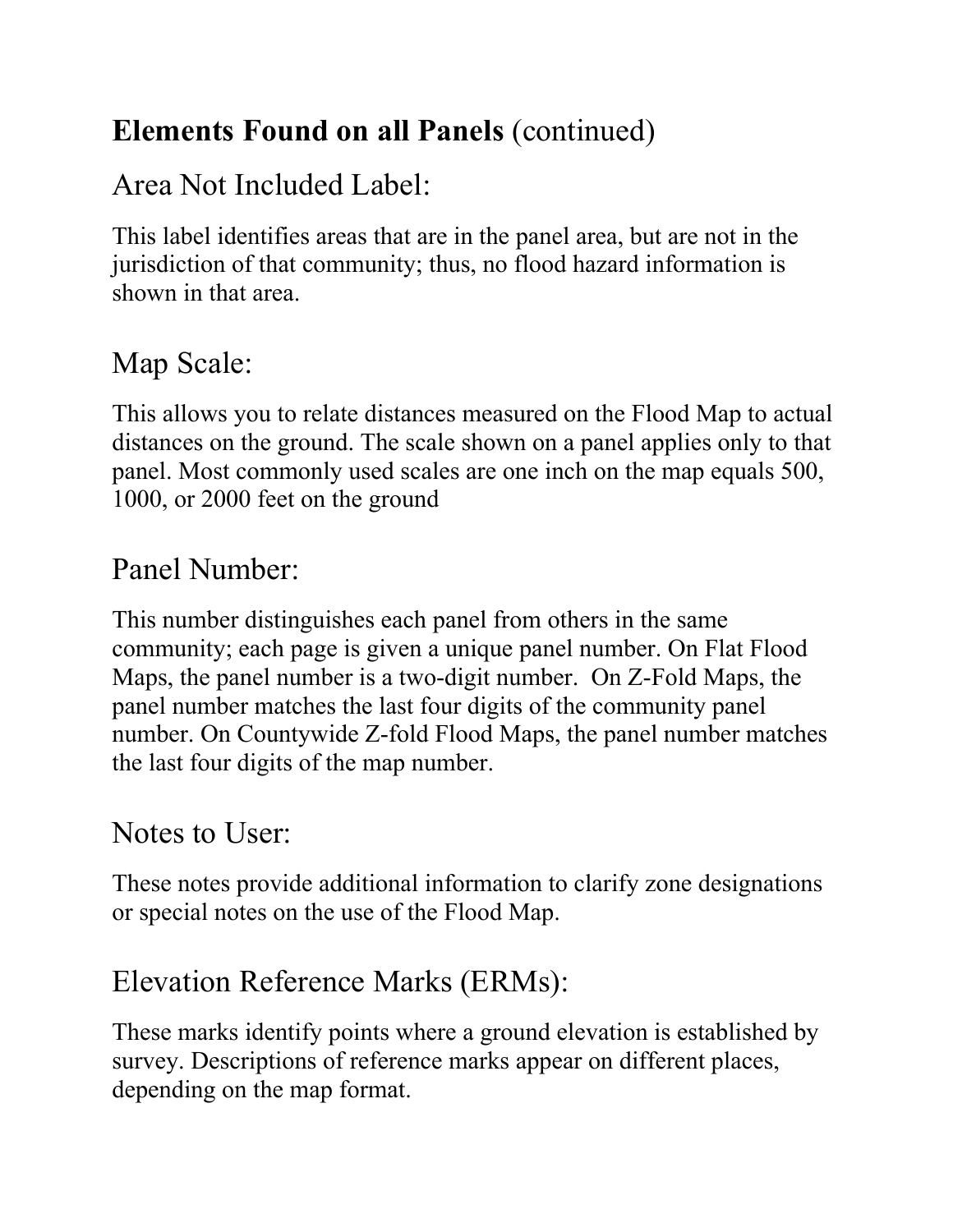# **Elements Found Only on Some Z-Fold Panels**

# Alpha-numeric Grid:

This is the basis of the coordinate systems established for the Floodprone Street Index.

# Cross Section Symbol:

This symbol shows locations of floodplain cross sections used for computing detailed flood information. These locations can be correlated to the flood profiles refer to in the Flood Insurance Study.

### Floodway Boundaries:

These boundaries show the limits of the floodway.

## Floodway Designation:

This designation identifies floodway areas. The floodway is the channel of a river or other watercourse plus any adjacent floodplain areas that are reserved so that the 100-yr flood discharge can be conveyed without increasing the elevation of the 100-yr flood more than a specified amount.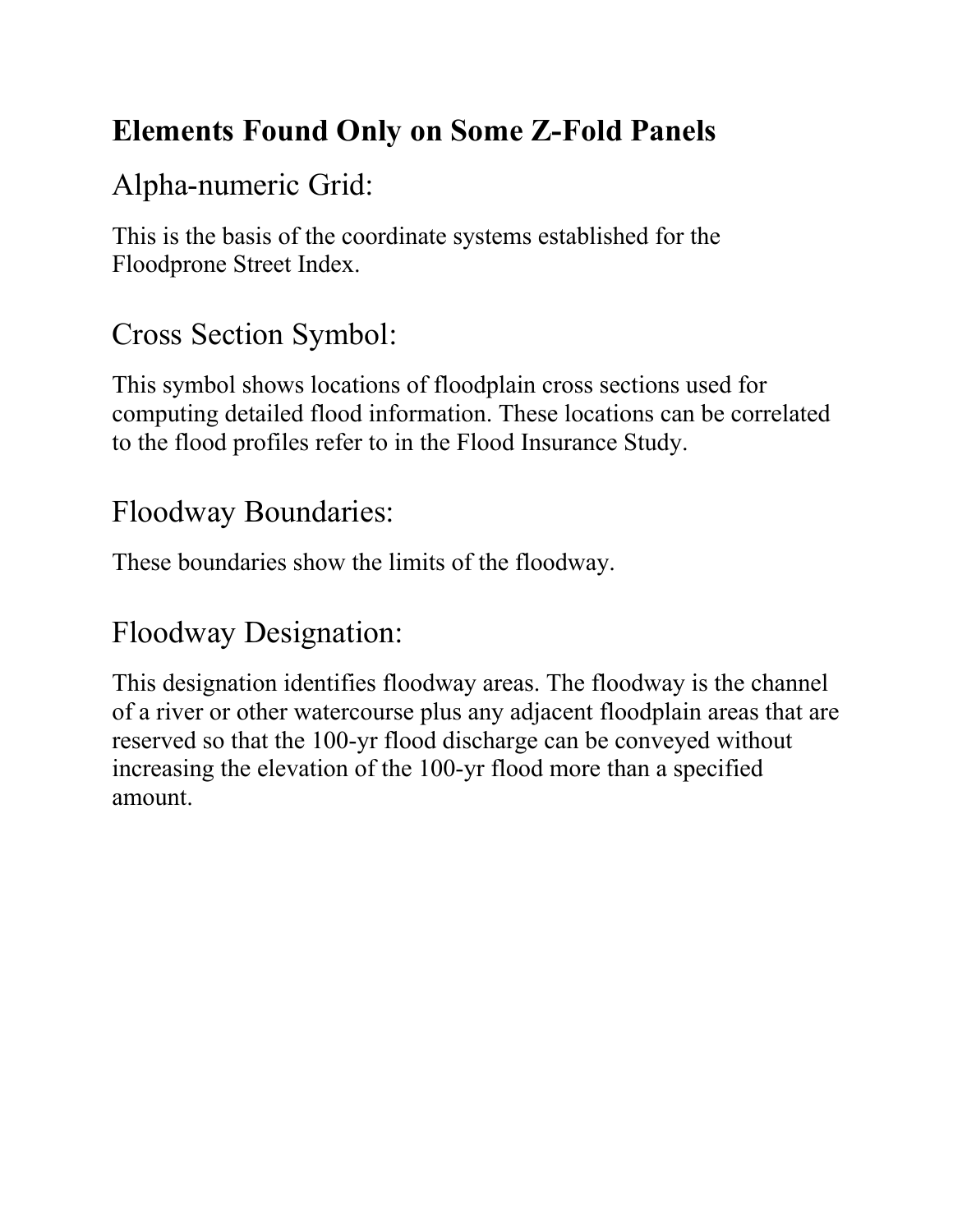# **Elements Found Only on Some Z-Fold Panels (continued)**

Map Repository Address:

This is the address of the official community office where reference copies of the Flood Map and Flood Insurance Study report are stored and made available for viewing.

## Panel Locator Diagram:

This diagram shows the area covered by the panel in relation to the outline of the mapped community.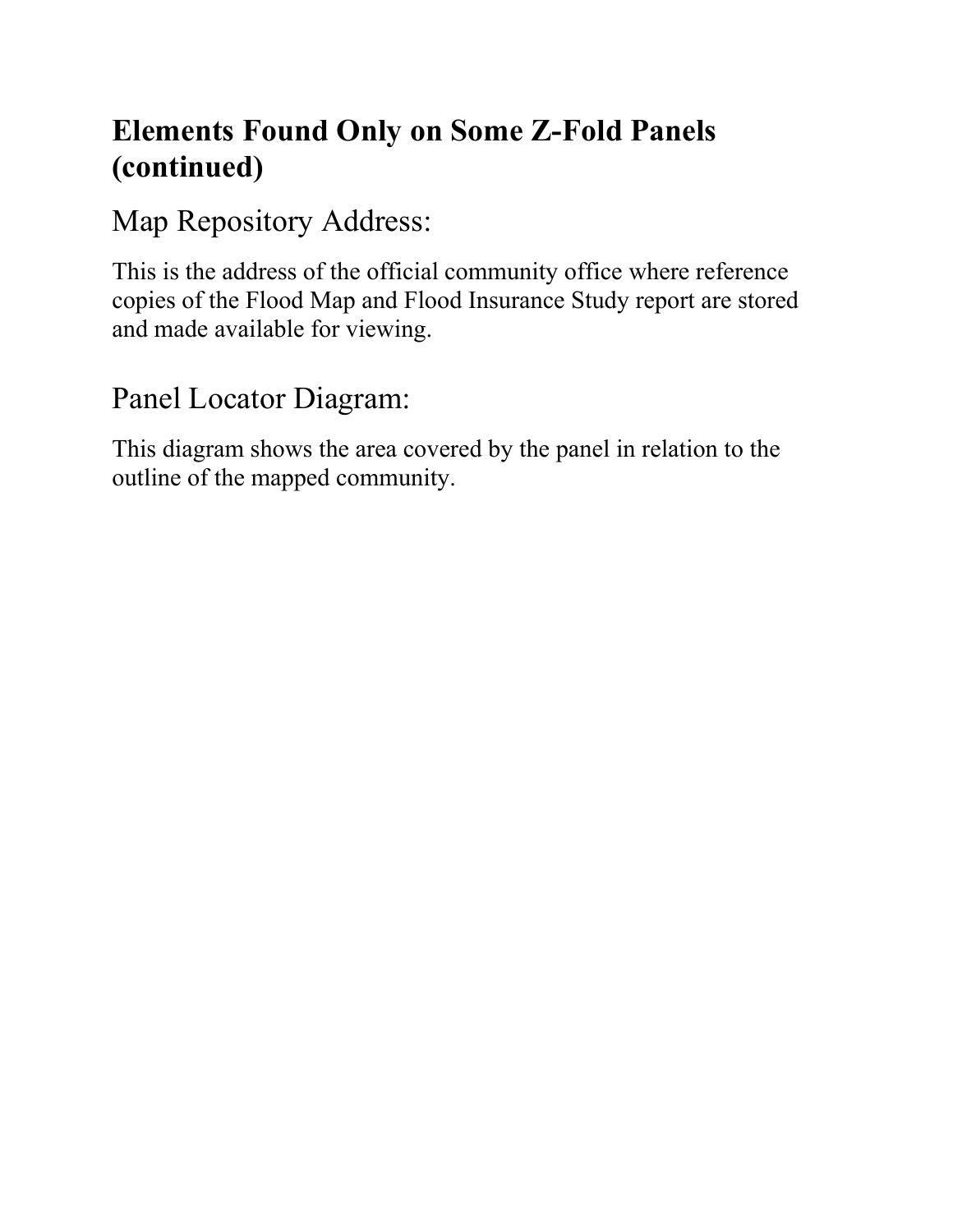# **Elements Found Only on Some Z-Fold Panels Individual Communities**

### Community Panel Number:

This number identifies the community and panel; it corresponds to a community panel number shown on the index. On the FIRM, a letter suffix follows the number and usually indicates the number of times a particular panel has been revised. Initial Identification Date:

This date appears in the legend and indicates when the flood hazards in the mapped community were first identified.

# Flood Hazard Boundary Map Revisions Chronology:

This chronology lists dates of revised versions of the Flood Hazard Boundary Map (FHBM) for the community, if one was printed.

## Map Effective Date:

The date, appearing in the legend, indicates when the Flood Insurance Rate Map was first printed and became effective for the Regular Phase of the National Flood Insurance Program.

## Map Revisions Chronology:

This chronology lists the effective dates of revised versions of the Flood Map, if any, and briefly describes the reasons for the revisions.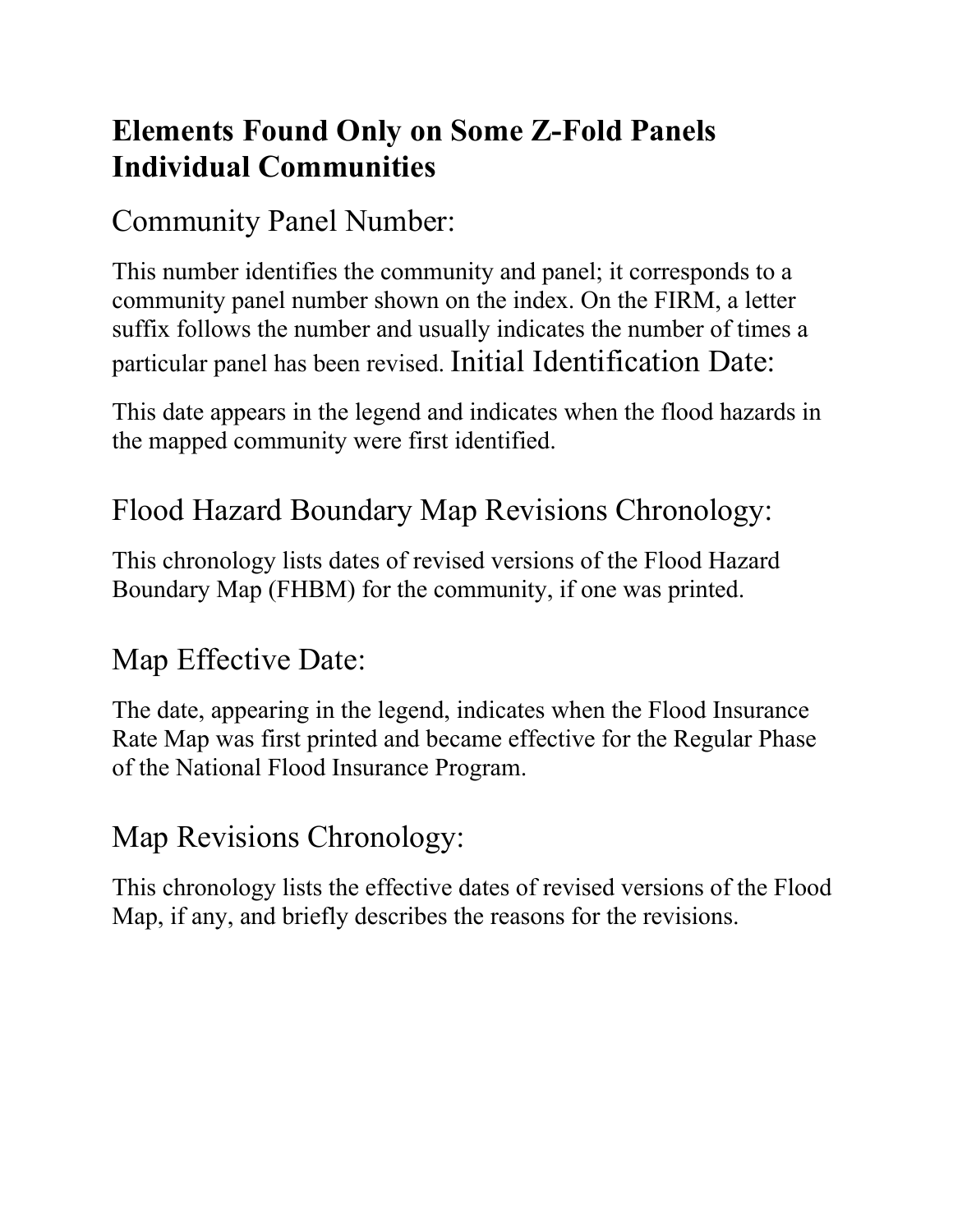# **Elements Found Only on Countywide Panels**

# Effective Date on Countywide Map:

The date on which the Countywide Flood Map first became effective. Flood Maps may have been in effect for one or more of the individual communities in the county before the countywide Flood Map was published. If so, the initial Flood Map Effective dates for each community will be shown as "Post FIRM Dates" in the List of Flood Prone Communities.

# Map Number:

This number identifies the panel. It is composed of a five-digit code that identifies the county; a letter "C" that indicates countywide mapping, and a four-digit number corresponding to the panel number and a letter suffix that indicates the number of times a panel has been revised.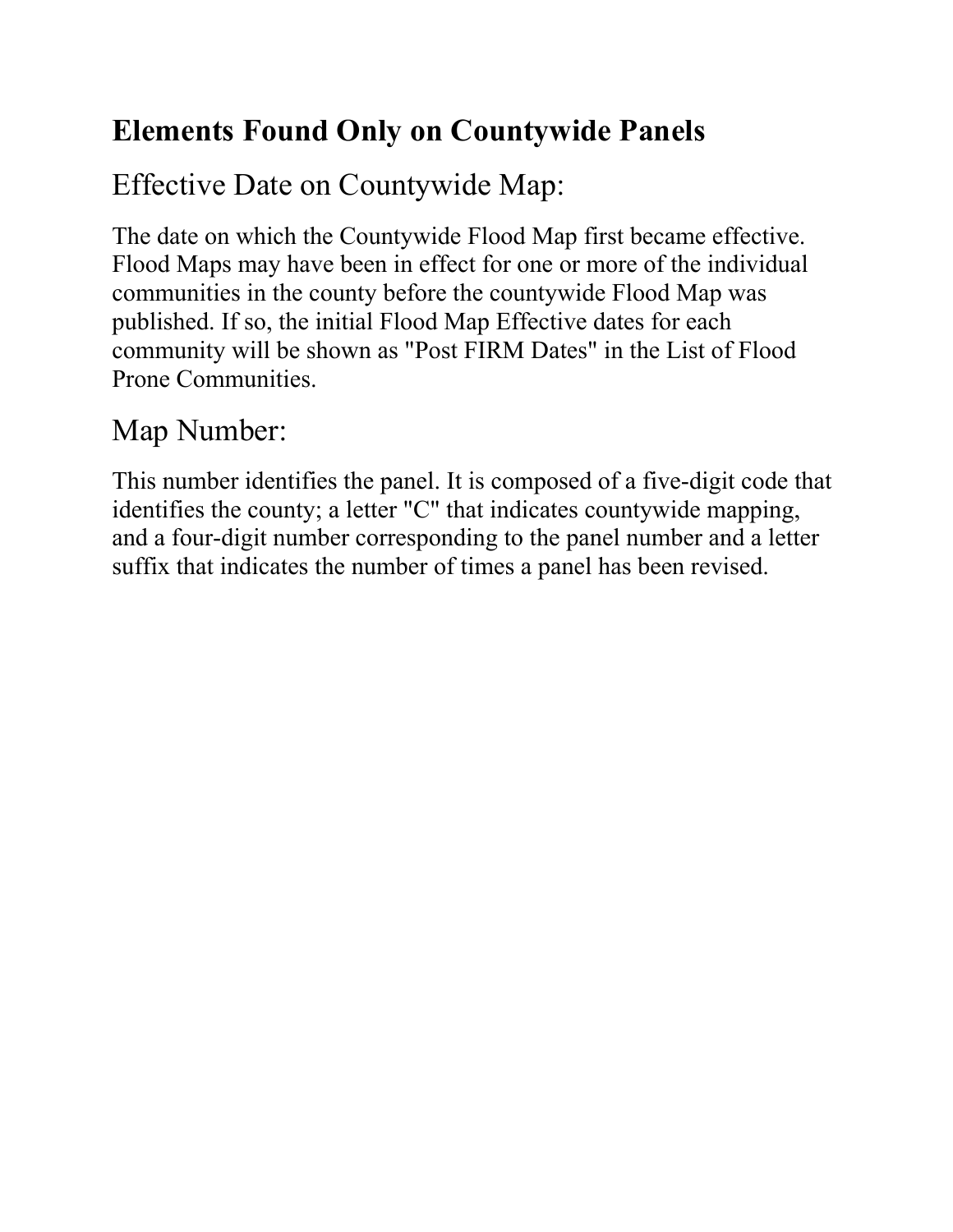# **Getting Specific Information**

In this section, we present a step-by-step process that you may follow to obtain this information when you locate a property on a Flood Map.

# Background:

You are considering buying a new home on Water Street in Sampleville. Before you make any final decisions, you want to know the potential risk that this house could be flooded. To help you do this, you need to know if the property is in a Special Flood Hazard Area. If it is in the SFHA, you may also will want to find the flood insurance risk zone designation and Base Flood Elevation that apply to the property to help you determine the appropriate insurance rate.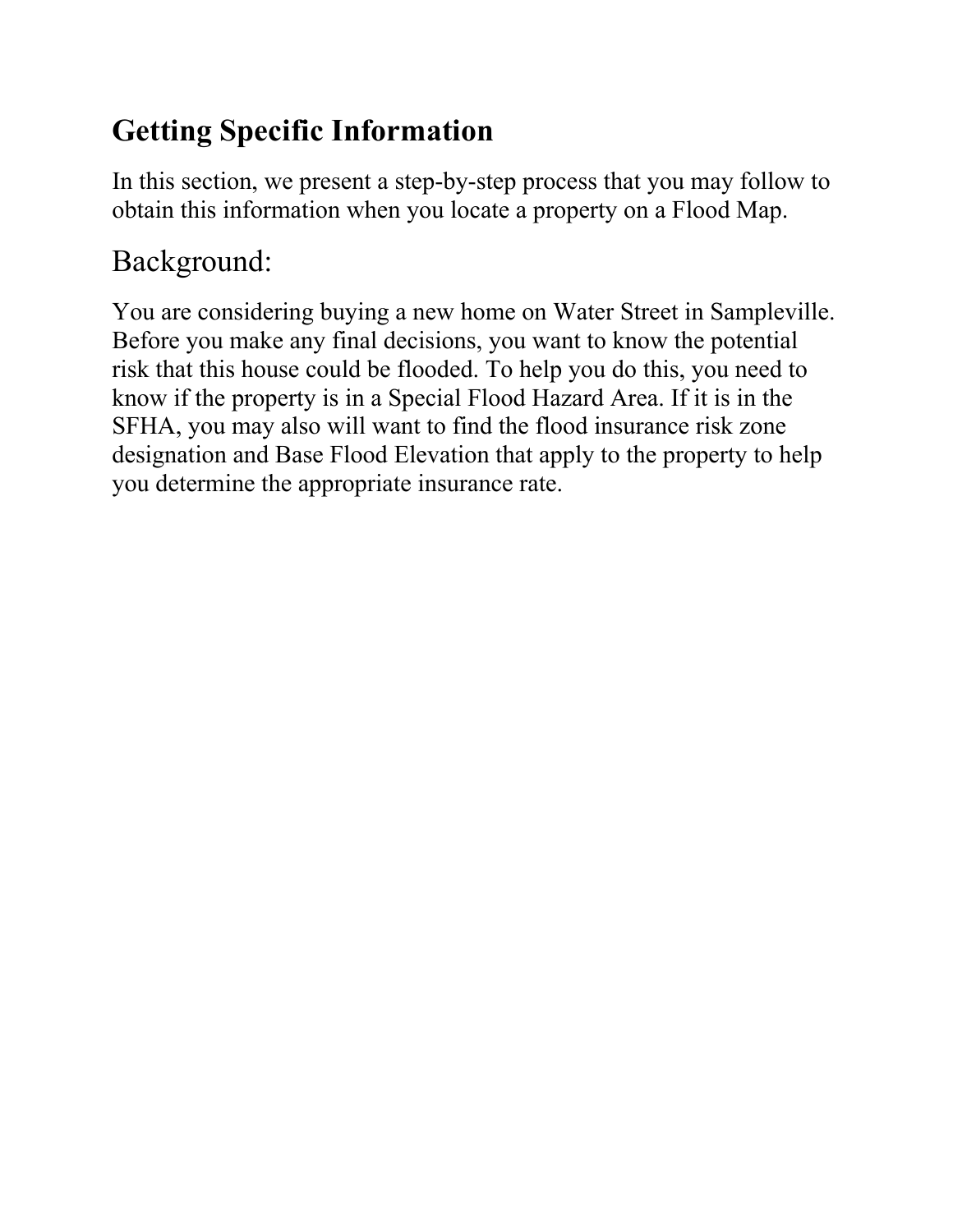### Step 1: Finding the Correct Panel:

To find the panel that covers the property, you will first refer to the index for the Sampleville Flood Map. By reviewing the index, you learn that the Flood Map you need was prepared in a Z-Fold format composed of four panels. The index title box indicates that all four panels (0001, 0002, 0003, and 0004) are printed. You then check the title boxes on individual panels to find Panel 0004

Background: You know that the property is on Water Street, which lies in the southeastern portion of the town, south of Interstate Highway 32. Although Water Street is not on the index, you may have determined from the north arrow and the major roads shown on the index that Water Street is on panel 0004.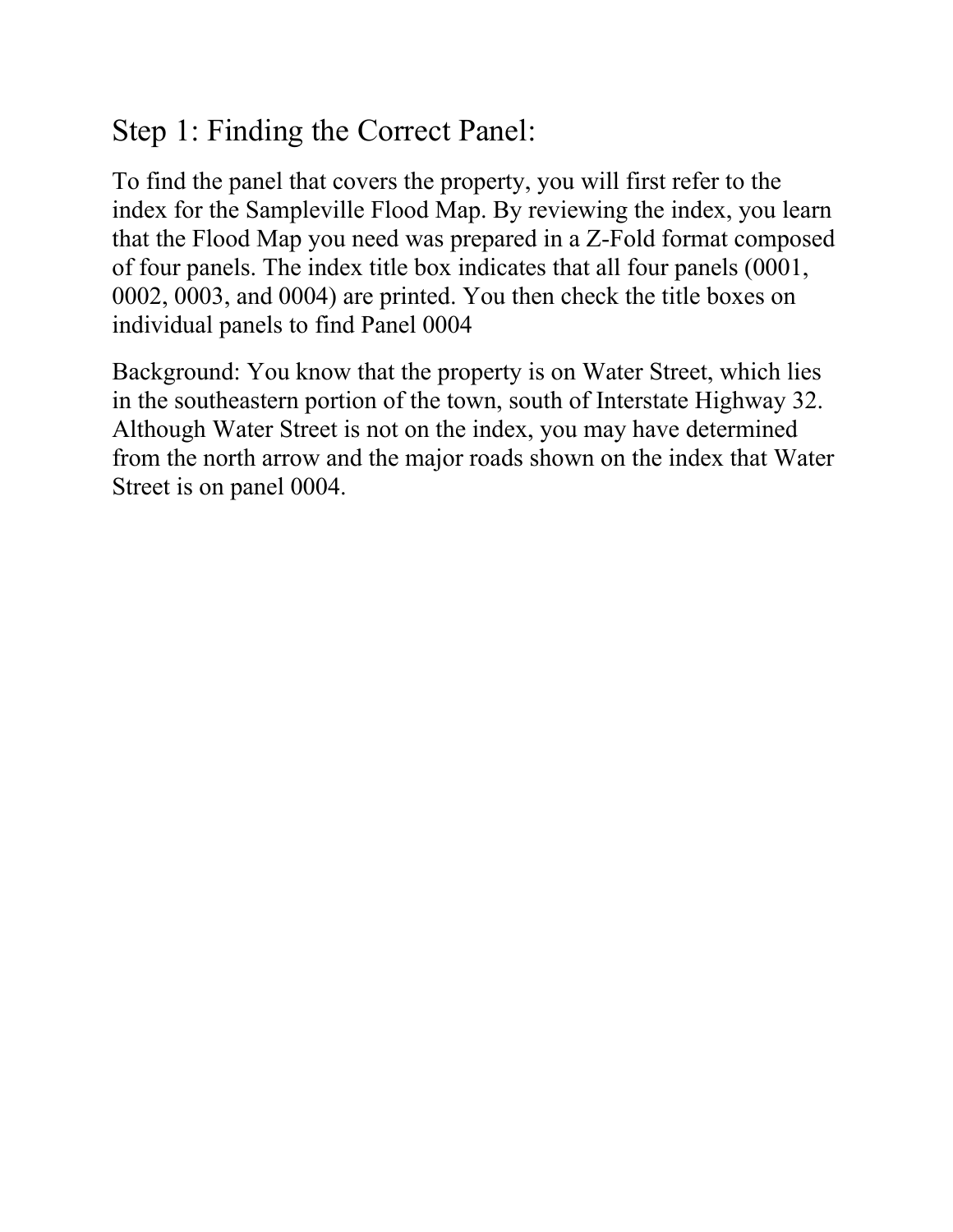# Step 2: Finding the General Location:

Using the panel number determined from the index, you obtained Panel 0004 that shows the property. Because the individual panel shows more physical landmarks than the index, you can find the general location by referring to features such as major roads or city limits.

Your property is located east of the main intersection of Oak Avenue, and Water Street. To find the specific property location, you will use known property dimensions and the Flood Map scale.

In addition, to find the specific location of the property, you may refer to a plat map of the property, tax assessor's map, or the property description found on the deed. The next page explains how to determine the specific location of the property.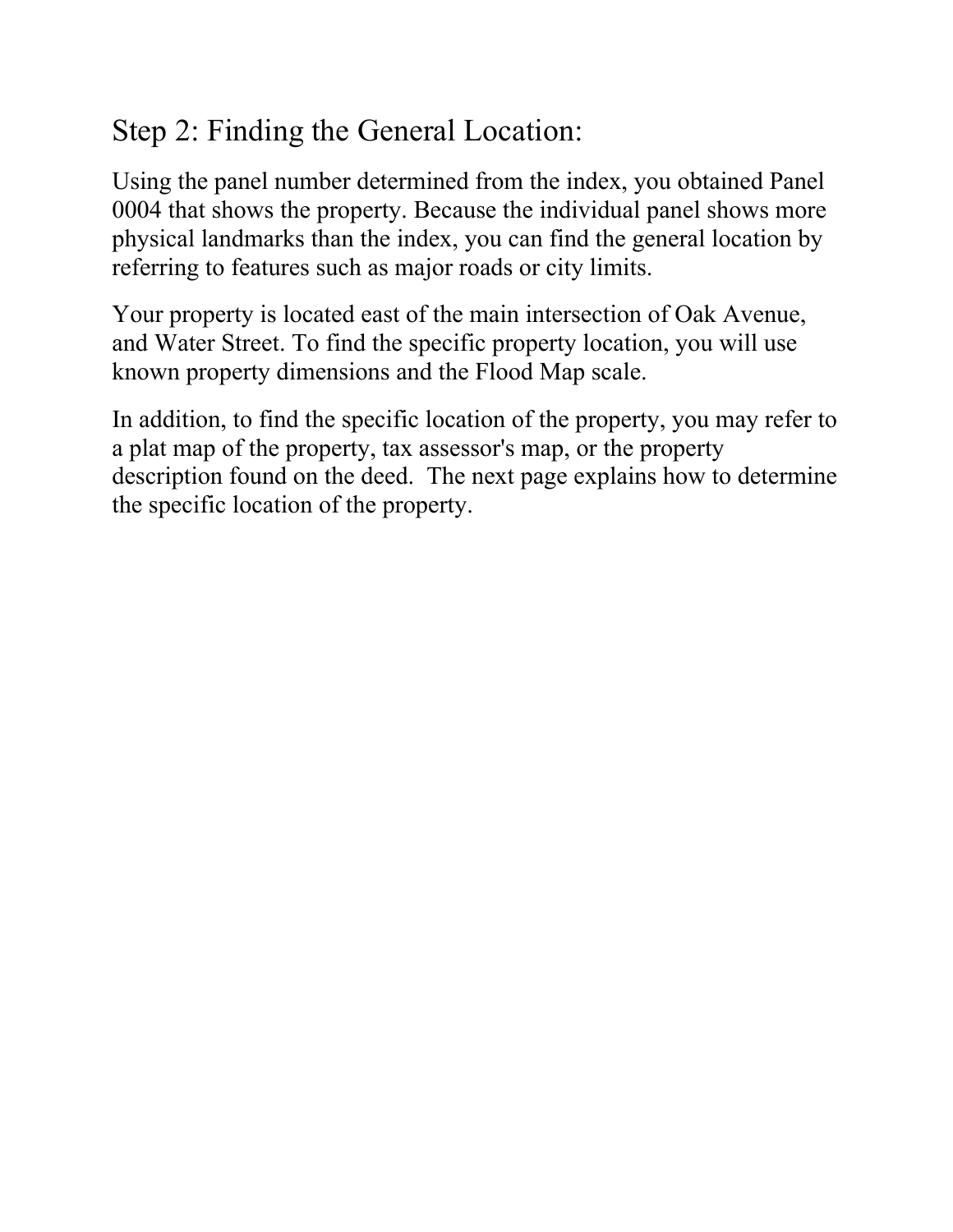# Step 3: Finding the Specific Location of the Property

You know the property lies on the northern side of Water Street, east of the intersection of Oak Avenue and Water Street.

First, you find the dimensions of the property on a tax assessor's map, a plat map, or in a legal description.

Then, you convert the known dimensions to inches using the Flood Map scale and measurements on the Flood Map panel.

For example, in a map scale where 1 inch=500 feet, you will find that 250 feet on the ground is equal to 1/2 inch on the Flood Map, and 50 feet on the ground is equal to 1/10 inch on the Flood Map. Continue to the next page for a description of how to determine the specific location using the map scale.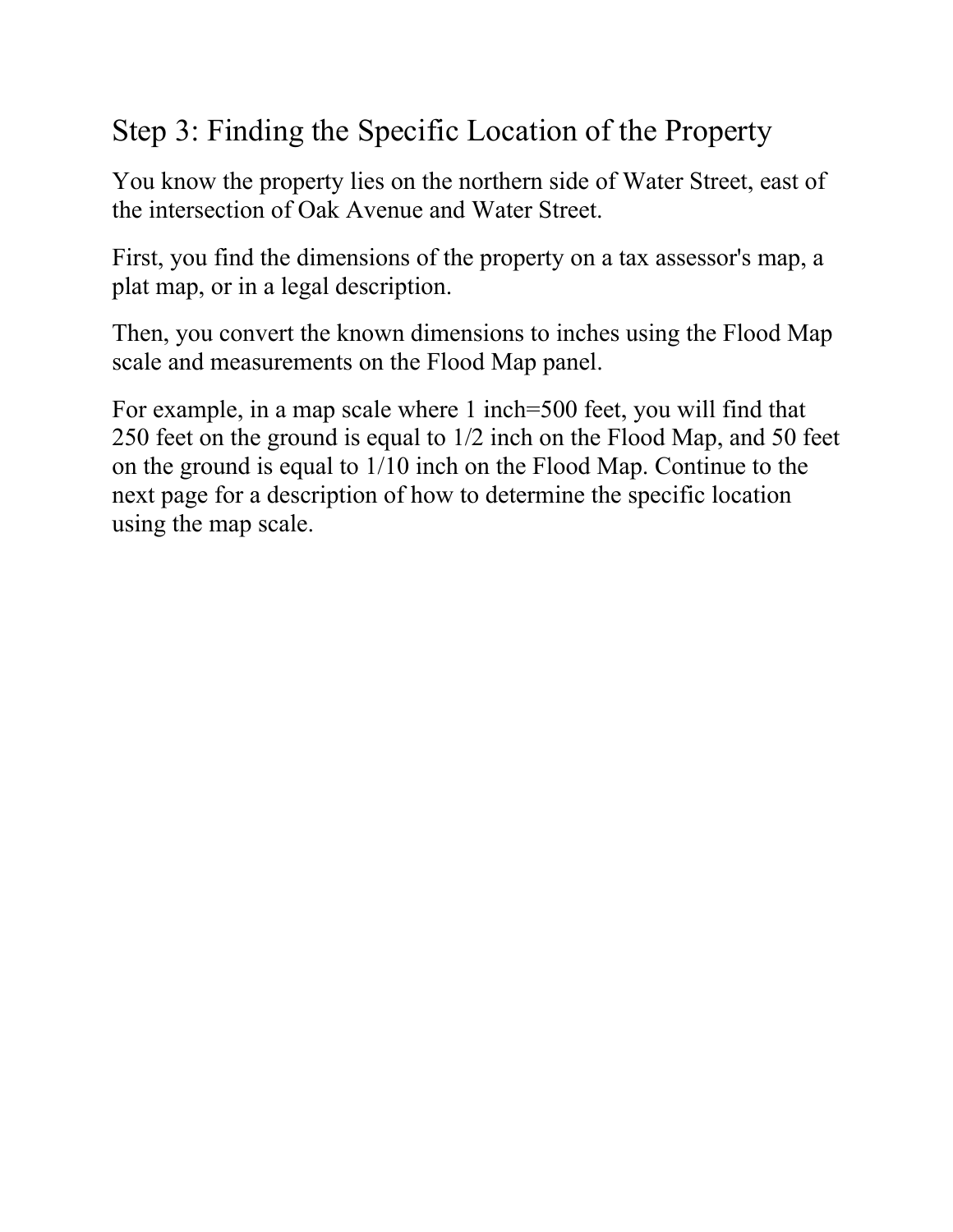# Step 4: Identify the Flood Insurance Risk Zone of the Property

The property you are considering buying is partially in the Special Flood Hazard Area. In addition, the building on the property is partially in the SFHA. (Note: Current NFIP regulations indicate that if any portion of a building is in the SFHA, the entire building is considered to be in the SFHA.) You can now identify the flood insurance risk zone designation for the property by finding the zone label. The SFHA near the property is labeled Zone AE. The zone designation applies both to the portion of the property in the SFHA and to any building on that portion.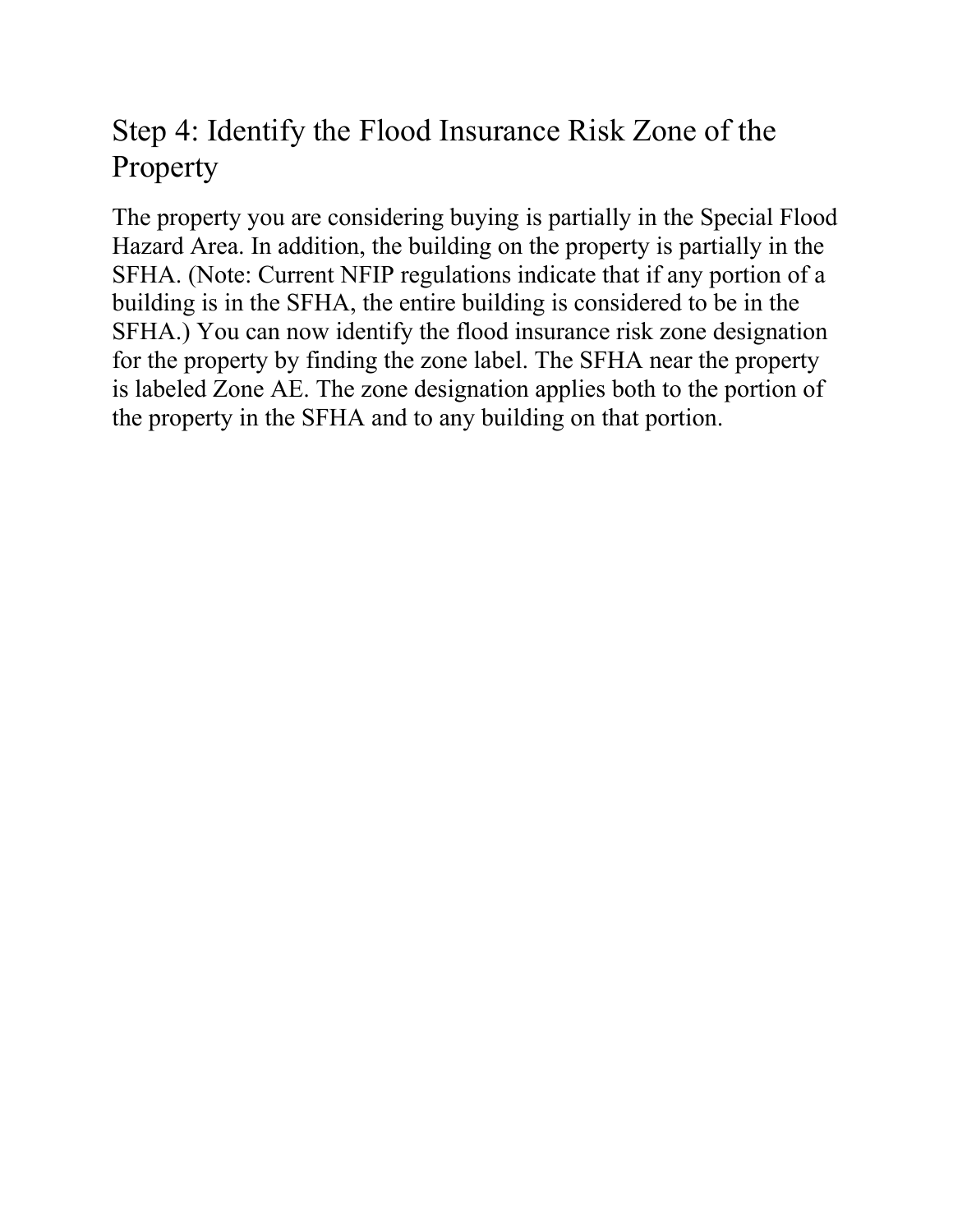## Step 4: Identify the Flood Insurance Risk Zone of the Property (continued)

Occasionally, a property or building is shown in the SFHA on the map, but the property or building is higher than the BFE. This is often due to the limitations of the mapping.

To be sure whether a property or building should be in the SFHA, a comparison between the elevation of the property or building and the BFE should be preformed. If the lowest elevation of the property or the lowest grade adjacent to the building (and, in some instances, the lowest floor including the basement of the building) are below the BFE, then the property or building are in the SFHA. If a property or building is inadvertently shown within the SFHA or if a property or building has been raised above the BFE by the placement of fill; FEMA can amend or revised the maps with a letter that states the property or building is not within the SFHA. These letters are called Letter of Map Amendment (LOMA) or Letter of Map Revision based on Fill (LOMR-F).

To make this determination, you need to know the lowest lot elevation, or the lowest adjacent grade at the building and in some instance the lowest floor (including basement) elevation. This usually will require an elevation survey of the property or building. Also, you will need to know the BFE at the site.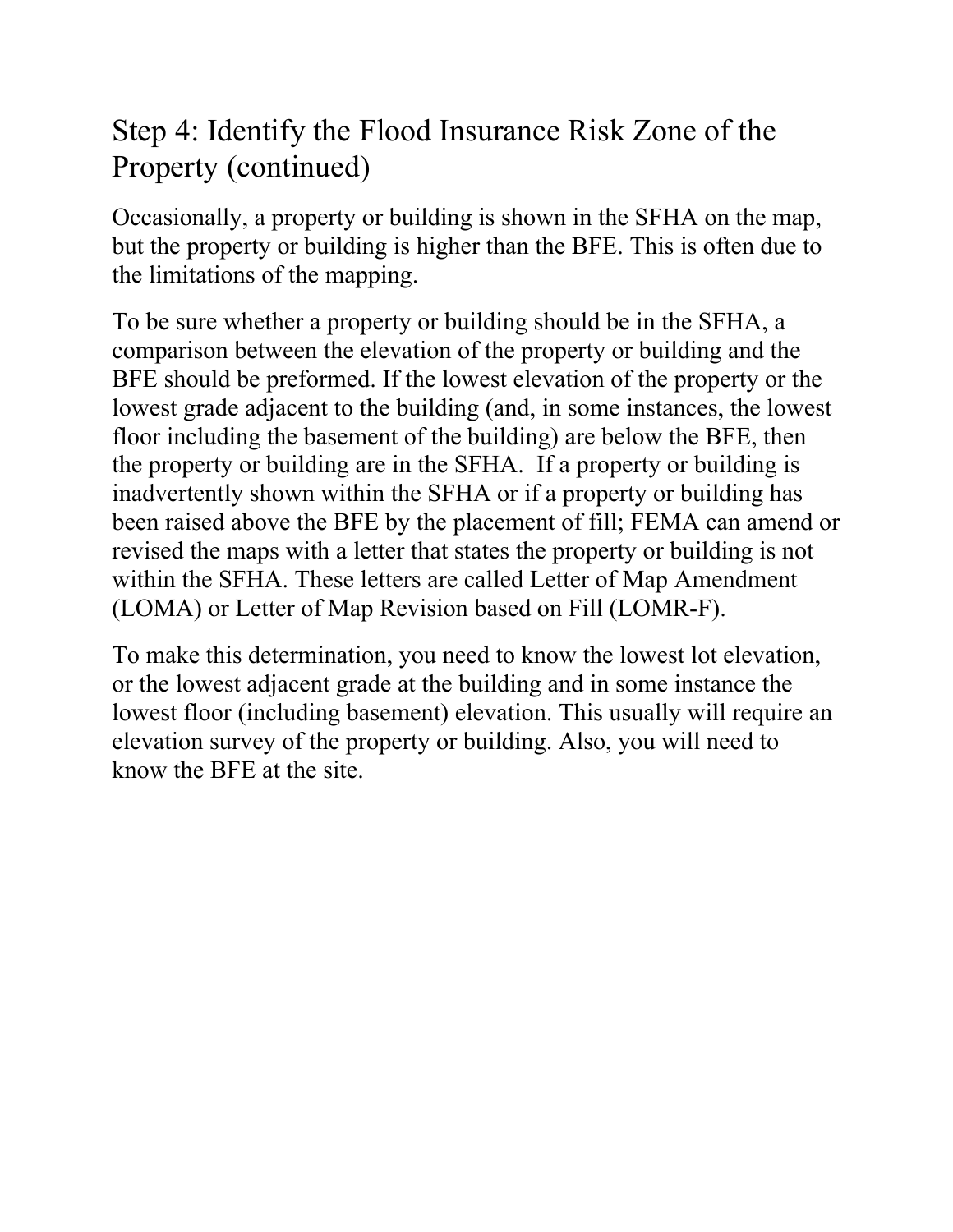### Step 5: Identify the Base Flood Elevation at the Property

To estimate a Base Flood Elevation (BFE) at a property, the BFE lines (labels) shown near the property on the Flood Map can be used. For example, if BFE lines 109 and 110 are near the property, and 110 is the nearer of the two, you may estimate the BFE at the property by interpolating between the two base flood elevations.For an accurate elevation number, you refer to the flood profiles for the flooding source that appear in the Flood Insurance Study (FIS) report for the associated stream. However, the BFEs shown on the Flood Map are only accurate to plus or minus a half foot. For an accurate BFE, you should refer to the Flood Profiles or Flood Elevation Tables in the FIS report.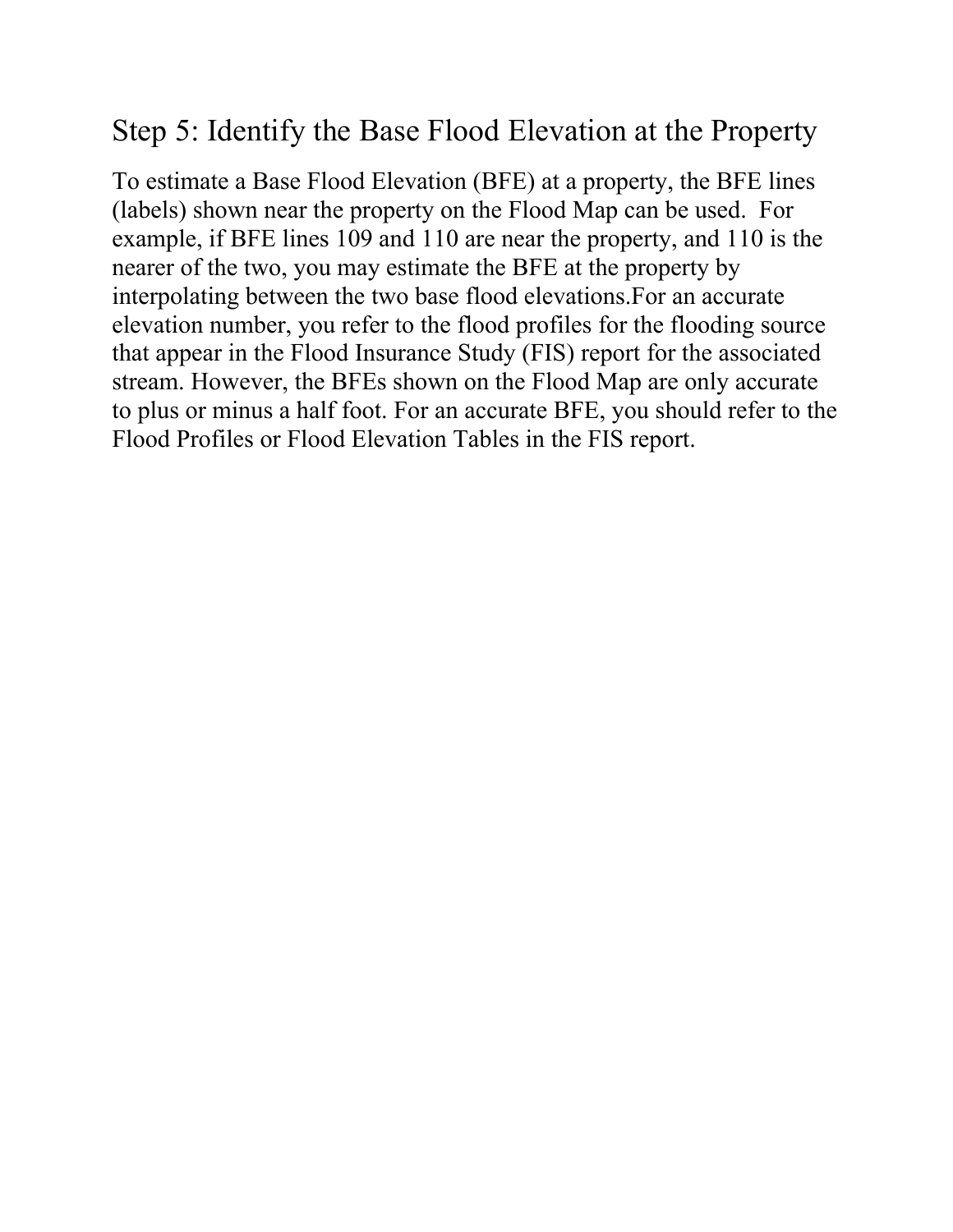## Step 5: Identify the Base Flood Elevation at the Property (continued)

Some SFHAs do not have BFEs shown on the Flood Maps. These SFHAs are shown as zone A or zone V and where determined by approximate methods.

Possible sources for obtaining a BFE in these areas may be the community's planning, public works, engineering, environmental or transportation departments; the local district of the U.S. Army Corps of Engineers; or the State's Environmental, Natural Resources, or the Transportation Departments. Also a registered professional engineer could conduct an engineering analysis to determine the BFE at the site. Additional information regarding BFEs in these areas is available in the FEMA publication [Managing Floodplain Development in Approximate](http://www.fema.gov/fhm/dl_zonea.shtm)  [Zone A Areas.](http://www.fema.gov/fhm/dl_zonea.shtm)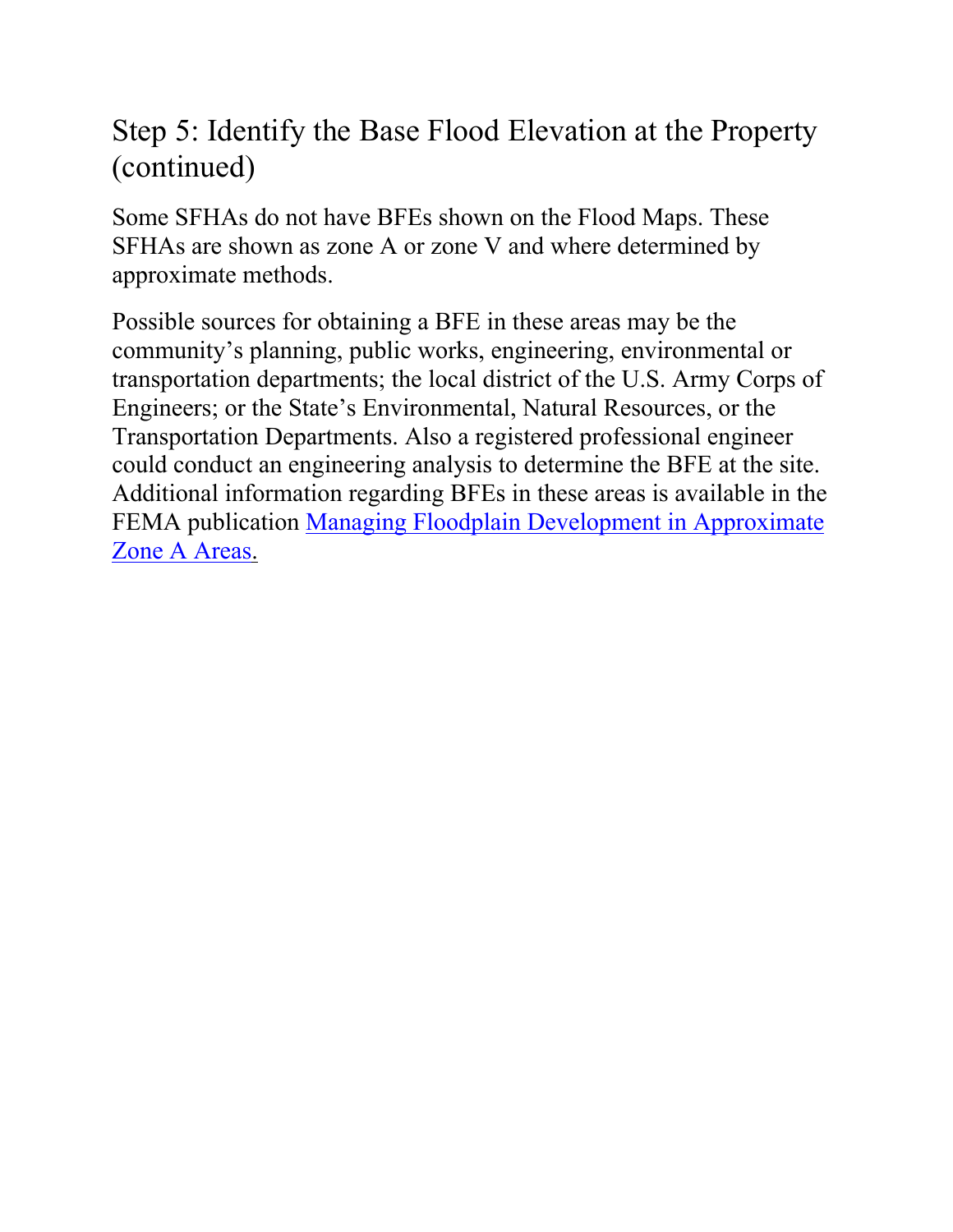# **The Future of Flood Insurance Rate Maps**

# DFIRM: The Next Generation

The new Digital Flood Insurance Rate Map (DFIRM) product involves converting the existing inventory of manually produced Flood Maps into digital format. This conversion is designed to be the building block for a more robust, interactive, digital map, which may potentially include multiple hazards.

Linkages will be built into a database to allow access to the engineering back-up material used to develop the map (e.g., hydrologic and hydraulic models, flood profiles, floodway data tables, digital elevation models, and structure-specific data, such as digital elevation certificates and digital photographs of bridges and culverts).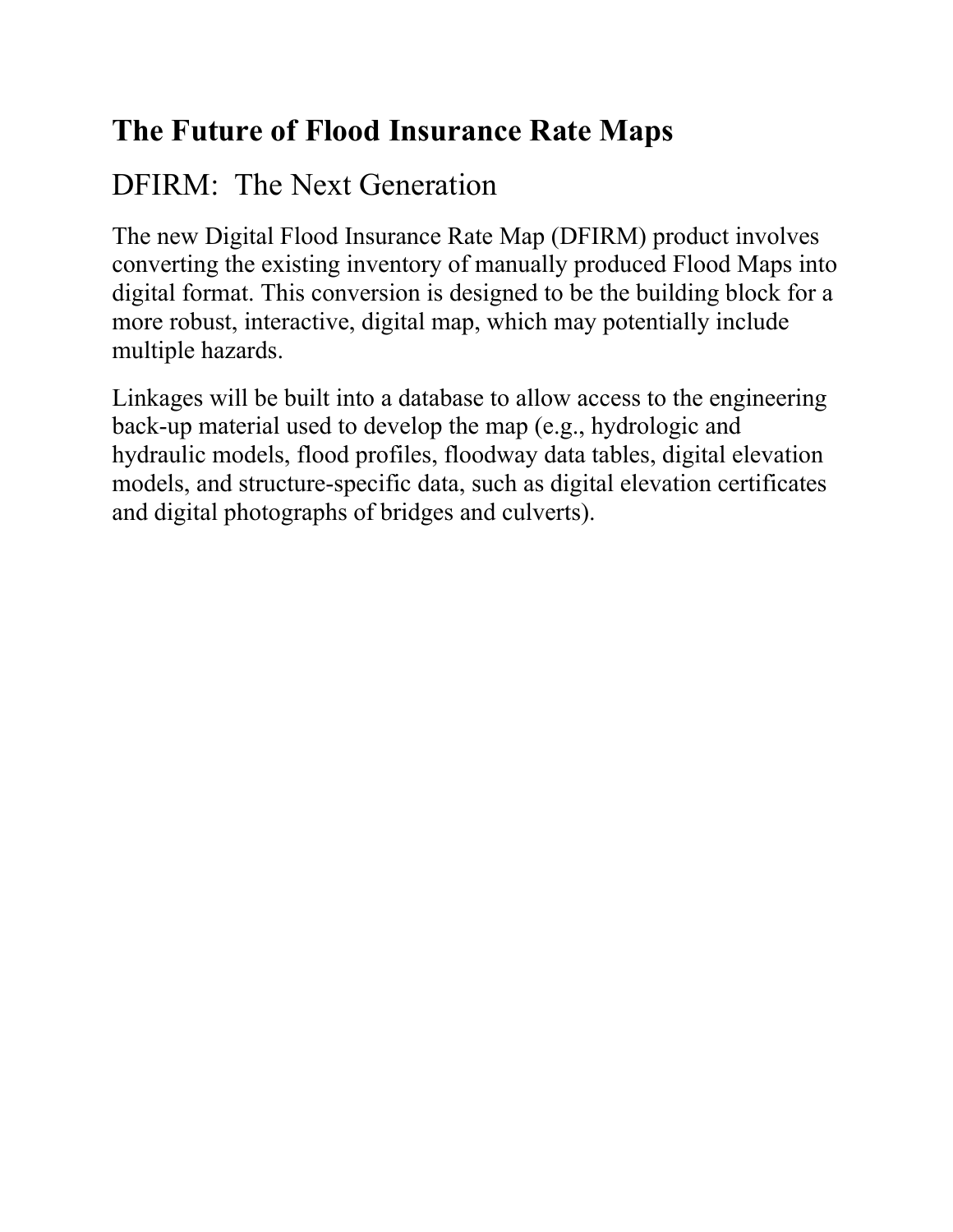# DFIRM: The Next Generation (continued)

The contents of the digital Flood Insurance Rate Maps will vary. Where accurate community vector data is available, community vector data will be utilized to show base map data as backdrops to flood data layers. If accurate community data is not available, digital aerial photography (Digital Ortho Quads (DOQs)) will be utilized as the base map layer.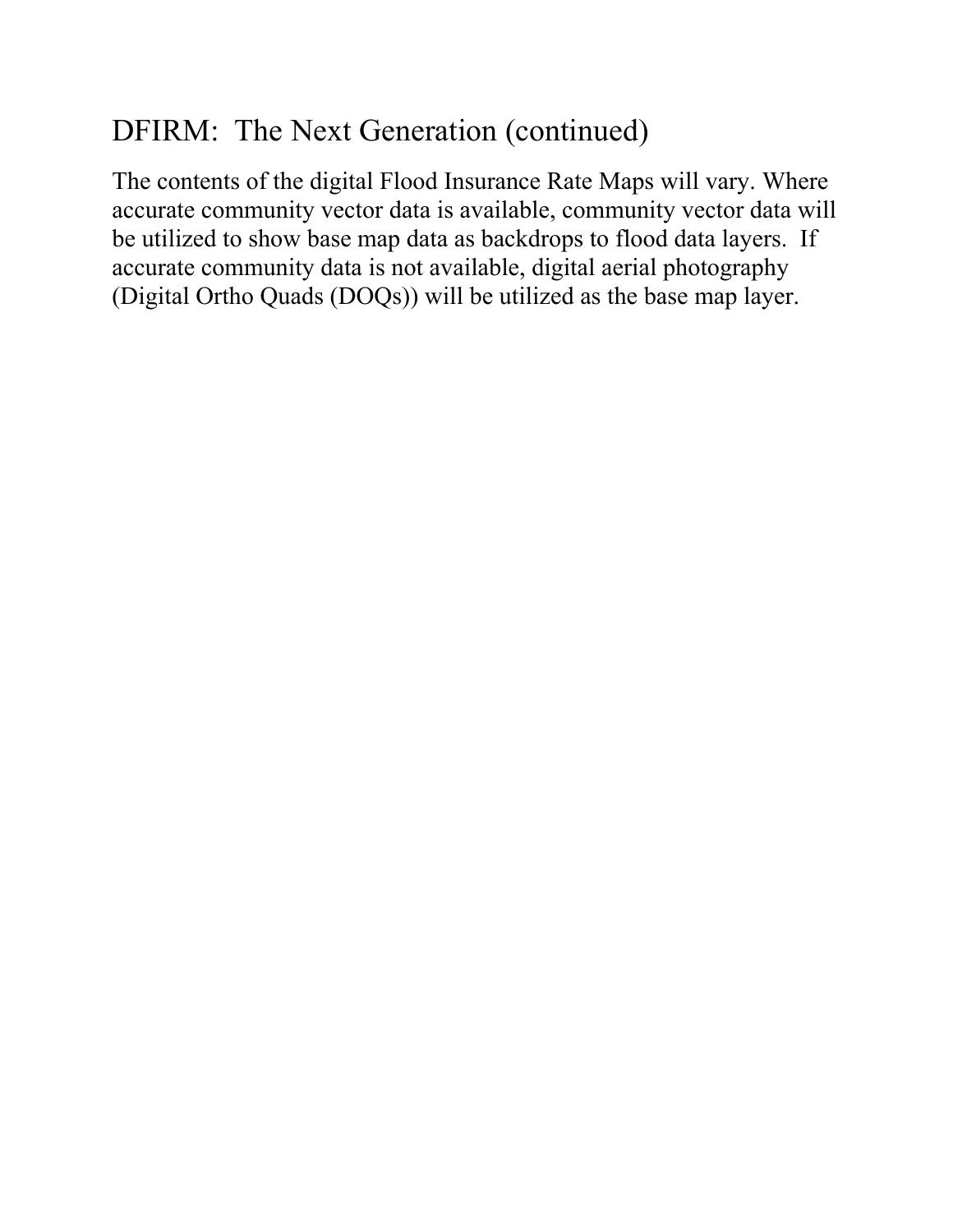### Glossary Terms

#### **1-percent annual chance floodplain**

This is the boundary of the flood that has a 1-percent chance of being equaled or exceeded in any given year. Also known as the 100-year floodplain.

#### **1-percent annual chance water-surface elevation**

The height, in relation to the National Geodetic Vertical Datum of 1929 (or other datum, where specified), of the flood having a 1-percent chance of being equaled or exceeded in any given flood year (also known as the 100-year flood or the base flood).

#### **100-year flood**

The flood having a 1-percent chance of being equaled or exceeded in any given year; also known as the base flood. The 1-percent annual chance flood, which is the standard used by most Federal and state agencies, is used by the National Flood Insurance Program (NFIP) as the standard for floodplain management and to determine the need for flood insurance. A structure located within a special flood hazard area shown on an NFIP map has a 26 percent chance of suffering flood damage during the term of a 30-year mortgage.

### **100-year floodplain**

This is the boundary of the flood that has a 1-percent chance of being equaled or exceeded in any given year. Officially termed the 1-percent annual chance floodplain.

### **500-year floodplain**

This is the boundary of the flood that has a 0.2-percent chance of being equaled or exceeded in any given year. Officially termed the 0.2-percent annual chance floodplain.

### **Backwater**

The effect of downstream flow on the water-surface profile.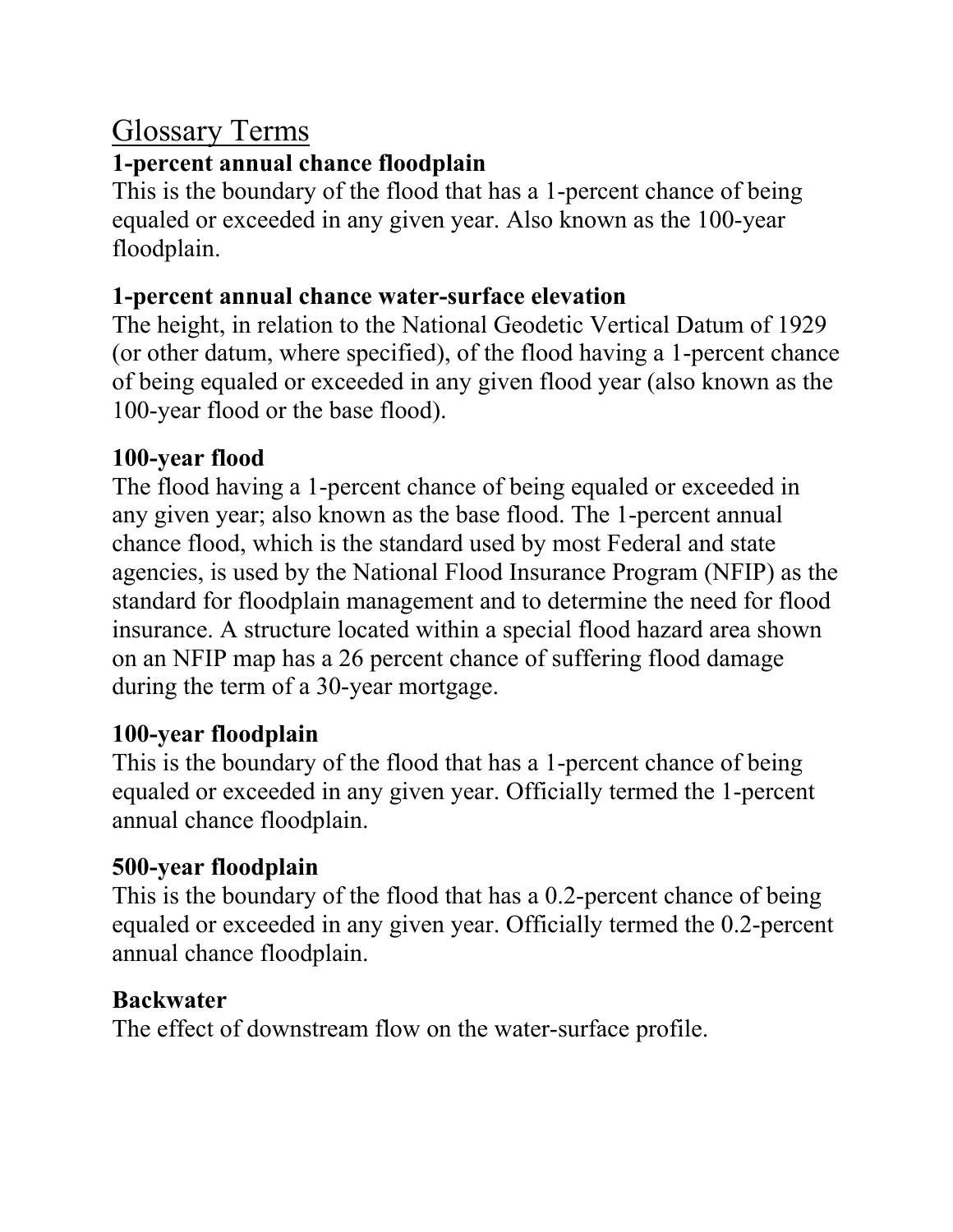#### **Base Flood**

The flood having a 1-percent chance of being equaled or exceeded in any given year; also known as the 100-year flood. The base flood, which is the standard used by most Federal and state agencies, is used by the National Flood Insurance Program (NFIP) as the standard for floodplain management and to determine the need for flood insurance. A structure located within a special flood hazard area shown on an NFIP map has a 26 percent chance of suffering flood damage during the term of a 30-year mortgage.

#### **Base Flood Elevation (BFE)**

The height of the base flood, usually in feet, in relation to the National Geodetic Vertical Datum of 1929, the North American Vertical Datum of 1988, or other datum referenced in the Flood Insurance Study report, or depth of the base flood, usually in feet, above the ground surface.

#### **Channel Bank Stations**

Points that identify the extreme limits of the natural stream channel. These stations are typically assigned at locations along a cross section where a relatively flat area exists outside of the channel.

### **Confluence**

A location where two streams or rivers meet.

### **Contour**

A line on a map joining points of equal altitude.

### **Critical Depth**

The depth of flow at which, for a given discharge at a given location, the total energy is the minimum value possible for flow to occur.

### **Cross Section**

A line developed from topographic information across a floodplain at which a computation of flood flow has been made to establish a potential flood elevation. Cross sections are shown on the Flood Boundary Floodway Map, Flood Insurance Rate Map, and/or Flood Profiles of a Flood Insurance Study.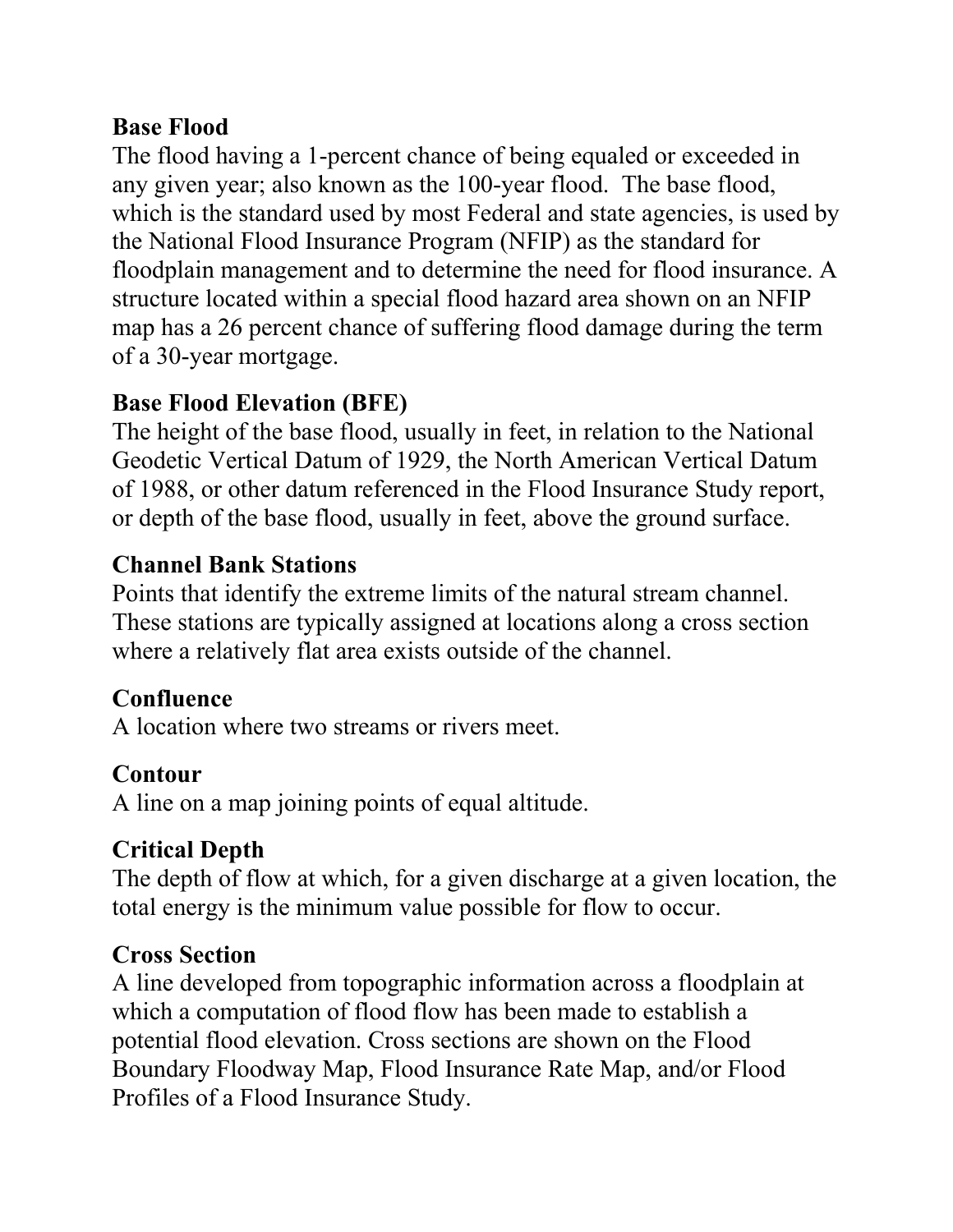#### **Cubic feet per second (cfs)**

Typical units used to express the rate of flow of surface water in open channels. One cubic foot is approximately equal to 7.5 gallons per second.

#### **Datum**

A fixed starting point of a scale.

### **Depth**

Maximum depth of water in the cross section as measured below the water-surface elevation.

### **Digital Flood Insurance Rate Map (DFIRM)**

As part of FEMA`s Map Modernization Objectives, a new Digital Flood Insurance Rate Map (DFIRM) product is being developed. The new DFIRM product will include a spatial database with options that can be invoked depending on the available data. The DFIRM spatial database will include certain standard features and meet minimum mapping requirements. Additional enhancements will be included depending on community needs, available data, and funding. A review of needs and available data will lead to recommendations concerning which options to exercise.

#### **Discharge**

The volume of water that passes a given location within a given period of time. Usually expressed in cubic feet per second (cfs).

### **Federal Emergency Management Agency (FEMA)**

An independent agency of the Federal government, founded in 1979, which reports directly to the President. FEMA is responsible for identifying and mitigating natural and man-made hazards. The agency's mission is:

*to reduce loss of life and property and protect our nation's critical infrastructure from all types of hazards through a comprehensive, riskbased, emergency management program of mitigation, preparedness, response and recovery.*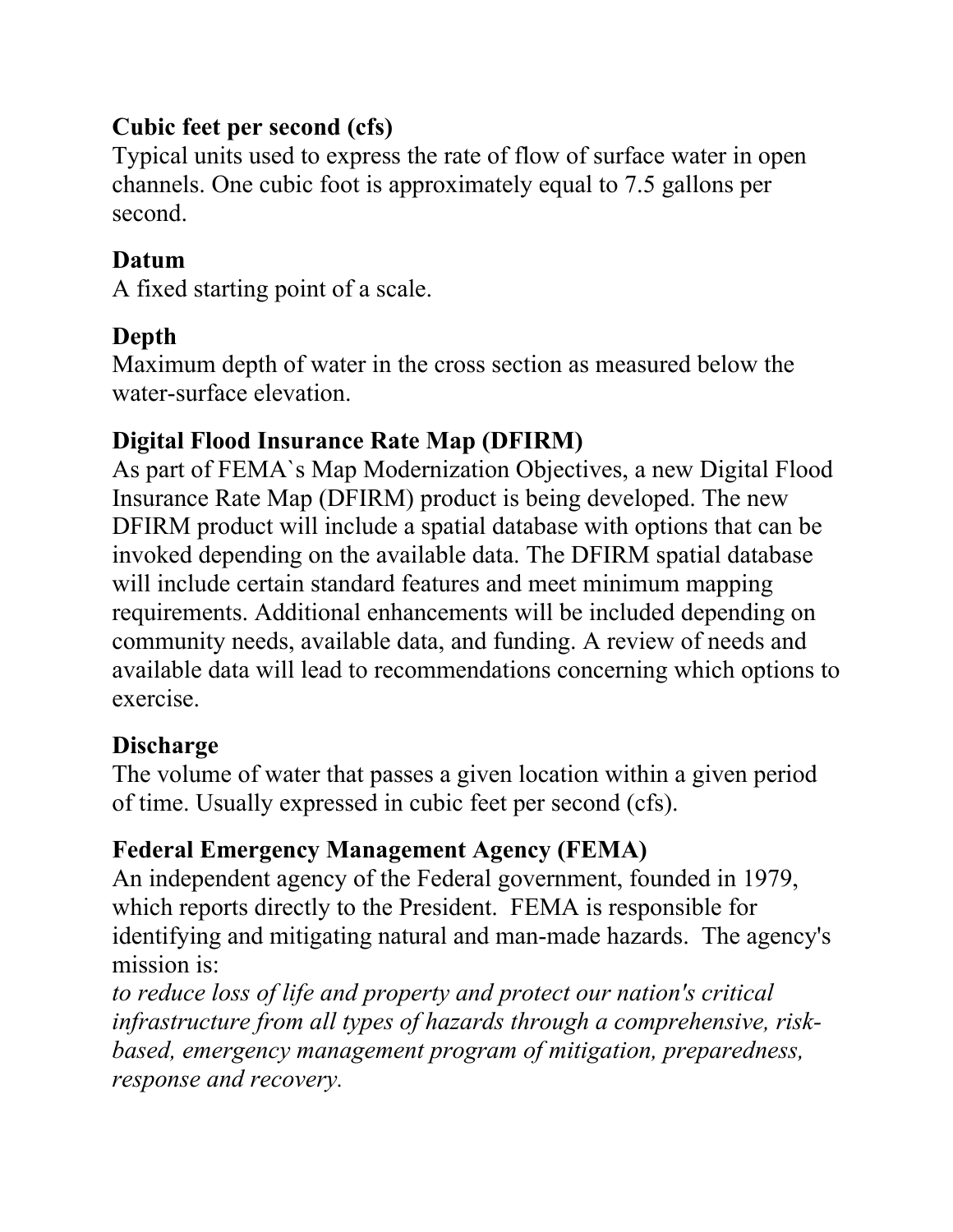#### **Flood (also Flooding)**

A general and temporary condition of partial or complete inundation of normally dry land areas. For flood insurance claim purposes, two or more structures must be inundated before flood damage will be covered.

#### **Flood Boundary Floodway Map (FBFM)**

A pre-Map Initiatives floodplain management map that delineates the 100-year (1% annual chance) and 500-year (0.2% annual chance) floodplains, floodway, and cross sections.

#### **Flood Hazard Boundary Map (FHBM)**

Initial map issued by FEMA to identify approximate Special Flood Hazard Areas (SFHAs) within a community.

#### **Flood Insurance Rate Map (FIRM)**

A map on which the 100-year (1% annual chance) and 500-year (0.2% annual chance) floodplains, Base Flood Elevations, and risk premium zones (and floodway information on Map Initiatives FIRMs) are delineated to enable insurance agents to issue accurate flood insurance policies to homeowners in communities participating in the National Flood Insurance Program.

### **Flood Insurance Study (FIS)**

An examination, evaluation, and determination of flood hazards and, if appropriate corresponding water-surface elevations. The resulting reports are used to develop Flood Insurance Rate Maps. Also know as a flood elevation study.

### **Flood Profile**

A cross-sectional drawing showing the contiguous cross sections along a stream, with ground elevations and potential flood elevations plotted.

#### **Floodplain or Flood-Prone Area**

Any land area susceptible to inundation by water from any source.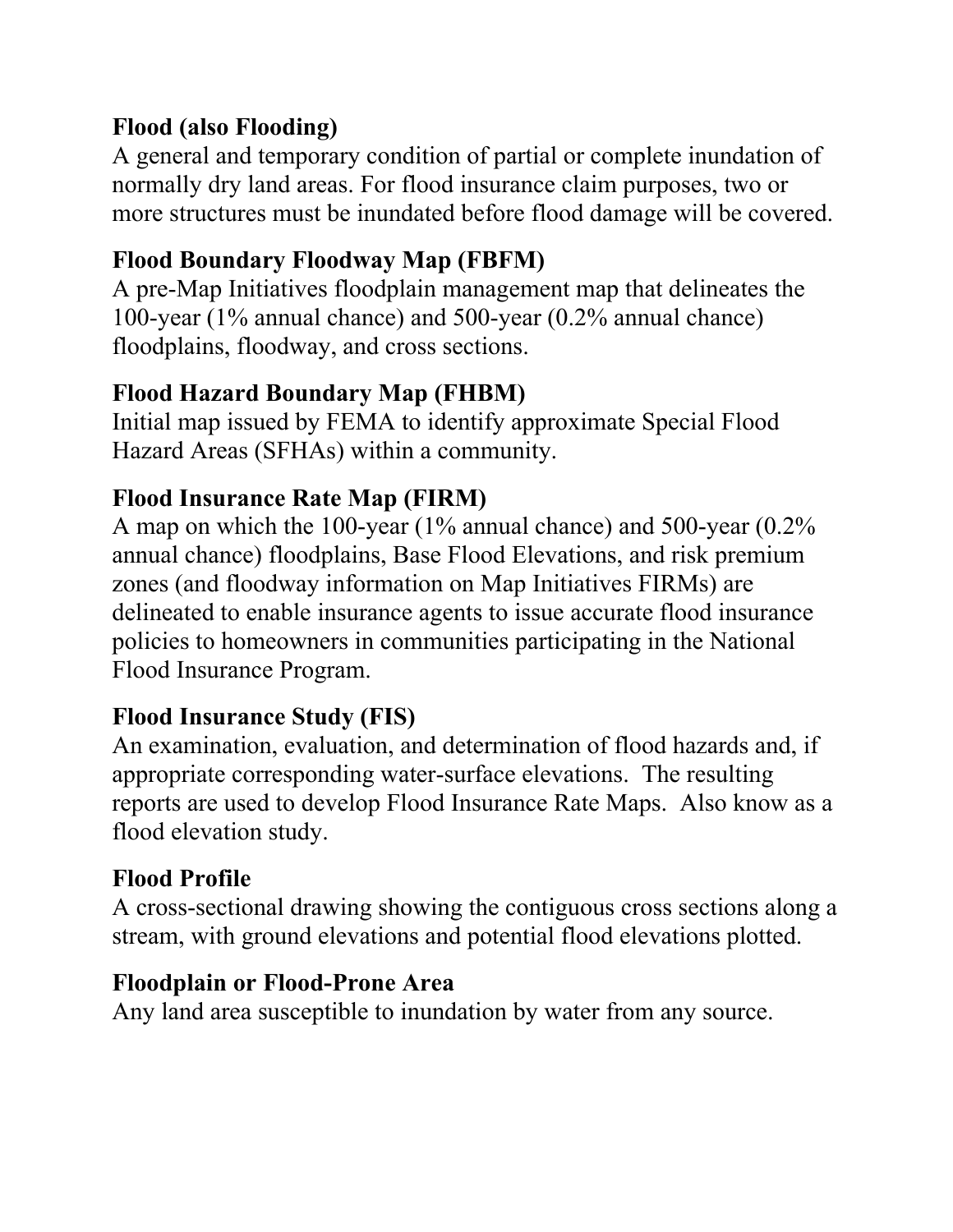#### **Floodplain Management**

The operation of a program of corrective and preventative measures for mitigating flood damage, including, but not limited to, emergency preparedness plans, flood-control works, and floodplain management regulations.

#### **Floodway**

Channel of a stream plus any adjacent floodplain areas that must be kept free of encroachment so that the 100-year flood discharge can be conveyed without increasing the elevation of the 100-year flood by more than a specified amount (1 foot in most states).

#### **HEC-2**

A step backwater program developed by the US Army Corps of Engineers Hydrologic Engineering Center for use in calculating watersurface profiles for steady, gradually varied flow in natural or man-made channels.

### **Hydraulic Radius**

Equal to (Area of cross section / Wetted Perimeter)

### **Mannings "n" Roughness Coefficient**

Coefficient used to account for the friction caused by earthen, vegetative, and/or man-made surfaces within a floodplain cross-section. The coefficient, n, is commonly used to represent flow resistance for hydraulic computations of flow in open channels. The procedure for selecting n values is subjective and requires judgment and skill that is developed primarily through experience. The expertise necessary for proper selection of n values can be obtained in part by examining characteristics of channels that have known or verified roughness coefficients. A table of Manning` values is available from the pull-down menu in the Quick-2 program.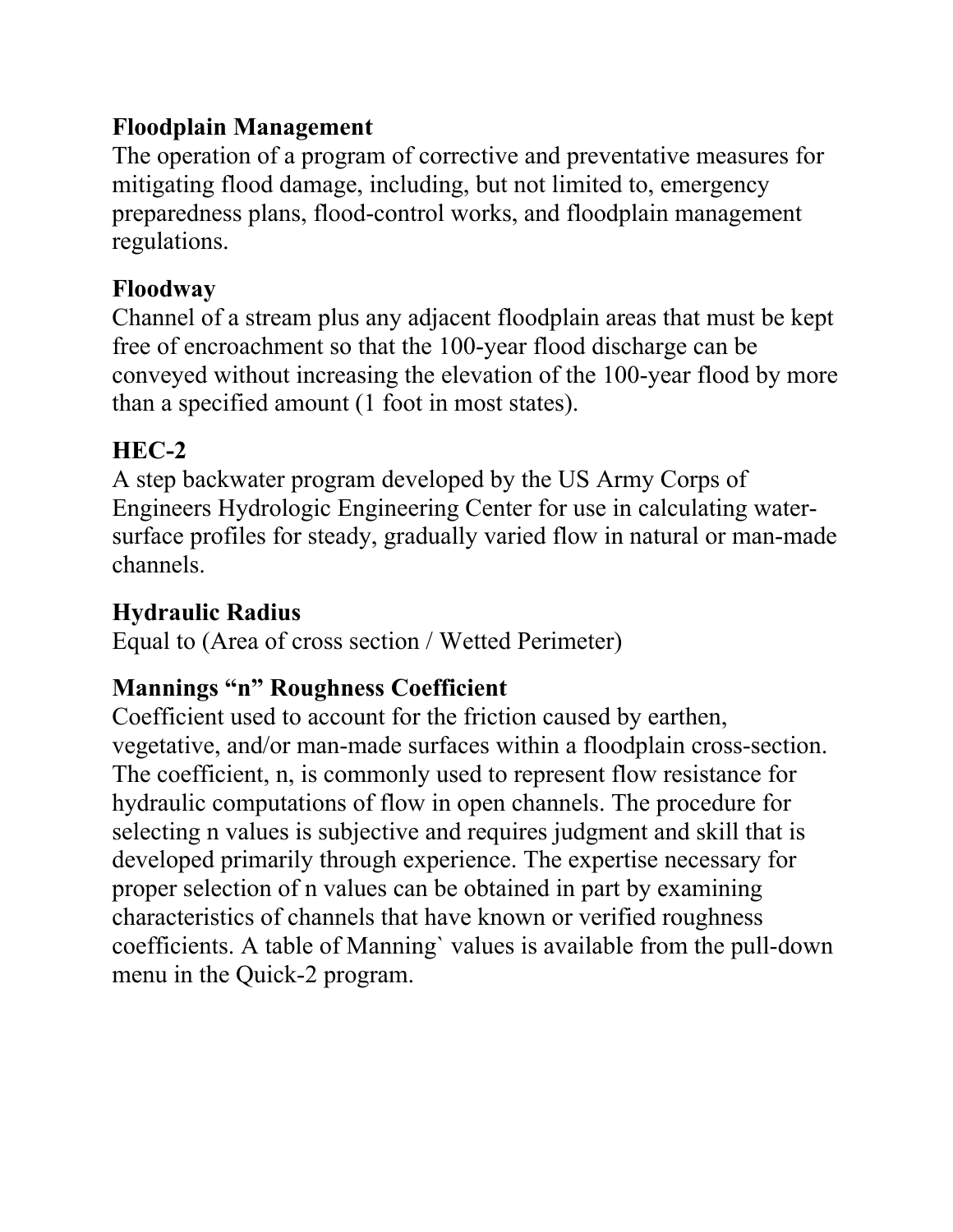#### **Map Initiatives**

A Flood Insurance Rate Map format developed in 1985 that incorporates information formerly shown on the separately printed Flood Boundary Floodway Map (FBFM) (e.g., floodways and cross-sections). Also referred to as combined Flood Insurance Rate Map/FBFM.

### **Map Repository**

The location where a community's flood maps are kept; usually the local zoning and planning office.

### **Map Service Center (MSC)**

The Map Service Center (MSC) distributes National Flood Insurance Program (NFIP) products including: Digital Flood Insurance Rate Maps (DFIRM), Flood Insurance Rate Maps (FIRM), Flood Insurance Studies (FIS), Digital Q3 flood data, Community Status Book, Flood Map Status Information Service (FMSIS), and Letters of Map Change (LOMC).

### **National Flood Insurance Program (NFIP)**

Federal insurance program under which flood-prone areas are identified and flood insurance is made available to residents of participating communities that agree to adopt and enforce floodplain management ordinances to reduce future flood damage.

### **Normal Depth**

The depth expected for a stream when the flow is uniform, steady, onedimensional, and is not affected by downstream obstructions or flow changes. This is the usual calculation that is utilized to determine Base Flood Elevations for property or structures in approximate Zone A) areas.

### **Overbank**

The area of a cross section that is found outside of the channel bank stations on either side of the stream channel.

### **Peak Discharge**

The peak volume of water that passes a given location within a given period of time. Usually expressed in cubic feet per second.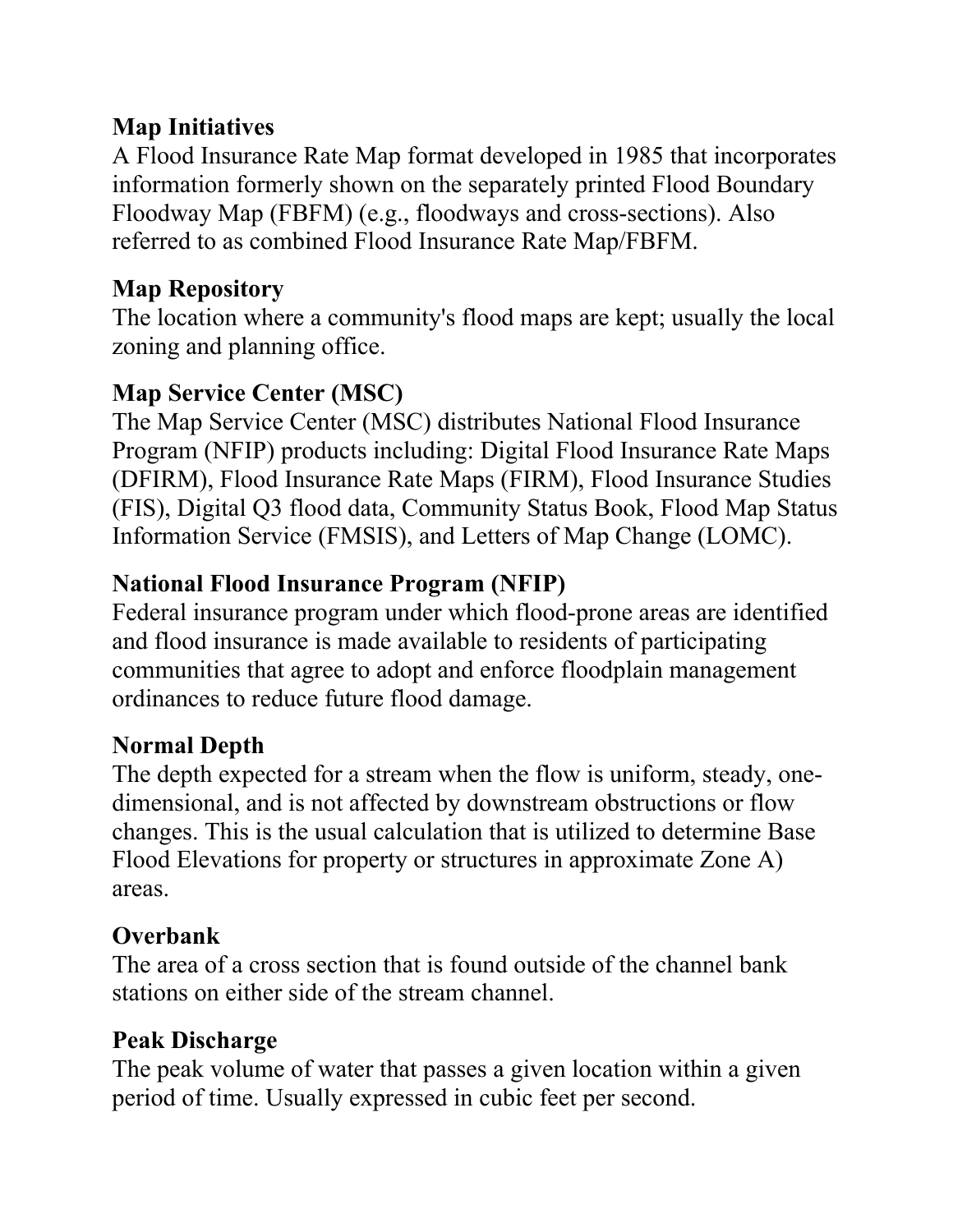### **Rating Curve**

A curve showing the relationship between depth of flow and the discharge of a stream at a given location.

### **Scale**

A representative fraction of map distance to ground distance. Example: 1:12,000 is the representative fraction in which one unit of measure on the map is equal to 12,000 of the same units of measure on the ground. Federal Emergency Management Agency map scales are expressed in a ratio of map distance equal to a given number of feet on the ground.

### **Special Flood Hazard Area (SFHA)**

Area inundated by the base (1-percent annual chance) flood, identified on the Flood Insurance Rate Map as Zones A, AE, AH, AO, AR, V, VE, or A99.

### **Step-Backwater Analysis**

Method used in Quick-2 (and other modeling programs) to analyze multiple cross-sections. Water-surface elevations are determined for all sections based on a given discharge. The initial water-surface elevation is automatically determined by the normal depth method or by a direct input of a water-surface elevation or depth.

### **Water-Surface Elevation**

The height, in relation to the National Geodetic Vertical Datum of 1929 (or other datum, where specified) of floods of various magnitudes and frequencies in the identified floodplains of coastal or riverine areas.

### **ZONE A**

The flood insurance rate zone that corresponds to the 100-year floodplains that is determined in the Flood Insurance Study by approximate methods. Because detailed hydraulic analyses are not performed for such areas, no Base Flood Elevations or depths are shown within this zone. Mandatory flood insurance purchase requirements apply.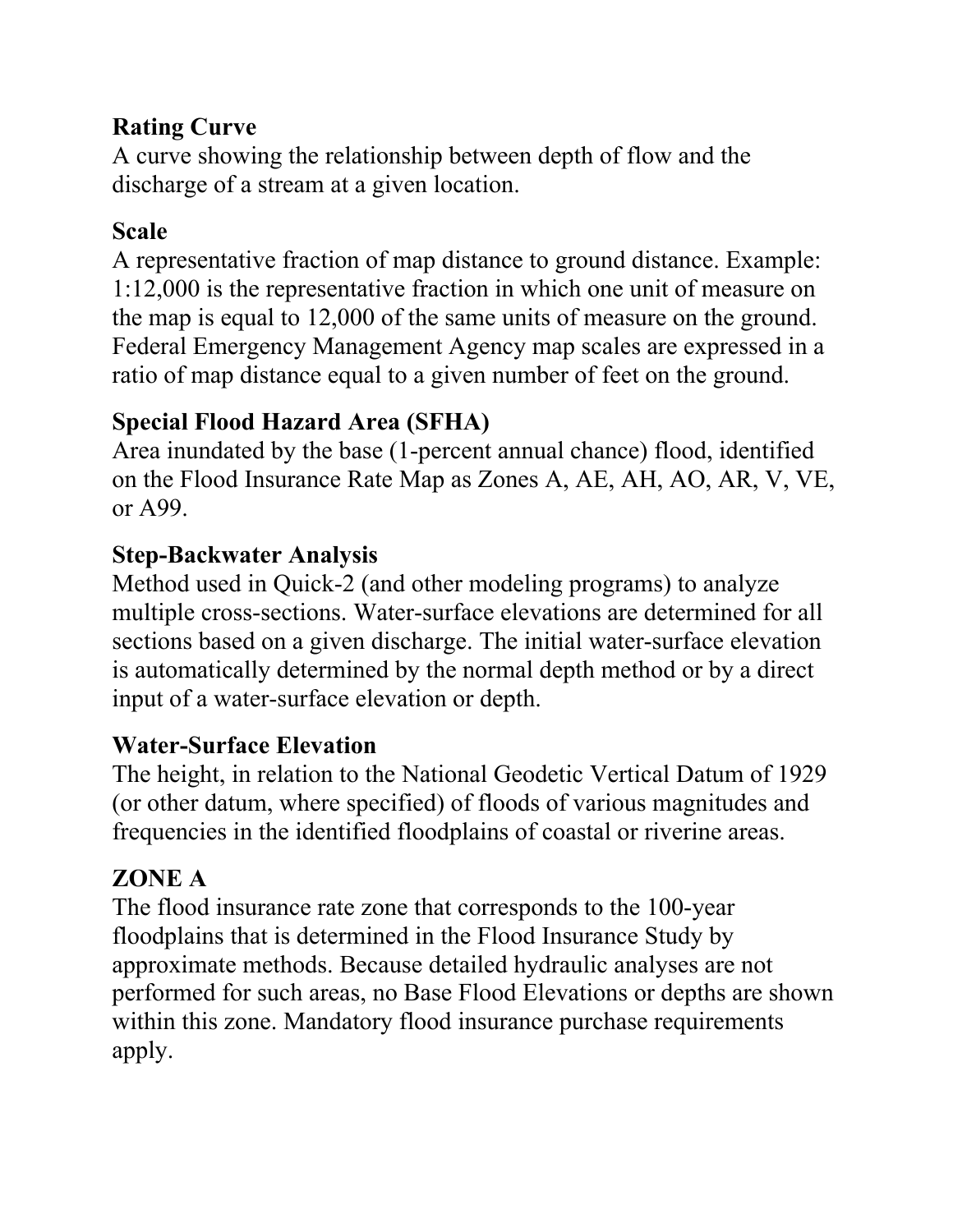#### **Zone A99**

The flood insurance rate zone that corresponds to areas of the 100-year floodplains that will be protected by a Federal flood protection system where construction has reached specified statutory milestones. No Base Flood Elevations or depths are shown within this zone. Mandatory flood insurance purchase requirements apply.

### **Zone AE and A1-A30**

The flood insurance rate zone that corresponds to the 100-year floodplains that is determined in the Flood Insurance Study by detailed methods. In most instances, Base Flood Elevations derived from the detailed hydraulic analyses are shown at selected intervals within this zone. Mandatory flood insurance purchase requirements apply.

### **Zone AH**

The flood insurance rate zone that corresponds to the areas of the 100 year shallow flooding with a constant water-surface elevation (usually areas of ponding) where average depths are between 1 and 3 feet. The Base Flood Elevations derived from the detailed hydraulic analyses are shown at selected intervals within this zone. Mandatory flood insurance purchase requirements apply.

### **Zone AO**

The flood insurance rate zone that corresponds to the areas of 100-year shallow flooding (usually sheet flow on sloping terrain) where average depths are between 1 and 3 feet. The depth should be averaged along the cross section and then along the direction of flow to determine the extent of the zone. Average flood depths derived from the detailed hydraulic analyses are shown within this zone. In addition, alluvial fan flood hazards are shown as Zone AO on the Flood Insurance Rate Map. Mandatory flood insurance purchase requirements apply.

### **Zone AR**

The flood insurance rate zone that results from the decertification of a previously accepted flood protection system that is being restored to provide protection from the 100-year or greater flood event.